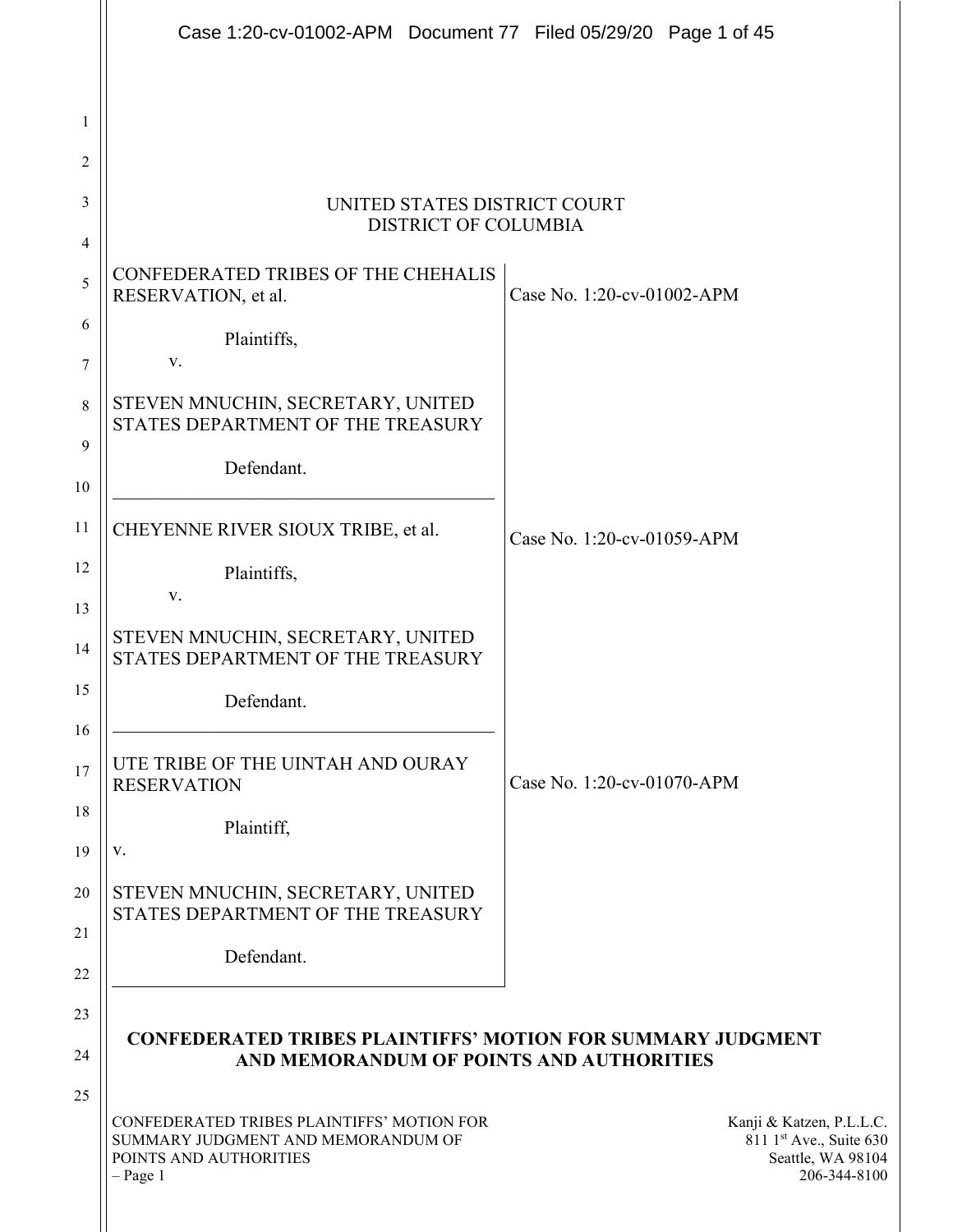Case 1:20-cv-01002-APM Document 77 Filed 05/29/20 Page 2 of 45

# TABLE OF CONTENTS

| $\overline{2}$  |            |                                                                                                                                                                                          |                                                                                          |
|-----------------|------------|------------------------------------------------------------------------------------------------------------------------------------------------------------------------------------------|------------------------------------------------------------------------------------------|
| 3               |            |                                                                                                                                                                                          |                                                                                          |
| $\overline{4}$  |            |                                                                                                                                                                                          |                                                                                          |
| 5               | I.         |                                                                                                                                                                                          |                                                                                          |
| 6               | Π.         |                                                                                                                                                                                          |                                                                                          |
| 7               |            |                                                                                                                                                                                          |                                                                                          |
| 8<br>9          |            | B. The CARES Act and the Secretary's Decision to Disburse<br>Funds Mandated for Tribal Governments to For-Profit,                                                                        |                                                                                          |
| 10              | III.       |                                                                                                                                                                                          |                                                                                          |
| 11              |            |                                                                                                                                                                                          |                                                                                          |
| 12              |            | B. ANCs Are Not "Tribal Governments" Under the Plain Language of Title V12                                                                                                               |                                                                                          |
| 13              |            | 1.                                                                                                                                                                                       |                                                                                          |
| 14              |            | 2.                                                                                                                                                                                       |                                                                                          |
| 15              |            | C.                                                                                                                                                                                       |                                                                                          |
| 16<br>17        |            | D. Other Canons of Statutory Construction Do Not Support the                                                                                                                             |                                                                                          |
| 18<br>19        |            | 1. A Plain-Text Reading Does Not Render Superfluous Any                                                                                                                                  |                                                                                          |
| 20              |            | 2. Congress Has Not Ratified Any Authoritative, Well-Settled<br>Judicial or Agency Interpretation of the ISDEAA Definition of<br>"Indian Tribe" Running Contrary to Its Plain Meaning 31 |                                                                                          |
| $\overline{21}$ |            |                                                                                                                                                                                          |                                                                                          |
| 22              | VI.        |                                                                                                                                                                                          |                                                                                          |
| 23              |            |                                                                                                                                                                                          |                                                                                          |
| 24              |            |                                                                                                                                                                                          |                                                                                          |
| 25              | $-$ Page 2 | CONFEDERATED TRIBES PLAINTIFFS' MOTION FOR<br>SUMMARY JUDGMENT AND MEMORANDUM OF<br>POINTS AND AUTHORITIES                                                                               | Kanji & Katzen, P.L.L.C.<br>811 1st Ave., Suite 630<br>Seattle, WA 98104<br>206-344-8100 |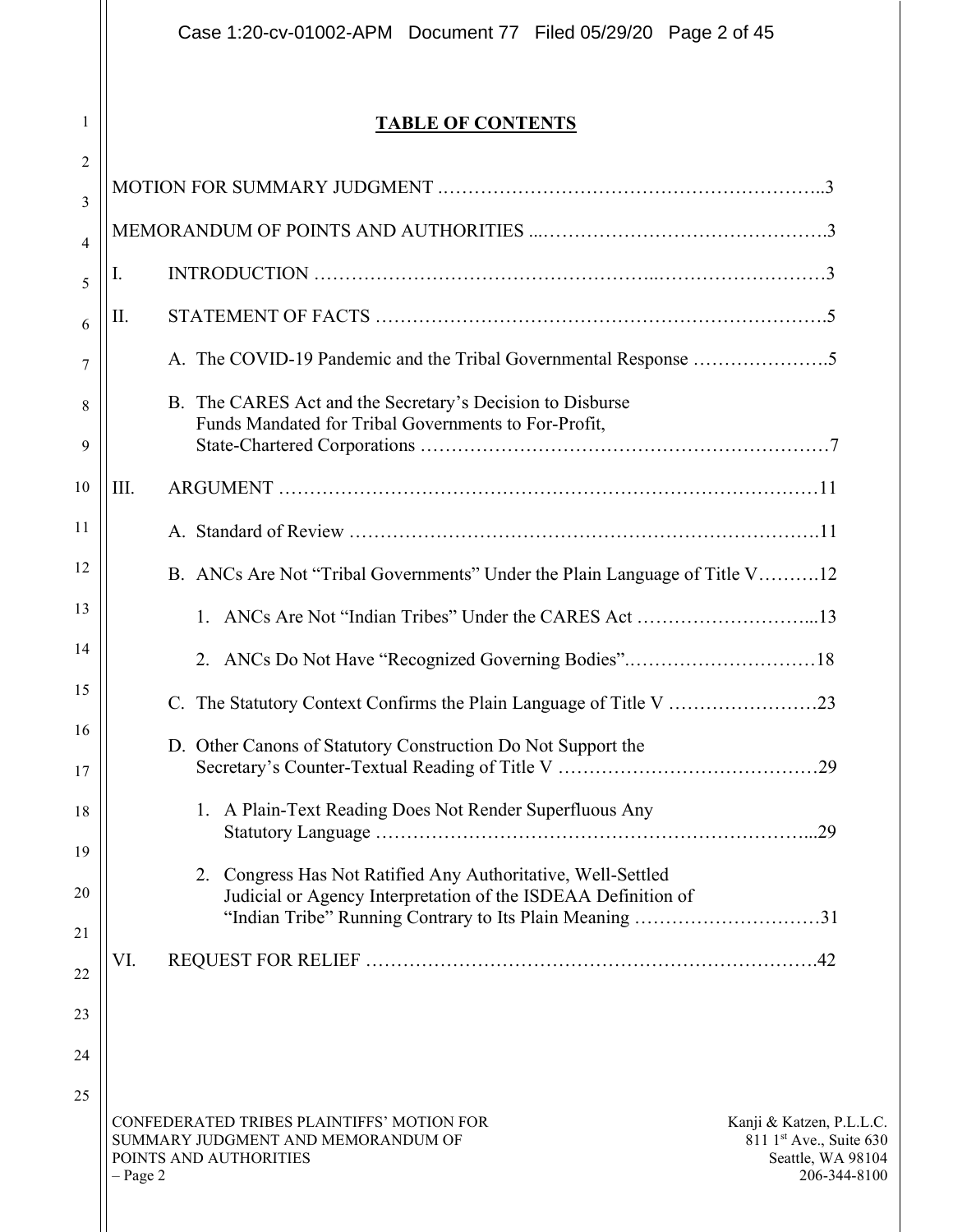25

#### MOTION FOR SUMMARY JUDGMENT

Pursuant to Federal Rule of Civil Procedure 56, Plaintiffs Confederated Tribes of the Chehalis Reservation, Tulalip Tribes, Houlton Band of Maliseet Indians, Akiak Native Community, Asa'carsarmiut Tribe, Aleut Community of St. Paul Island, Navajo Nation, Quinault Indian Nation, Pueblo of Picuris, Elk Valley Rancheria, California, and San Carlos Apache Tribe (collectively, "Confederated Tribes Plaintiffs") hereby move for summary judgment on their claim that the decision by Defendant Steven Mnuchin, Secretary of the United States Department of the Treasury (the "Secretary"), that Alaska Native regional corporations and Alaska Native village corporations (collectively, "ANCs") are "Tribal governments" for purposes of Title V of the CARES Act, 42 U.S.C. § 801, is arbitrary, capricious, an abuse of discretion, and otherwise not in accordance with law.

#### MEMORANDUM OF POINTS AND AUTHORITIES

#### I. INTRODUCTION

In issuing its preliminary injunction in this matter, this Court rendered an initial determination that the Secretary acted contrary to law in deeming ANCs eligible for public health emergency funding under Title V of the CARES Act, when Congress provided that such funds could be disbursed only to Tribal governments. Congress defined a Tribal government as "the recognized governing body of an Indian Tribe," and this Court found that the Plaintiff Tribes had established a likelihood of success on the merits that ANCs are neither Indian tribes nor recognized governing bodies of the same. In doing so, it hewed to the plain language of the statute and accepted principles of statutory construction.

Since this Court issued its decision, the United States has produced the Administrative

CONFEDERATED TRIBES PLAINTIFFS' MOTION FOR SUMMARY JUDGMENT AND MEMORANDUM OF POINTS AND AUTHORITIES – Page 3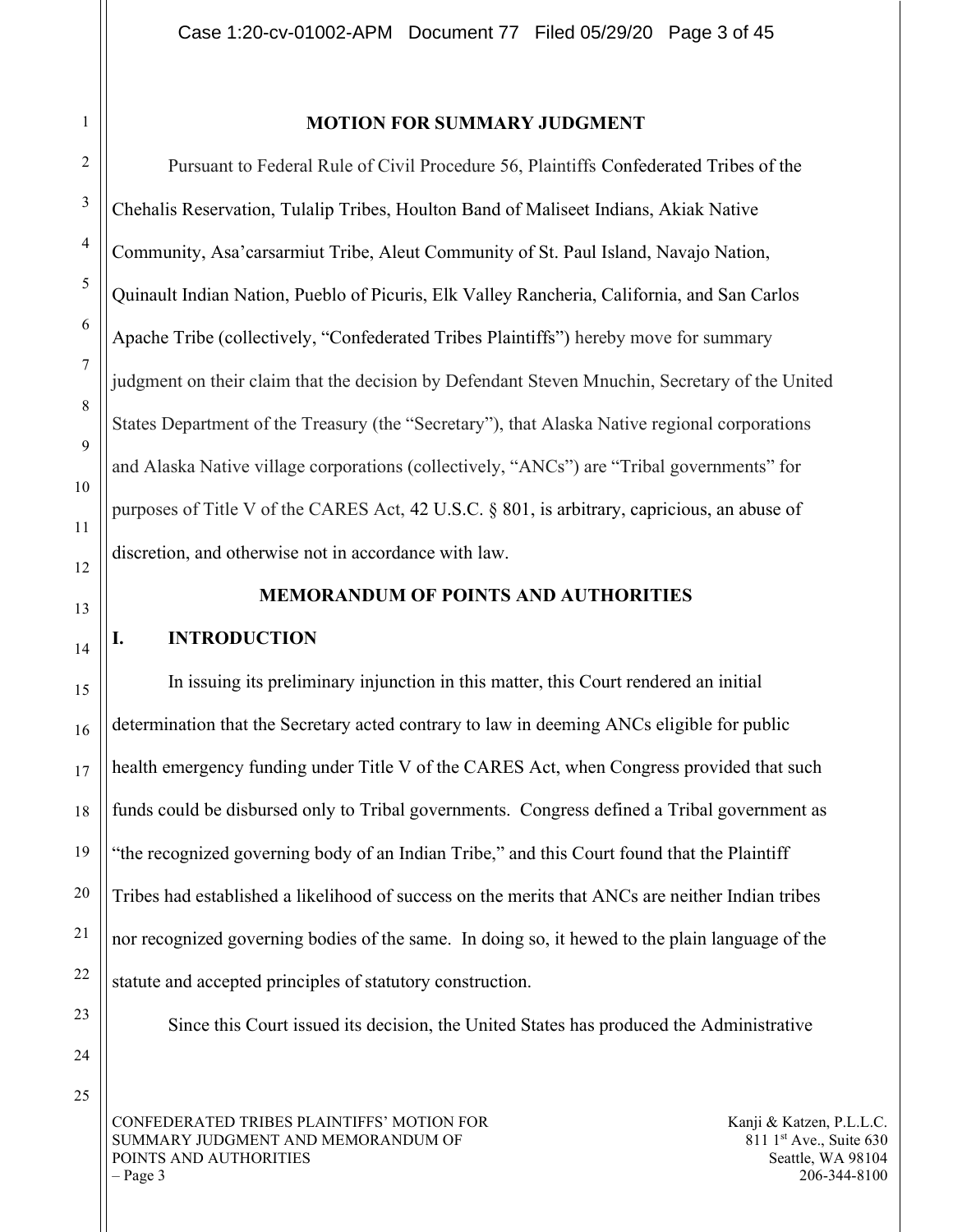#### Case 1:20-cv-01002-APM Document 77 Filed 05/29/20 Page 4 of 45

Record underpinning the Secretary's decision to disburse governmental funds to ANCs. That record reveals that the decision was based on a single, two-page letter from the Solicitor of the Department of the Interior. In deeming it "unquestionable" that ANCs are Indian tribes, the Solicitor's letter does not mention, let alone grapple with, the eligibility clause that Congress used to cabin the definition of an Indian tribe to federally recognized tribes and that this Court found central to its decision. And in suggesting that the "recognized governing body" element of Congress's definition can effectively be "override[n]" by his truncated analysis of what it means to be an Indian tribe, the Solicitor ignored the twin facts that (1) "recognized governing body" is a term of art that is well understood to reference those tribal governmental bodies with which the United States maintains a government-to-government relationship (an understanding indeed enunciated by the Department of the Interior in duly promulgated regulations) and (2) congressional text, especially text with a well-established meaning, cannot be discarded as inconvenient surplusage.

The language of Title V deserves the respect accorded it by this Court rather than the cavalier treatment given it by the Solicitor and relied upon by the Secretary. The Confederated Tribes Plaintiffs request that this Court confirm on summary judgment what it properly suggested in issuing its preliminary injunction: ANCs are not "Tribal governments" because they are neither "Indian Tribes" nor their "recognized governing bodies." The Tribes further request that this Court direct the Secretary on remand to promptly disburse all remaining Title V funds to their intended recipients—the governing bodies of federally recognized Indian tribes who desperately need the monies to continue with their efforts to safeguard the public health of their citizens at this time of unprecedented crisis.

24 25

1

2

3

4

5

6

7

8

9

10

11

12

13

14

15

16

17

18

19

20

21

22

23

CONFEDERATED TRIBES PLAINTIFFS' MOTION FOR SUMMARY JUDGMENT AND MEMORANDUM OF POINTS AND AUTHORITIES  $-$  Page 4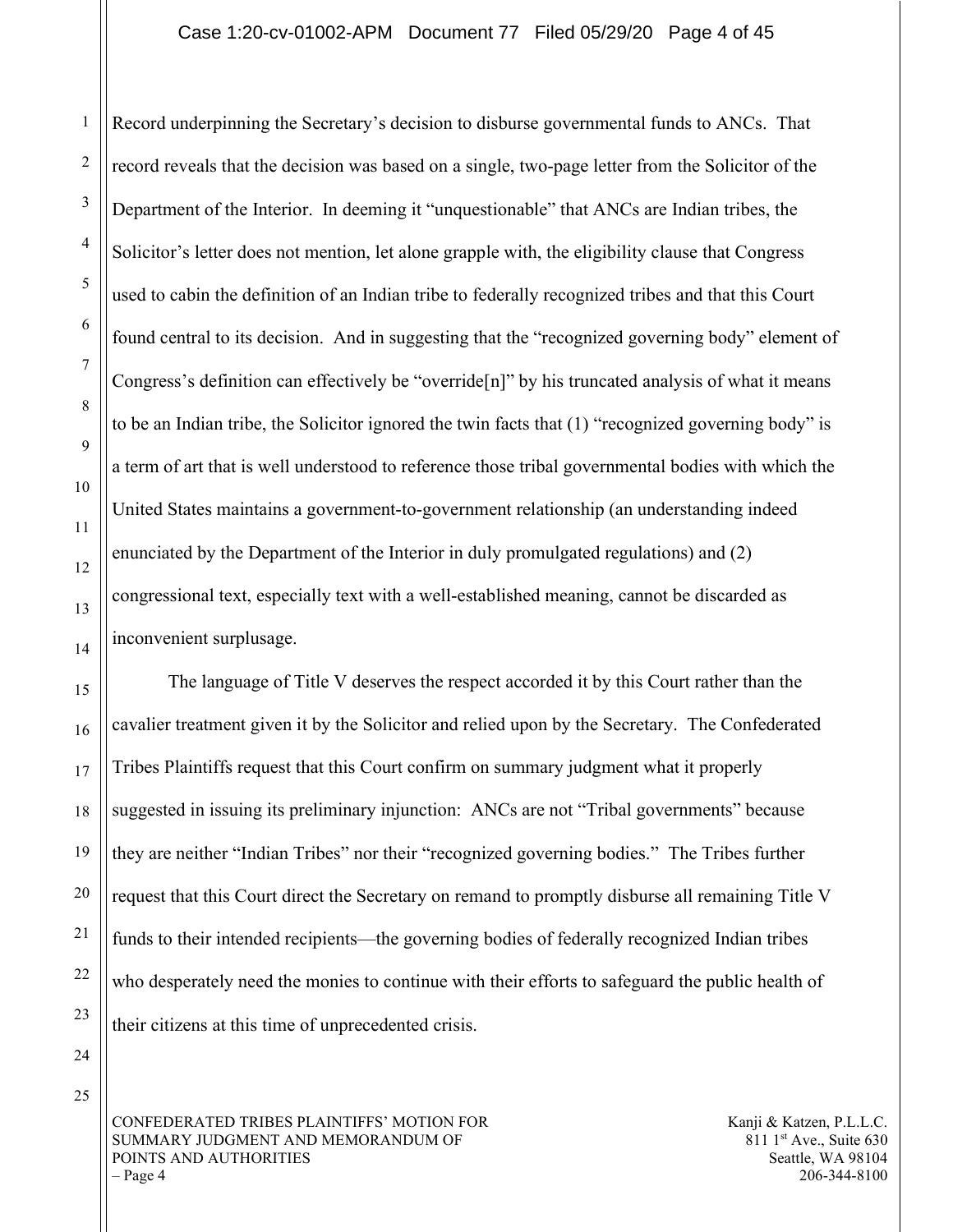## II. STATEMENT OF FACTS

# 2

3

4

5

6

7

8

9

10

11

12

13

14

15

16

1

## A. The COVID-19 Pandemic and the Tribal Governmental Response

COVID-19 is causing devastating harm and requiring an unprecedented governmental response throughout Indian country. Plaintiffs comprise a diverse group of federally recognized Indian Tribes located within the exterior boundaries of Alaska, Arizona, California, Maine, New Mexico, South Dakota, Utah, and Washington. From the populous Navajo Nation, which has the highest per capita infection rate of any sovereign in the United States (having surpassed both New York and New Jersey), $<sup>1</sup>$  to the small Alaska Native villages, which are fighting to stop</sup> history from repeating itself,<sup>2</sup> Plaintiffs are united in the governmental disruption they have suffered as a result of the pandemic and in their efforts to protect their citizens and safeguard public health in their communities.

 Each Plaintiff's Tribal government has declared a State of Emergency, issued a Stay at Home order, or both. E.g., ECF Nos. 3-3 ¶ 6, 3-2 ¶ 6, 3-1 ¶ 2, 3-6 ¶ 30, 3-4 ¶ 20, 3-5 ¶ 5. Each

24

25

<sup>&</sup>lt;sup>1</sup> Alexandra Sternlicht, Navajo Nation Has Most Coronavirus Infections Per Capita In U.S., Beating New York, New Jersey, FORBES (May 19, 2020),

<sup>17</sup> 18 https://www.forbes.com/sites/alexandrasternlicht/2020/05/19/navajo-nation-has-mostcoronavirus-infections-per-capita-in-us-beating-new-york-new-jersey/#5a105cf98b10 (last visited May 28, 2020).

<sup>&</sup>lt;sup>2</sup> Alaska Div. of Public Health, 1918 Pandemic Influenza Mortality in Alaska 4 (2018),

<sup>19</sup> http://dhss.alaska.gov/dph/VitalStats/Documents/PDFs/AK\_1918Flu\_DataBrief\_092018.pdf (last visited May 28, 2020) (Alaska Natives accounted for 82% of deaths from Spanish flu in

<sup>20</sup> 21 Alaska in 1918-1919); U.S. Nat'l Library of Medicine, 1918-19: 'Spanish Influenza' Claims Millions of Lives, Nat'l Inst. of Health, https://www.nlm.nih.gov/nativevoices/timeline/420.html

<sup>(</sup>last visited May 28, 2020) (72 of 80 residents of an Alaska Native village died from Spanish flu); Tony Hopfinger, How the Alaska Eskimo Village Wales Was Never the Same After 1918

<sup>22</sup> 23 Flu, Anchorage Daily News (May 27, 2012), https://www.adn.com/rural-alaska/article/part-3 how-alaska-eskimo-village-wales-was-never-same-after-1918-flu/2012/05/27 (last visited May 28, 2020).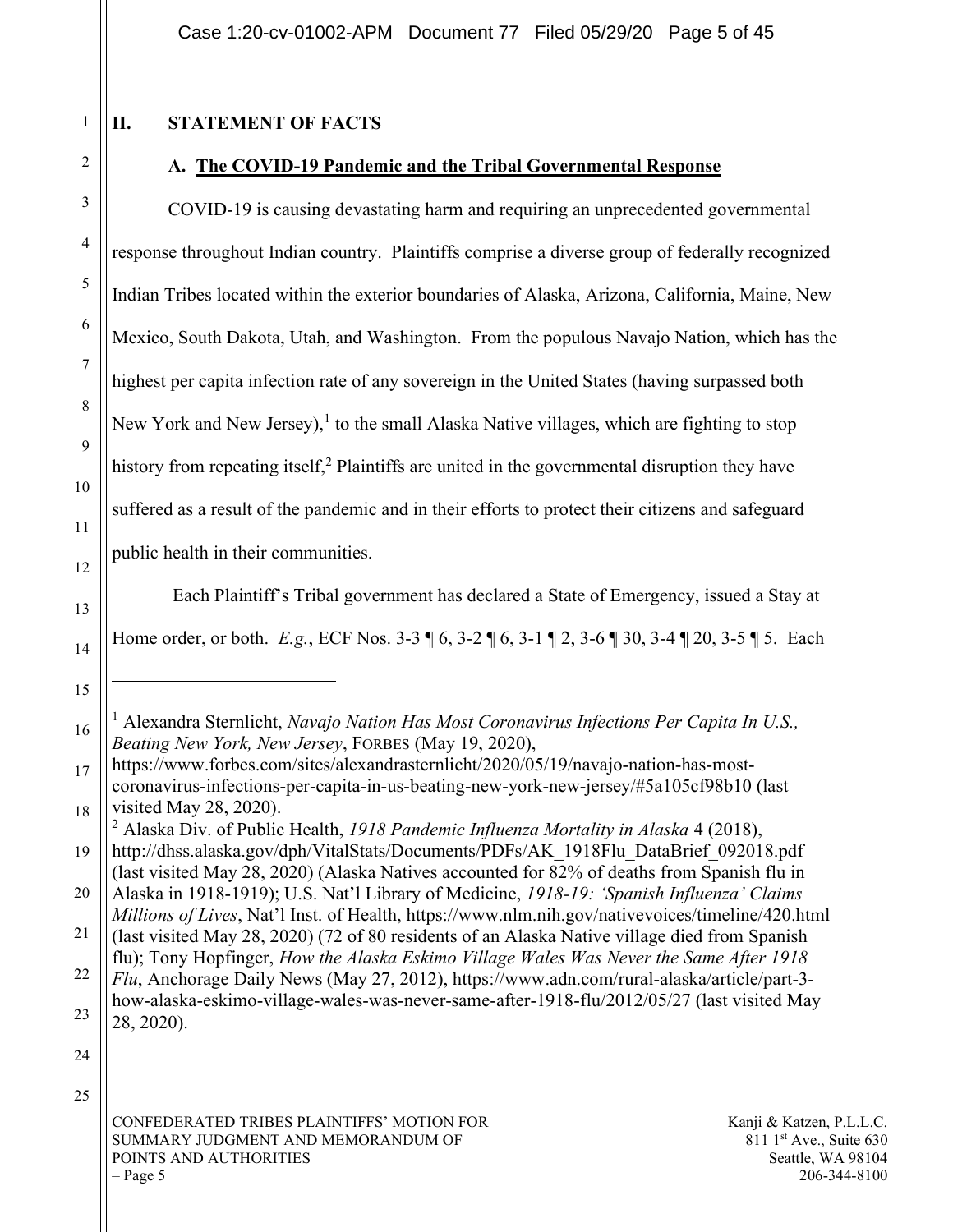has taken extraordinary emergency actions to stem the spread of the virus, to maintain existing essential governmental services, to develop and deploy COVID-19 response measures, and to help its citizens avoid financial ruin. These are not private, charitable actions, but efforts by sovereign governments honoring a sacred social contract with their citizens.

For example, Plaintiffs have transformed health facilities into acute health care centers to treat COVID-19 cases, ECF Nos. 3-5 ¶ 8, 3-6 ¶ 38; procured new medical equipment and supplies, including an ambulance and personal protective equipment (PPE), ECF Nos. 3-6 ¶ 39, 3-4 ¶ 28, 3-5 ¶ 9; provided emergency water and sewer service, ECF No. 3-1 ¶ 4; instituted heightened cleaning and sanitation supplies and service, ECF Nos. 3-4 ¶ 28, 3-1 ¶ 4, 3-6 ¶ 28; hired additional first responders and other staff, ECF No. 3-3  $\P$  8, 12; provided emergency relief funds to tribal members, ECF Nos. 3-5 ¶ 6, 3-6 ¶ 22; and delivered meals to elders and school children and opened or expanded food banks, ECF Nos. 3-4 ¶ 28, 3-1 ¶ 4, 3-5 ¶ 9. They have done all this while struggling to maintain the everyday essential services that governments provide, including public safety and policing, health care, garbage and sanitation services, and food assistance. E.g., ECF Nos. 3-4 ¶¶ 16, 22, 3-3 ¶ 7, 3-5 ¶ 8.

At the same time as Plaintiffs have undertaken a massive expansion in governmental programs and services, their economies have collapsed. E.g., ECF Nos. 3-4  $\P$  $121-30$ , 3-6  $\P$  $144-$ 58, 3-1 ¶¶ 2, 5. The severe impacts on their budgets notwithstanding, they have sought to mitigate the financial consequences for their employees, providing paid leave, ECF Nos. 3-6 ¶¶ 26, 29, 3-5  $\P$  7, 3-4  $\P$  24; paying health care premiums, ECF No. 3-6  $\P$  29; and paying overtime to essential employees and emergency workers, ECF Nos.  $3-6$  ,  $\frac{1}{3}$  56,  $3-5$  ,  $\frac{1}{3}$  5. The Tribes have

CONFEDERATED TRIBES PLAINTIFFS' MOTION FOR SUMMARY JUDGMENT AND MEMORANDUM OF POINTS AND AUTHORITIES  $-$  Page 6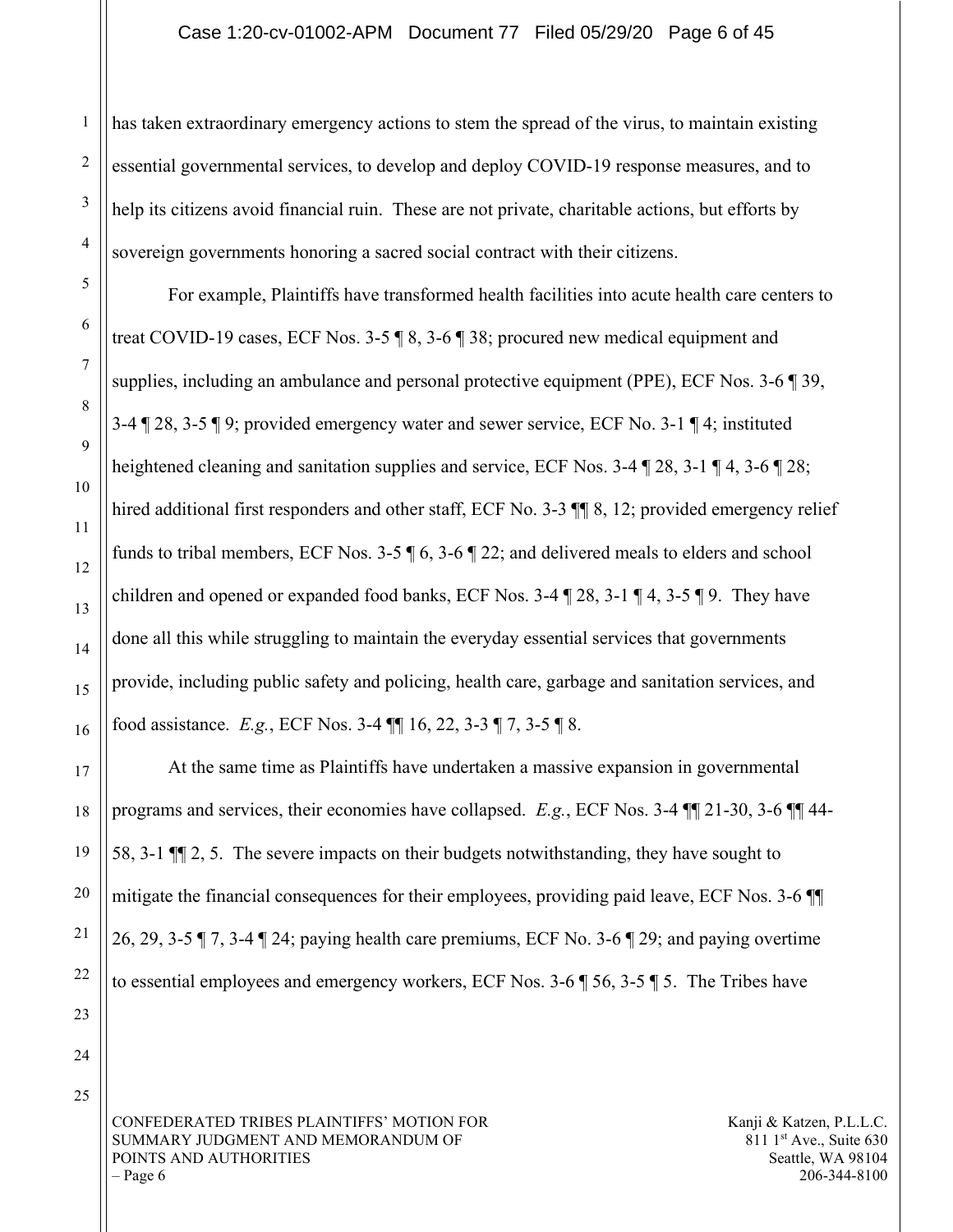#### Case 1:20-cv-01002-APM Document 77 Filed 05/29/20 Page 7 of 45

redirected nearly all of their governmental resources—financial and otherwise—to COVID-19 related efforts, and they desperately need funds to continue those efforts.  $E.g., ECF No. 3-2 \text{ } \text{\textdegree}$ 

### B. The CARES Act and the Secretary's Decision to Disburse Funds Mandated for Tribal Governments to For-Profit, State-Chartered Corporations

Congress enacted Title V of the CARES Act, "Coronavirus Relief Fund," 42 U.S.C. § 801, which the President signed into law on March 27, 2020, to help Plaintiffs and other federally recognized Tribal governments, along with State and local governments, meet the grave challenges posed by the pandemic. Title V appropriates \$150 billion "for making payments to States, Tribal governments, and units of local government," including \$8 billion earmarked exclusively for Tribal governments. 42 U.S.C.  $\S 801(a)(1)$ ,  $(a)(2)(B)$ . These governments must use relief funds "to cover only those costs" that (1) "are necessary expenditures incurred due to the public health emergency with respect to" COVID 19; (2) "were not accounted for in the budget most recently approved . . . for the State or government"; and (3) were incurred from March 1, 2020, to December 30, 2020. 42 U.S.C. § 801(d).

On March 31, 2020, the Department of the Interior notified Tribal leaders that, together with the Department of the Treasury, it would hold two telephonic consultations with Indian tribes regarding the allocation of the \$8 billion appropriated by Congress for Tribal governments under Title V. AR001. During the first consultation, on April 2, 2020, Daniel Kowalski, Counselor to the Secretary of the Treasury, stated that "[w]e take seriously the directive to ensure that all amounts available are distributed to the Tribe[s] and Alaskan Native villages that are eligible for the funding." AR002.15; see also AR002.58 (Mr. Kowalski stating that the question

25

CONFEDERATED TRIBES PLAINTIFFS' MOTION FOR SUMMARY JUDGMENT AND MEMORANDUM OF POINTS AND AUTHORITIES  $-$  Page 7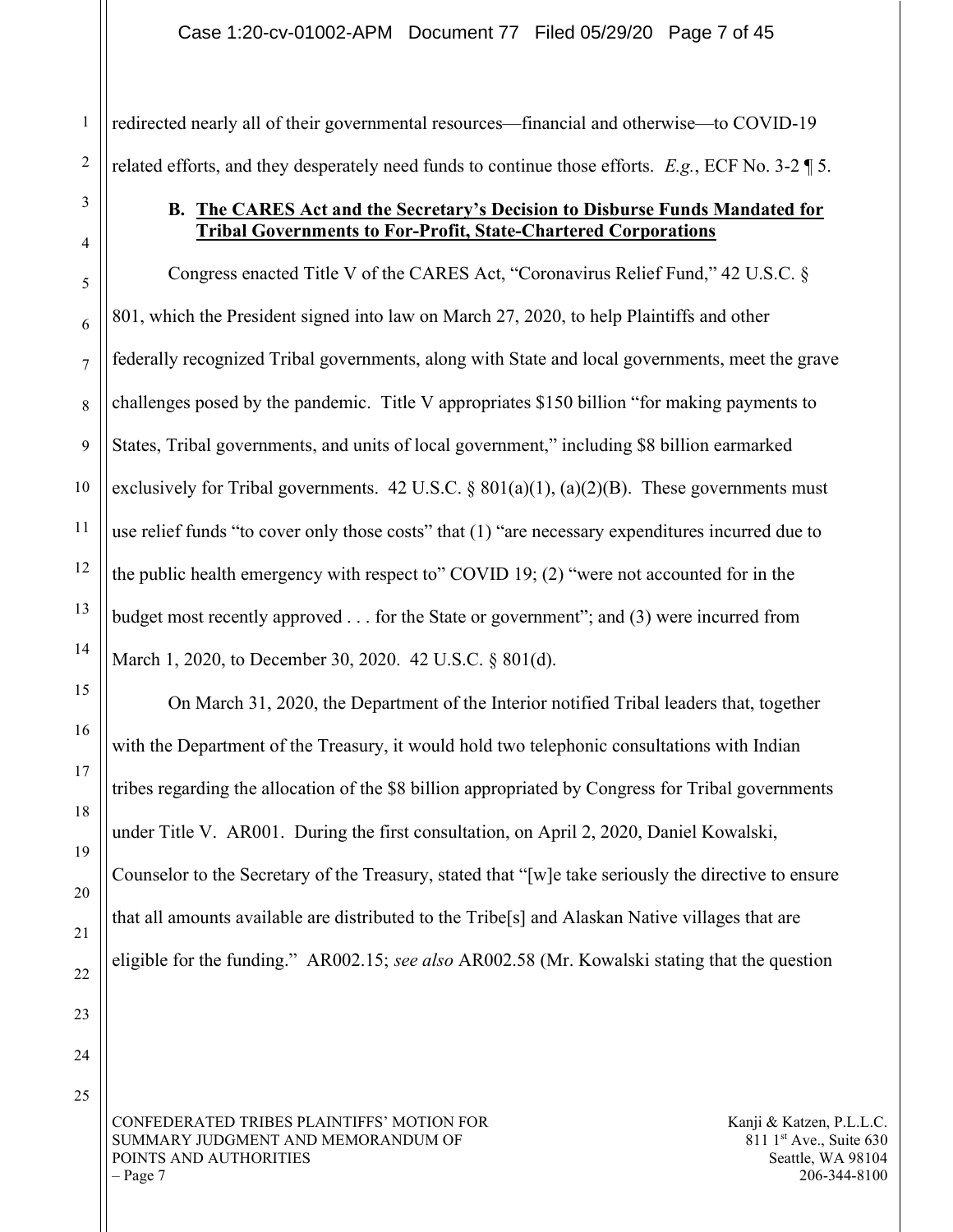before Treasury is "what is the appropriate share for each of the  $754$  [sic]<sup>3</sup> Tribes"). In response to a question from the Chief of the United Houma Nation as to whether state-recognized tribes would be eligible for funding, an unidentified speaker stated, "I think it's Federally recognized," and then Mark Cruz, Deputy Assistant Secretary for Policy and Economic Activity at Interior, stated, "[y]eah, correct, Federally recognized." AR002.111. No mention was made in the course of the first two-hour consultation that Alaska Native regional corporations or Alaska Native village corporations, for-profit corporations chartered under Alaska law pursuant to the Alaska Native Claims Settlement Act, 43 U.S.C. §§ 1601-1629h ("ANCSA"), would be considered eligible to receive Title V funds. AR002. During the second consultation, on April 9, 2020, the Departments again made no suggestion that Treasury was considering deeming ANCs eligible for Title V funds. AR006.

On or about April 14, 2020, Treasury posted a Certification for Requested Tribal Data form on its website, requesting various types of information from Tribal governments for use in the disbursement of Title V funds. ECF No. 3-8 at  $15{\text -}16$ .<sup>4</sup> This Certification form provided the first public indication that Treasury intended to distribute coronavirus relief funds to ANCs—it defined "Population" to include "Total number of . . . shareholders," and it defined "Land Base" to include "Total number of land acres . . . selected pursuant to [ANCSA]." *Id.* at 15. Nothing in the Administrative Record reflects any deliberation by Treasury regarding the allocation of Title V funds to ANCs prior to publication of this form. Thereafter, numerous Tribes, including several Plaintiffs, objected strenuously to the inclusion of ANCs. AR009.126-131; AR010e.

 $3$  There are 574 federally recognized Indian tribes. See 85 Fed. Reg. 5462-01 (Jan. 30, 2020). <sup>4</sup> Counsel for the Secretary confirmed to undersigned counsel that this Certification form is part of the Administrative Record and will be included in a revised AR007.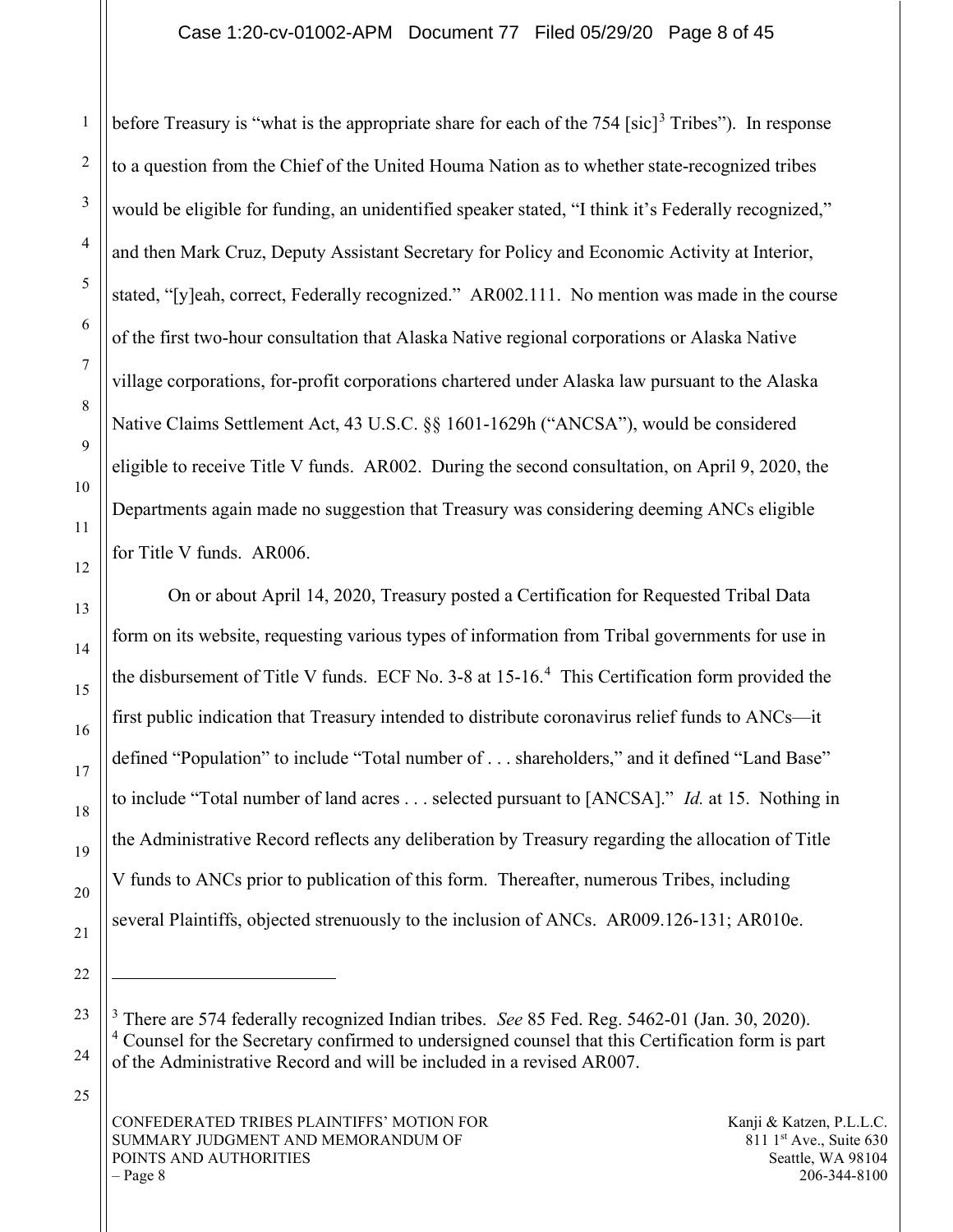1 2 3 4 5 6 7 8 9 10 11 12 13 14 15 16 17 18 On April 17, 2020, the Confederated Tribes Plaintiffs filed this action, challenging the Secretary's decision to pay Title V funds to ANCs. ECF No. 1. Early on the morning of April 20, the Confederated Tribes Plaintiffs moved for a temporary restraining order and preliminary injunction enjoining the Secretary from distributing relief funds to ANCs. ECF No.  $3.5$  At some point that day, Treasury's Office of General Counsel requested the views of the Department of the Interior on the eligibility of ANCs for Title V funding. AR011.1. The next day, Interior Solicitor Daniel Jorjani responded in a two-page letter "that it is the Department's position that ANCs are eligible for such funding." AR011.1. The Solicitor stated that, because the Indian Self Determination and Education Assistance Act definition of "Indian tribe," incorporated by reference in the CARES Act, includes ANCs as part of its list of entities that may qualify as tribes, "it is unquestionable" that ANCs so qualify. Id. However, nowhere in his brief discussion did he mention the definitional clause limiting Indian tribes to those entities "recognized as eligible for the special programs and services provided by the United States to Indians because of their status as Indians," see 25 U.S.C. § 5304(e). AR011. With respect to Title V's requirement that payment be made only to a "Tribal government"—that is, the "recognized governing body" of an Indian tribe—the Solicitor suggested that the definition of "Indian tribe" should "override" this language, and that an ANC board of directors should be treated as the "equivalent of a federally-recognized tribal government." AR011.2.

19

<sup>20</sup>

<sup>21</sup> 22 23 24 <sup>5</sup> The Confederated Tribes Plaintiffs filed an amended complaint adding additional plaintiffs on April 21, 2020. ECF No. 7. The Sioux Plaintiffs filed a separate action and motion for preliminary injunctive relief on April 22, 2020. Case No. 1:20-cv-01059-APM, ECF Nos. 1, 4. The Ute Tribe filed a separate action and motion for a temporary restraining order on April 23, 2020. Case No. 1:20-cv-01070-APM, ECF Nos. 1, 5. The Court then consolidated all three cases. Minute Order, Case No. 1:20-cv-01059-APM (Apr. 23, 2020); Minute Order, Case No. 1:20-cv-01070-APM (Apr. 24, 2020).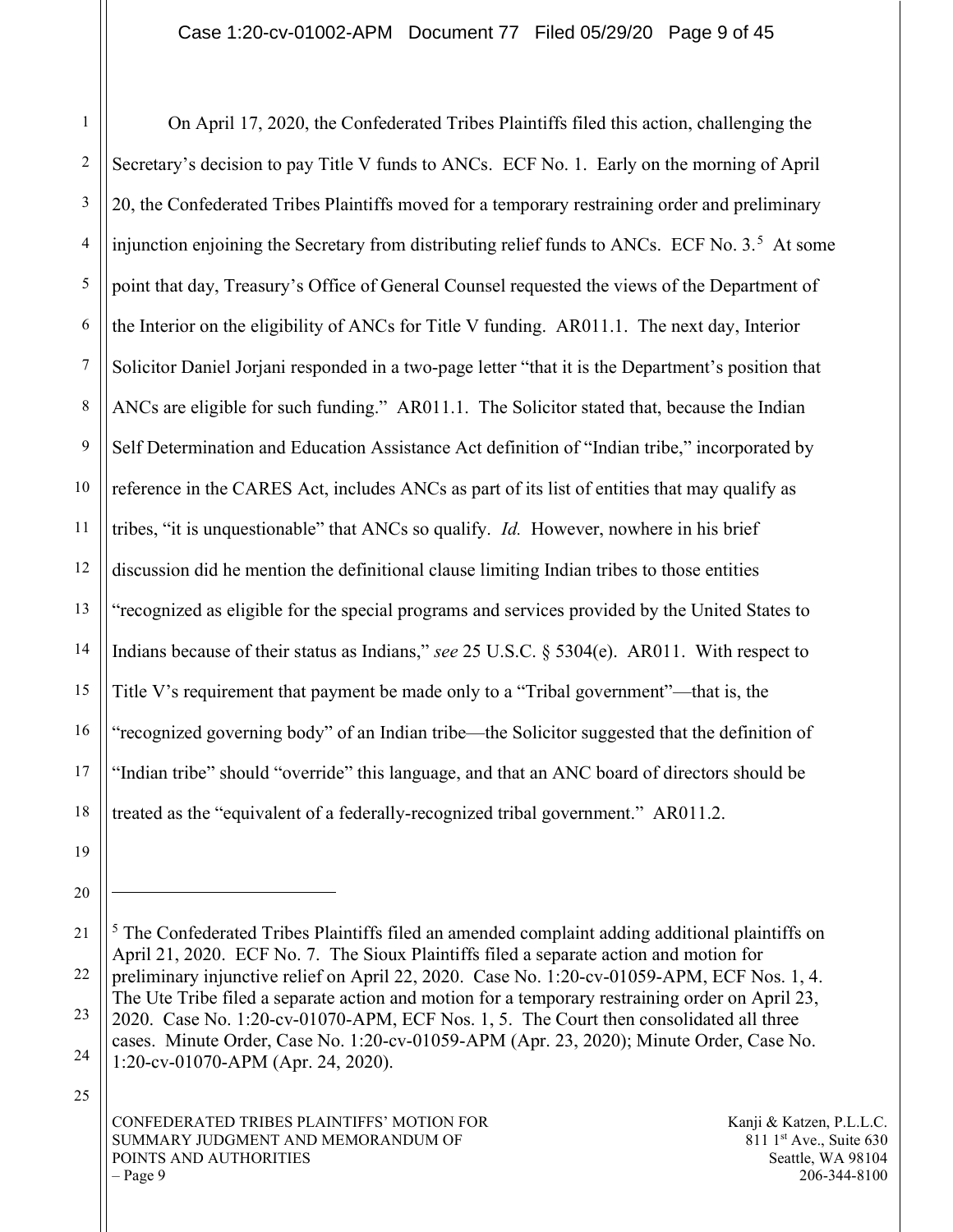On April 23, 2020, Treasury's General Counsel Brian Callahan recommended, solely on the basis of Mr. Jorjani's letter, that the Secretary determine that ANCs are eligible to receive coronavirus relief funds. AR013.1. Nothing in the Administrative Record reflects any further or independent analysis by Treasury of this question. The Secretary concurred the same day, and Treasury posted a document to its website confirming its decision to distribute Title V funds to ANCs. AR014. The Court heard arguments on Plaintiffs' motions for preliminary injunctive relief the next day. Minute Entry (Apr. 24, 2020).

8 10 12 13 14 15 16 17 18 19 20 On April 27, 2020, the Court granted Plaintiffs' motions in part. ECF No. 36 (Confederated Tribes of Chehalis Reservation v. Mnuchin, No. 20-CV-01002 (APM), 2020 WL 1984297 (D.D.C. Apr. 27, 2020) ("Mem. Op.")); see also ECF No. 37. The Court determined for purposes of the motions that "presently, no ANC satisfies the definition of 'Tribal government' under the CARES Act and therefore no ANC is eligible for any share of the \$8 billion allocated by Congress for Tribal governments." Mem. Op. 20. It further found that "Plaintiffs easily satisfy their burden to show that they will suffer irreparable injury in the absence of immediate injunctive relief," noting that "[t]hese are monies that Congress appropriated on an emergency basis to assist Tribal governments in providing core public services to battle a pandemic." *Id.* at 15-16. The Court preliminarily enjoined the Secretary from disbursing any Title V funds to ANCs. ECF No. 37 at 2. Subsequently, seven ANCs and two associations representing the twelve regional ANCs and approximately 200 village ANCs intervened in these consolidated cases. Minute Order (May 13, 2020); ECF No. 70.

On May 5, 2020, Treasury posted guidance on its website stating that it would "distribute 60 percent of the \$8 billion reserved for Tribal governments immediately based on population," with a minimum \$100,000 payment for each Tribal government as defined by the Secretary,

24 25

21

22

23

1

2

3

4

5

6

7

9

11

CONFEDERATED TRIBES PLAINTIFFS' MOTION FOR SUMMARY JUDGMENT AND MEMORANDUM OF POINTS AND AUTHORITIES  $-$  Page 10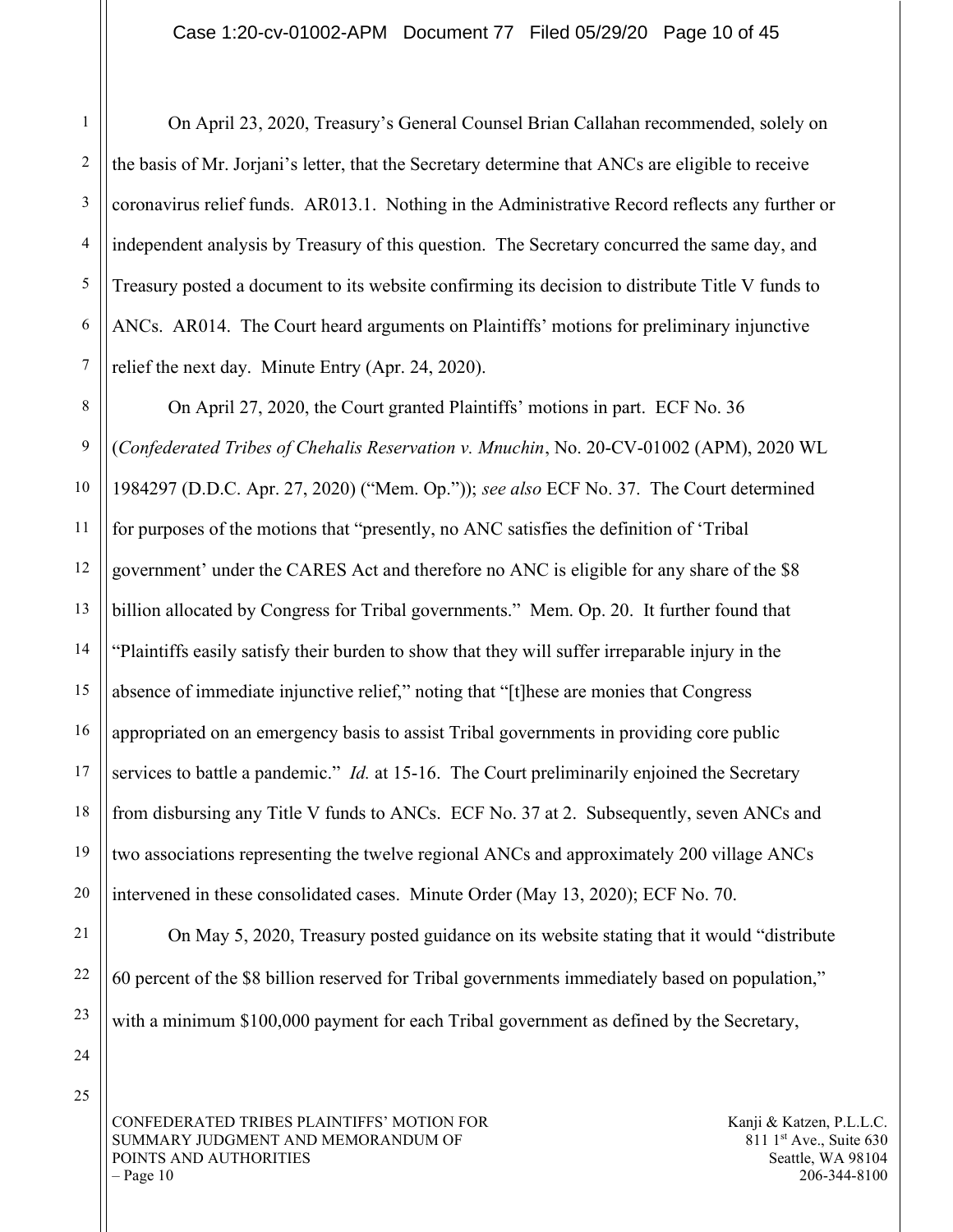including each of the more than 200 regional and village  $ANCs$ . The guidance further stated that Treasury "will distribute the remaining 40 percent . . . based on employment and expenditures data of Tribes and tribally-owned entities."<sup>7</sup> On May 8, 2020, at a hearing in Agua Caliente Band of Cahuilla Indians v. Mnuchin, Case No. 20-cv-01136-APM, 2020 WL 2331774 (D.D.C. May 11, 2020), counsel for the Secretary confirmed that Treasury had begun distributing the \$4.8 billion in population-based allocations, and that all regional ANCs and all village ANCs had been allocated population-based funds, although those funds are being withheld pursuant to the Court's order. Tr., May 8, 2020, at 18-19. Counsel also stated at a hearing in the instant matter that ANCs would be allocated employment- and expenditures-based funds as part of the second tranche of payments, Tr., May 7, 2020, at 8, which the Secretary has represented to this Court will be determined by June 4, 2020, Agua Caliente, ECF No. 31-1 at 2.

#### III. ARGUMENT

## A. Standard of Review

The Administrative Procedure Act ("APA") authorizes judicial review of federal agency action. 5 U.S.C. § 702. In APA cases, "Rule 56 of the Federal Rules of Civil Procedure, the ordinary standard for summary judgment, does not apply. Instead, the district court sits as an appellate tribunal and the entire case on review is a question of law." Rocky Mountain Health Maint. Org., Inc. v. Azar, 384 F. Supp. 3d 80, 88 (D.D.C. 2019) (Mehta, J.) (citation and quotation marks omitted). The court must decide "whether as a matter of law an agency action is

25

 $6$  U.S. Treasury Dep't, Coronavirus Relief Fund Allocations to Tribal Governments 2, 3 (May 5, 2020), https://home.treasury.gov/system/files/136/Coronavirus-Relief-Fund-Tribal-Allocation-Methodology.pdf (last visited May 28, 2020).

 $7$  Supra note 6, at 2.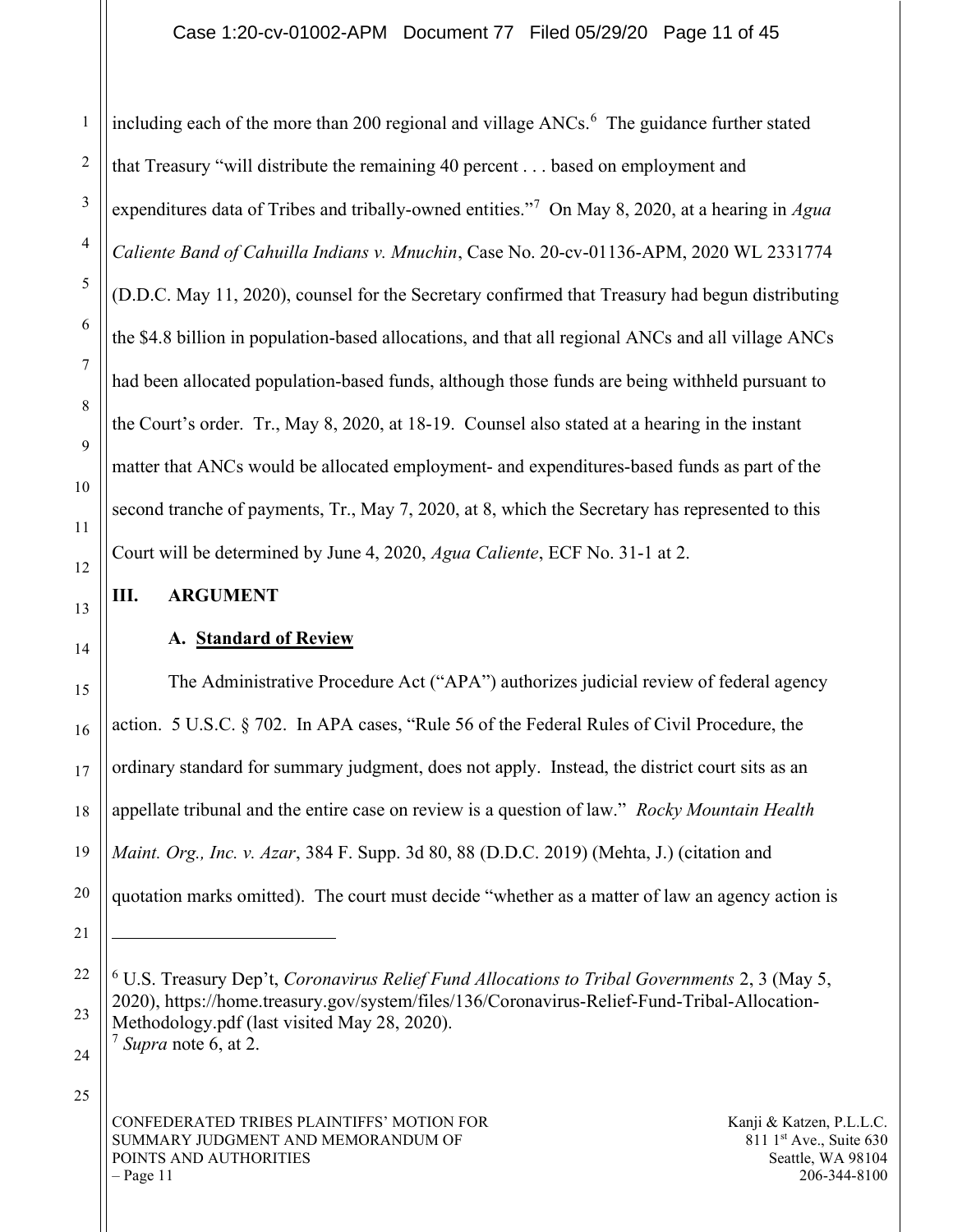1

supported by the administrative record and is otherwise consistent with the APA standard of review." Cigar Ass'n of Am. v. U.S. Food and Drug Admin., Case No. 1:16-cv-01469 (APM), Case No. 1:18-cv-01797 (APM), 2020 WL 532392, at \*7 (D.D.C. Feb. 3, 2020) (Mehta, J.) (quotation marks omitted). Based on its determination of the law, the reviewing court shall hold unlawful and set aside agency action that is "arbitrary, capricious, an abuse of discretion, or otherwise not in accordance with law[.]"  $5 \text{ U.S.C.}$  § 706(2)(A).

#### B. ANCs Are Not "Tribal Governments" Under the Plain Language of Title V

The "starting point" for statutory analysis "is the statutory text. And where, as here, the words of the statute are unambiguous, the judicial inquiry is complete." *Desert Palace, Inc. v.* Costa, 539 U.S. 90, 98 (2003) (citation and quotation marks omitted). Title V mandates that the Secretary disburse funds to "Tribal governments." 42 U.S.C. § 801(a)(2)(B). Title V defines a "Tribal government" as "the recognized governing body of an Indian Tribe," id. §  $801(g)(5)$ , and provides that "[t]he term 'Indian Tribe' has the meaning given that term in section 5304(e) of Title 25 [the Indian Self-Determination and Education Assistance Act ("ISDEAA")]," id. §  $801(g)(1)$ . In turn, ISDEAA defines an "Indian tribe" as

any Indian tribe, band, nation, or other organized group or community, including any Alaska Native village or regional or village corporation as defined in or established pursuant to the Alaska Native Claims Settlement Act (85 Stat. 688), which is recognized as eligible for the special programs and services provided by the United States to Indians because of their status as Indians[.]

25 U.S.C. § 5304(e). "Thus, taken together, Congress allocated \$8 billion in the CARES Act 'for making payments to' 'the recognized governing body of' 'any Indian tribe, band, nation, or other organized group or community, including any Alaska Native village or regional [or] village corporation . . . , which is recognized as eligible for the special programs and services provided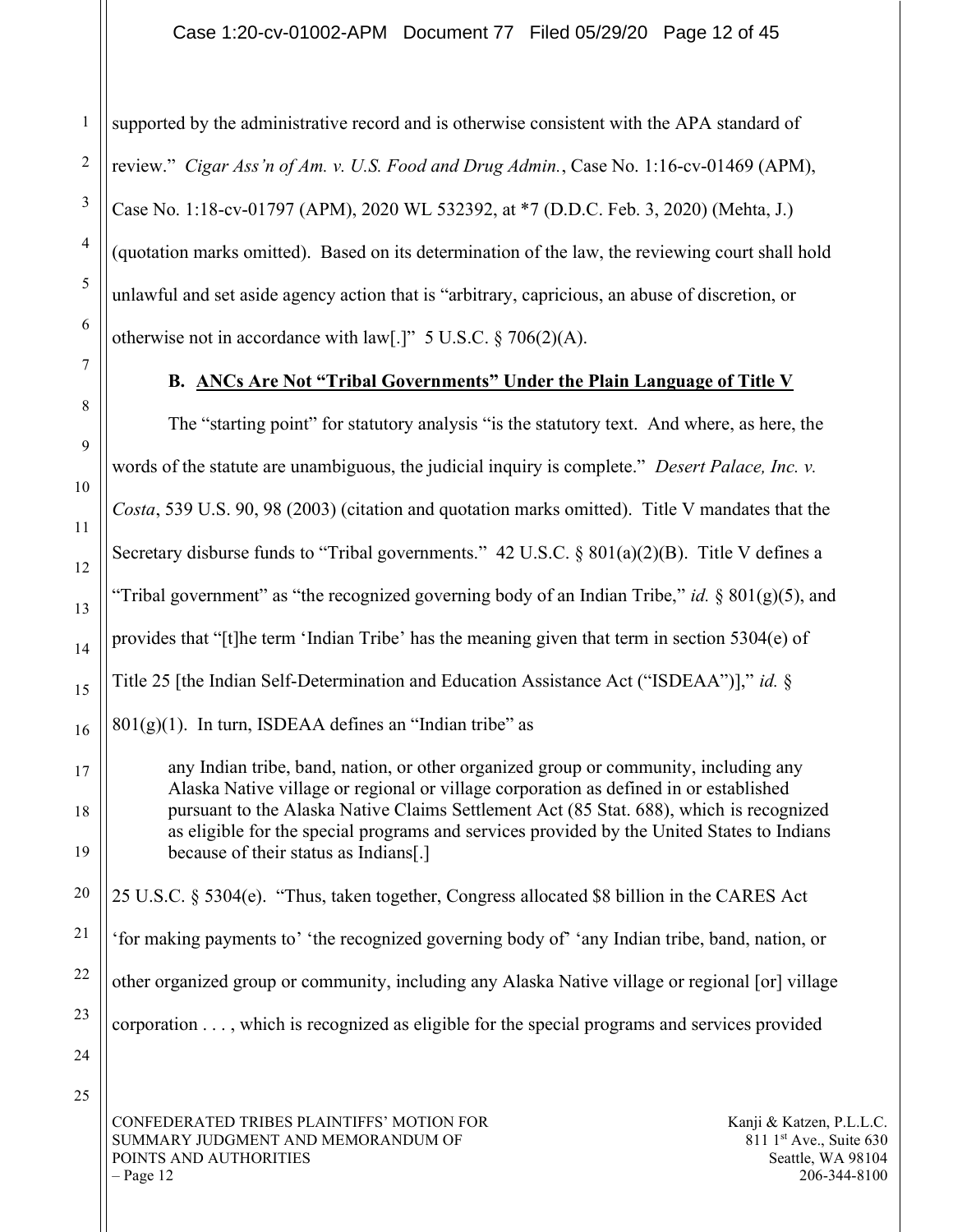by the United States to Indians because of their status as Indians.'" Mem. Op. 19-20 (citations omitted). Because ANCs do not presently meet these requirements, they are not "Tribal governments" eligible to receive Title V funds.

#### 1. ANCs Are Not "Indian Tribes" Under the CARES Act

ISDEAA defines an "Indian tribe" using a series of parallel nouns: "any Indian tribe, band, nation, or other organized group or community, including any Alaska Native village or regional or village corporation[.]" 25 U.S.C. § 5304(e). This definition further contains an eligibility clause that limits its scope: "which is recognized as eligible for the special programs and services provided by the United States to Indians because of their status as Indians." Mem. Op. 20. Under the series-qualifier canon, which reflects ordinary textual understanding, "'[w]hen there is a straightforward, parallel construction that involves all nouns or verbs in a series,' a modifier at the end of the list 'normally applies to the entire series.'" Lockhart v. United States, 136 S. Ct. 958, 970 (2016) (Kagan, J., dissenting) (quoting Antonin Scalia & Bryan A. Garner, *Reading Law: The Interpretation of Legal Texts* ("Scalia & Garner") 147 (2012)); United States v. Laraneta, 700 F.3d 983, 989 (7th Cir. 2012) ("[T]he 'series-qualifier' canon . . . provides that a modifier at the beginning or end of a series of terms modifies all the terms."). A straightforward application of this canon dictates that "the eligibility clause applies equally to all entities and groups listed in the statute, including 'any Alaska Native village or regional or village corporation.'" Mem. Op. 21. There is no plausible construction of the definition under which the eligibility clause does not apply to ANCs.<sup>8</sup> Accordingly, "any Alaska

 $8$  The other possible construction is suggested by the last antecedent rule, pursuant to which "a limiting clause or phrase . . . should ordinarily be read as modifying only the noun or phrase that it immediately follows[.]" Barnhart v. Thomas, 540 U.S. 20, 26 (2003); see also Scalia &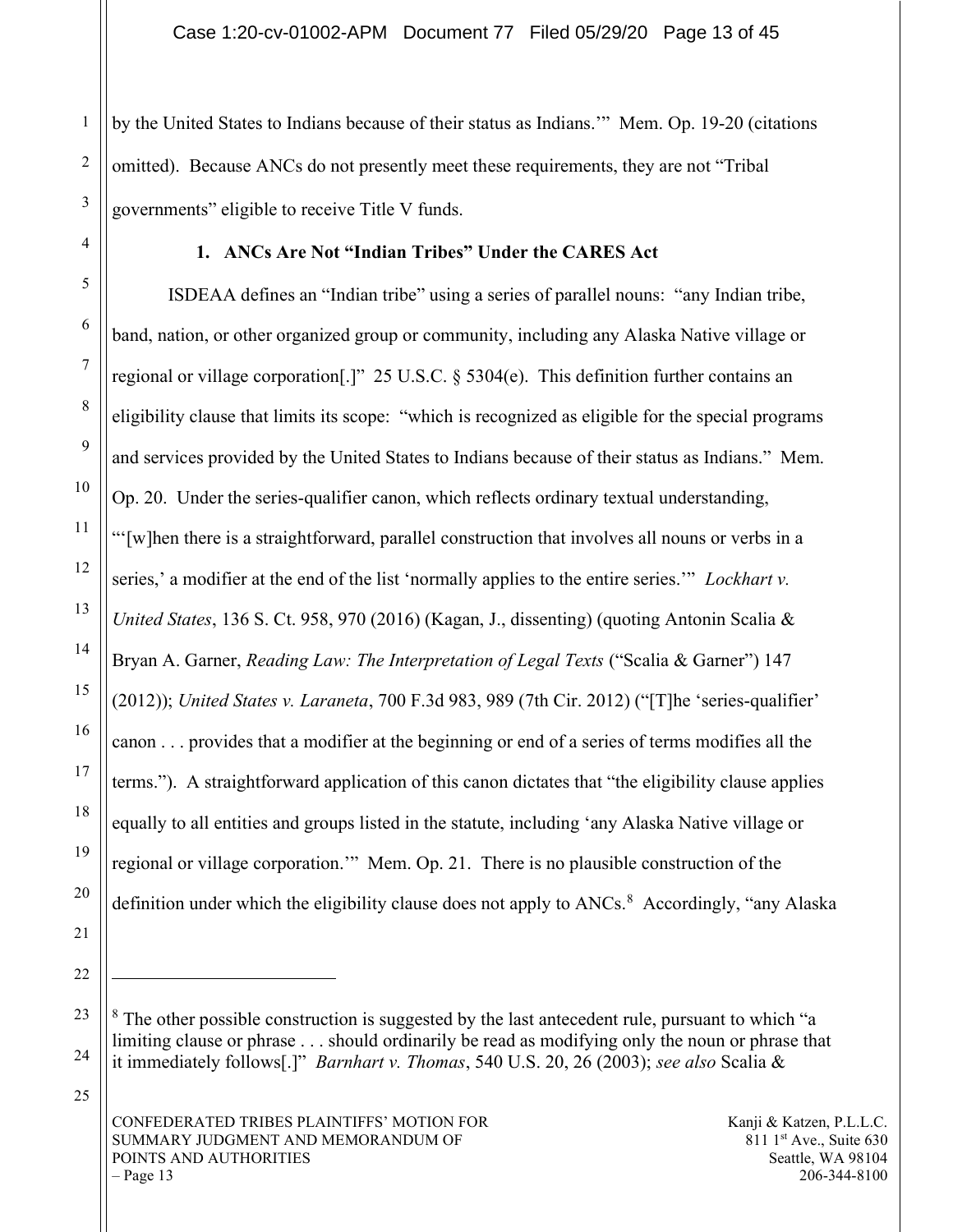#### Case 1:20-cv-01002-APM Document 77 Filed 05/29/20 Page 14 of 45

1 Native village or regional or village corporation" qualifies as an "Indian tribe" only if it is "recognized as eligible for the special programs and services provided by the United States to Indians because of their status as Indians." See Mem. Op. 24 ("[T]he court cannot ignore the clear grammatical construct of the ISDEAA definition, which applies the eligibility clause to every entity and group listed in the statute.").

ANCs indisputably do not satisfy the terms of the eligibility clause, which has a welldefined, statutorily prescribed meaning. In the Federally Recognized Indian Tribe List Act of 1994, Pub. L. No. 103-454, 108 Stat. 4791 ("List Act"), Congress provided that "[t]he Secretary [of the U.S. Department of the Interior] shall publish in the Federal Register a list of all Indian tribes which the Secretary recognizes to be eligible for the special programs and services provided by the United States to Indians because of their status as Indians." 25 U.S.C. § 5131(a) (emphasis added). Congress, that is, required the Secretary of the Interior to publish a list of those Indian entities satisfying the eligibility clause. Pursuant to "the most rudimentary rule of statutory construction . . . courts do not interpret statutes in isolation, but in the context of the corpus juris of which they are a part, including later-enacted statutes:

"The correct rule of interpretation is, that if divers statutes relate to the same thing, they ought all to be taken into consideration in construing any one of them. . . . If a thing contained in a subsequent statute, be within the reason of a former statute, it shall be taken to be within the meaning of that statute . . . ; and if it can be gathered from a subsequent statute *in pari materia*, what meaning the legislature attached to the words of a former statute, they will amount to a legislative declaration of its meaning, and will govern the construction of the first statute."

Garner at 144-46. Under this construction, the same result obtains in this case, as the eligibility clause would still apply to "any Alaska Native village or regional or village corporation."

CONFEDERATED TRIBES PLAINTIFFS' MOTION FOR SUMMARY JUDGMENT AND MEMORANDUM OF POINTS AND AUTHORITIES  $-$  Page 14

Kanji & Katzen, P.L.L.C.  $811 \text{ 1}$ st Ave., Suite 630 Seattle, WA 98104 206-344-8100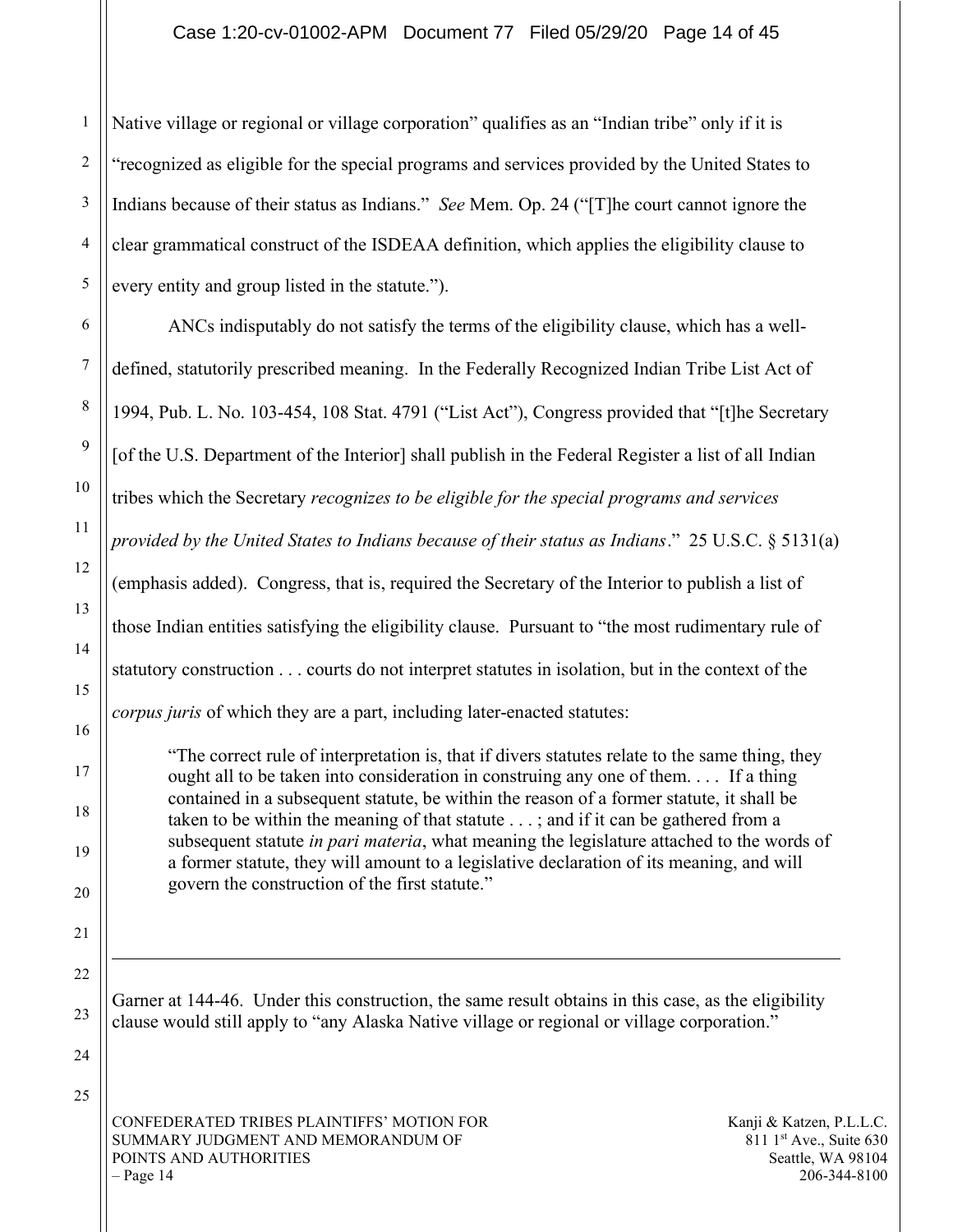Branch v. Smith, 538 U.S. 254, 280-81 (2003) (Scalia, J.) (quoting United States v. Freeman, 3 How. 556, 564-65 (1845)).

Because the List Act and ISDEAA are *in pari materia*, they should be "interpreted" together, as though they were one law." Scalia & Garner at 252. And indeed they have been. "[T]he government has taken the position, and courts have agreed, that the definition of 'Indian tribe' in various federal statutes must be read in conjunction with the List Act." Mem. Op. 27. For example, in Wyandot Nation of Kansas v. United States, 858 F.3d 1392 (Fed. Cir. 2017), the Federal Circuit considered whether a tribe not appearing on the Secretarial list required under the List Act could nevertheless fall within the purview of the Trust Fund Management Reform Act, 25 U.S.C. § 4001(2), which contains the same definition of an Indian tribe, including the same eligibility clause language, incorporated in the CARES Act. The United States argued that the eligibility clause "is a phrase of art defined in the List Act," that "Congress enacted the Reform Act and List Act a mere eight days apart and used identical language to define 'Indian tribe' in each statute," and that the Nation's "absence from this list is dispositive of its status as a non-federally-recognized entity." Brief of the United States, Wyandot, 858 F.3d 1392 (No. 2016-1654), 2016 WL 4442763, at \*24, \*35. The Federal Circuit agreed, holding that the Nation was not entitled to an accounting under the Reform Act because it was not on the List of Recognized Tribes. Wyandot, 858 F.3d at 1398.

 Similarly, in Slockish v. U.S. Federal Highway Administration, 682 F. Supp. 2d 1178, 1202 (D. Or. 2010), the court agreed with the United States that the tribal plaintiffs could not state a claim under the National Historic Preservation Act, which again uses the same definition of "Indian tribe" as the CARES Act, because they did not appear on the Secretary's prescribed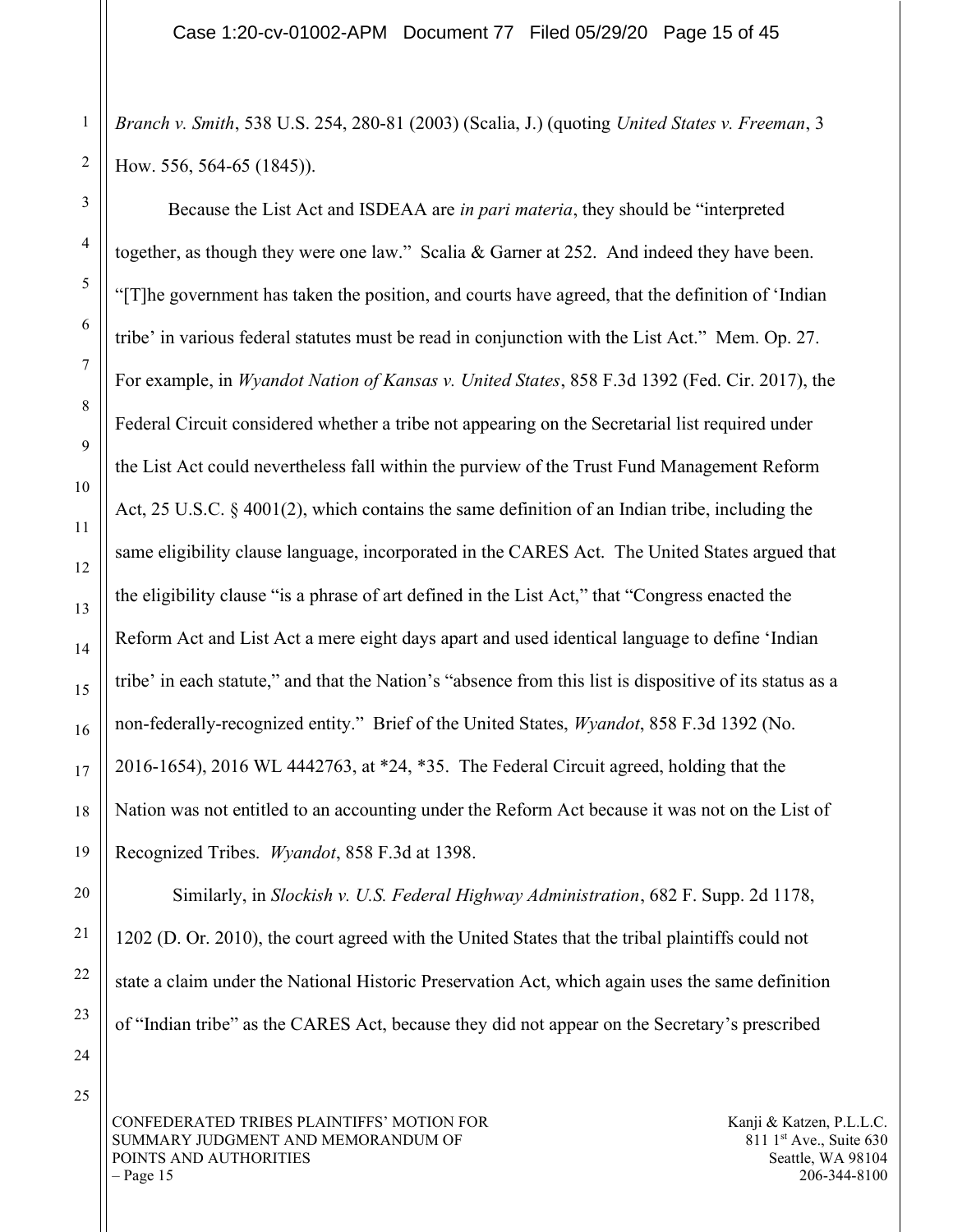list. The federal government has likewise emphasized the significance of ANCs' absence from this list for purposes of contracting under ISDEAA. See United States' Response in Opposition to Motion for Preliminary Injunction ("U.S. Resp.") at 18, Ukpeagvik Inupiat Corp. v. U.S. Dep't of Health & Human Servs., No. 3:13-cv-00073-TMB, 2013 WL 12119576 (D. Alaska May 20, 2013) (Dkt. 22) (disputing ANC's claim that it was a "tribe," and arguing by reference to the List of Recognized Tribes that the ANC "is not, nor ever has been, a federally recognized tribe such as the Native Village of Barrow Inupiat Traditional Government"); see also infra at 35 (discussing Ukpeagvik, 2013 WL 12119576).

No ANC presently satisfies the eligibility clause. As the List Act requires it to do annually, on January 30, 2020, Interior published its list of Indian entities recognized as eligible for the special programs and services provided by the United States to Indians because of their status as Indians. 85 Fed. Reg. 5,462–01 (Jan. 30, 2020). The list includes "Indian Tribal Entities Within The Contiguous 48 States" as well as "Native Entities Within the State of Alaska." *Id.* at 5,462, 5,466 ("We have continued the practice of listing the Alaska Native entities separately for the purpose of facilitating identification of them."). While the list includes 229 Alaska Native villages—including Plaintiffs Akiak Native Community, Asa'carsarmiut Tribe, Aleut Community of St. Paul Island, Native Village of Venetie, Arctic Village, and Nondalton Village—it does not include any Alaska Native regional or village corporations.

The Secretary has conceded that no ANC satisfies the eligibility clause. Tr., Apr. 24, 2020, at 39 ("THE COURT: . . . Is it the government's position that a Native Alaska individual village corporation could qualify under the eligibility clause? MR. LYNCH: No, Your Honor, they're not going to be—they're not going to be recognized as eligible  $\dots$ ."). Under the plain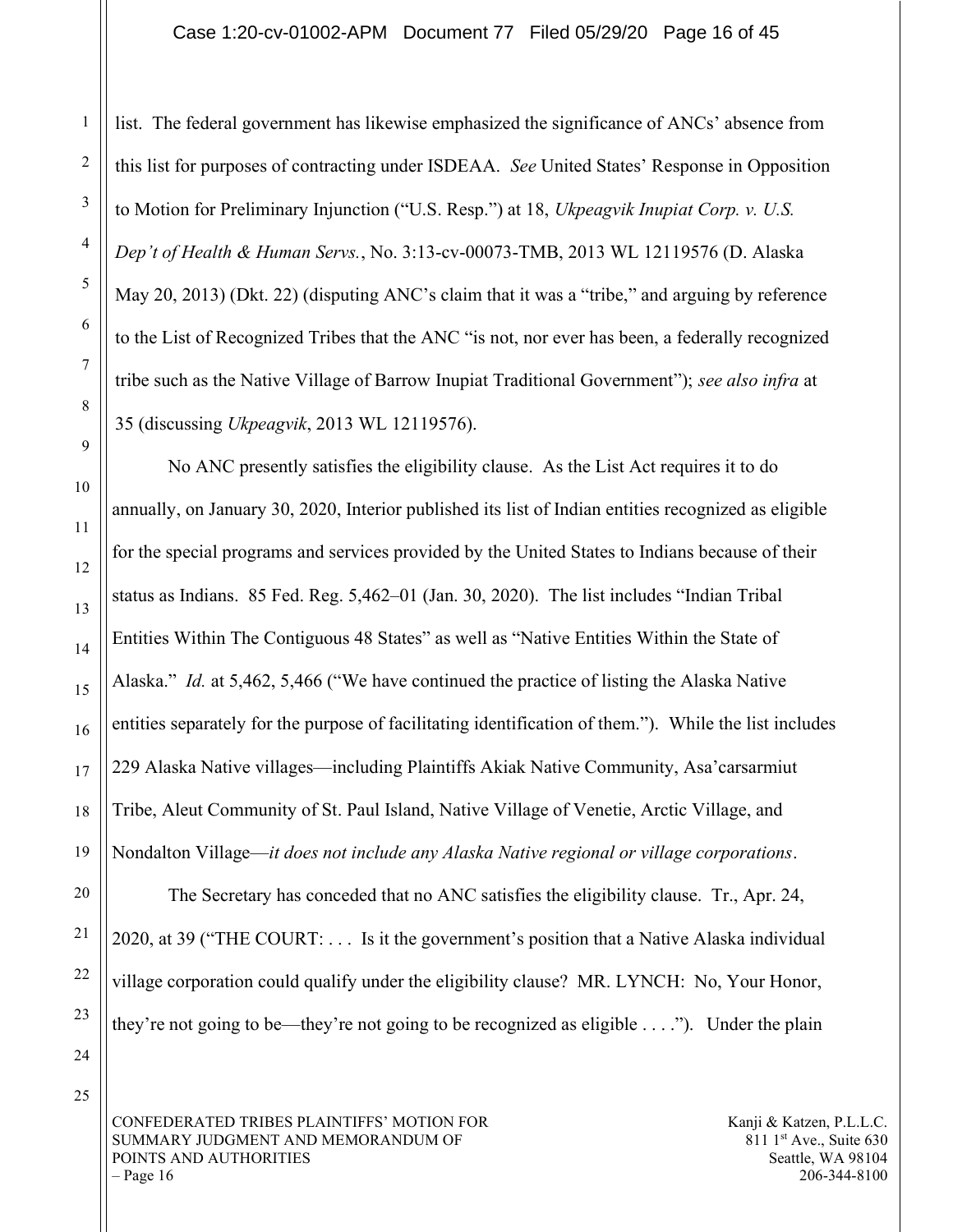1 2 language of the definition of an Indian Tribe in the CARES Act, this fact is fatal to the ANCs' eligibility for governmental Title V funding.

To avoid this conclusion, the Secretary and the ANCs have urged the counter-textual position that the eligibility clause does not apply to the ANCs at all. Mem. Op. 24. Their attempt to write the eligibility clause out of the Title V definition is likewise reflected in the Administrative Record. The Solicitor of the Interior's terse two-page letter to the General Counsel of the Department of the Treasury *does not even mention the eligibility clause*, conspicuously omitting it when quoting the definition of "Indian tribe." AR011.1. But statutory language cannot be dismissed so cavalierly, and as this Court has observed, "a straightforward reading of the eligibility clause of the ISDEAA definition cannot be reasonably construed to exclude ANCs." Mem. Op. 25. $9$  Because no ANC presently satisfies the eligibility clause, as a matter of ordinary principles of statutory construction "no ANC can partake in the \$8 billion

22 23 24  $9$  The Secretary's alternative argument—that the eligibility clause should be given a different meaning for purposes of the CARES Act because the List Act definition of "Indian tribe," 25 U.S.C. § 5130(2) ("any Indian or Alaska Native tribe, band, nation, pueblo, village or community that the Secretary of the Interior acknowledges to exist as an Indian tribe"), does not specifically reference ANCs—also fails. See Mem. Op. 30. The definitions do not differ in any way suggesting that ANCs are not covered by the eligibility clause. The Alaska clause in ISDEAA on which the Secretary places freight is introduced by the term "including," which connotes that "any Alaska Native village or regional or village corporation" is a subset of "any Indian tribe, band, nation, or other organized group or community." This is because the term "including" introduces examples, not an all-inclusive list. See Fed. Land Bank of St. Paul v. Bismarck Lumber Co., 314 U.S. 95, 100 (1941); Scalia & Garner at 132 (discussing the nonexclusive "include" canon). Thus, the lack of an explicit *reference* to ANCs in the List Act cannot be read as an explicit exclusion of ANCs from that act or as exempting ANCs from the eligibility clause as defined through that act. Moreover, the case law above is clear that the eligibility clause is read in pari materia with the List Act. Mem. Op. 30. By giving the same term of art different meanings in two statutes, both of which define the government-togovernment relationship between Indian tribes and the United States, the Secretary would create the very statutory clash that the canon forbids.

CONFEDERATED TRIBES PLAINTIFFS' MOTION FOR SUMMARY JUDGMENT AND MEMORANDUM OF POINTS AND AUTHORITIES  $-$  Page 17

Kanji & Katzen, P.L.L.C.  $811 \text{ 1}$ st Ave., Suite 630 Seattle, WA 98104 206-344-8100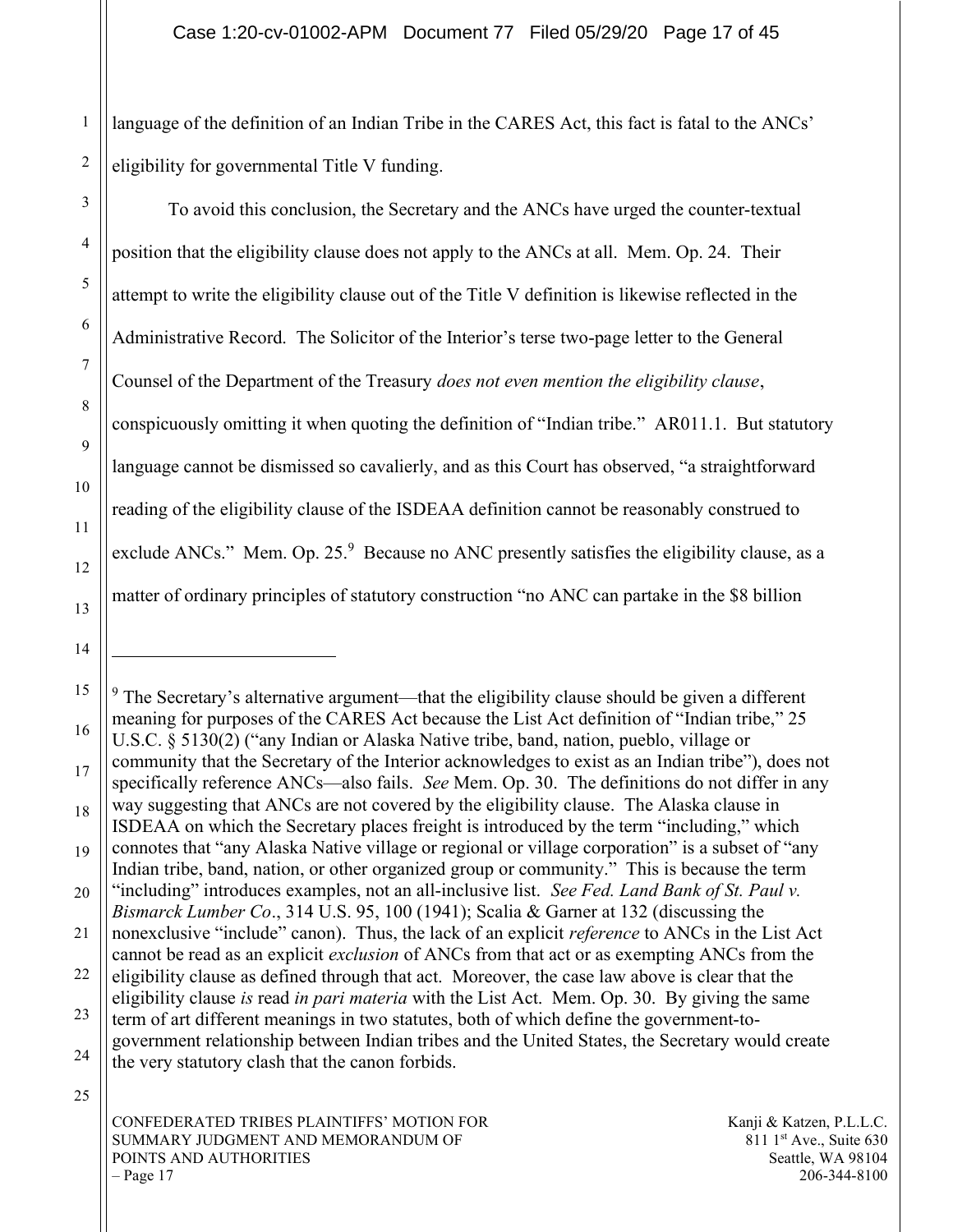funding set aside for Tribal governments," id. at 21, and the inquiry should end there. "In statutory construction, we begin 'with the language of the statute.' If the statutory language is unambiguous and 'the statutory scheme is coherent and consistent'—as is the case here—'[t]he inquiry ceases." Kingdomware Techs., Inc. v. United States, 136 S. Ct. 1969, 1976 (2016) (quoting Barnhart v. Sigmon Coal Co., 534 U.S. 438, 450 (2002)).

#### 2. ANCs Do Not Have "Recognized Governing Bodies"

The Secretary may not disburse Title V funds to ANCs for a second critical reason—an ANC is not a Tribal government with a "recognized governing body." Title V defines a "Tribal government" as "the recognized governing body of an Indian Tribe."  $42 \text{ U.S.C.}$  §  $801(g)(5)$ . Federally cognizable Indian tribes are *recognized* and have *recognized* governing bodies, while state-chartered corporations do not. The Secretary has argued that the definition of "Tribal government" and the separate definition of "Indian Tribe" "should not be read as two independent requirements. That is, a beneficiary of the Fund need not demonstrate both that it is an 'Indian tribe' and also that it has a recognized governing body." ECF No. 21 at 18. The Solicitor's letter to Treasury argues the same, asserting that because the phrase "recognized governing body" is not independently defined in the CARES Act, the definition of "Indian Tribe" should "override" it. AR011.2. But Congress set forth two separate terms in defining a Tribal government, and neither the Secretary nor the Solicitor is free to disregard one entirely. See, e.g., TRW Inc. v. Andrews, 534 U.S. 19, 31 (2001) ("It is a cardinal principle of statutory construction that a statute ought, upon the whole, to be so construed that, if it can be prevented, no clause, sentence, or word shall be superfluous, void, or insignificant." (quotation marks omitted)); Scalia & Garner at 225 ("Definition sections and interpretation clauses are to be

24 25

1

2

3

4

5

6

7

8

9

10

11

12

13

14

15

16

17

18

19

20

21

22

23

CONFEDERATED TRIBES PLAINTIFFS' MOTION FOR SUMMARY JUDGMENT AND MEMORANDUM OF POINTS AND AUTHORITIES  $-$  Page 18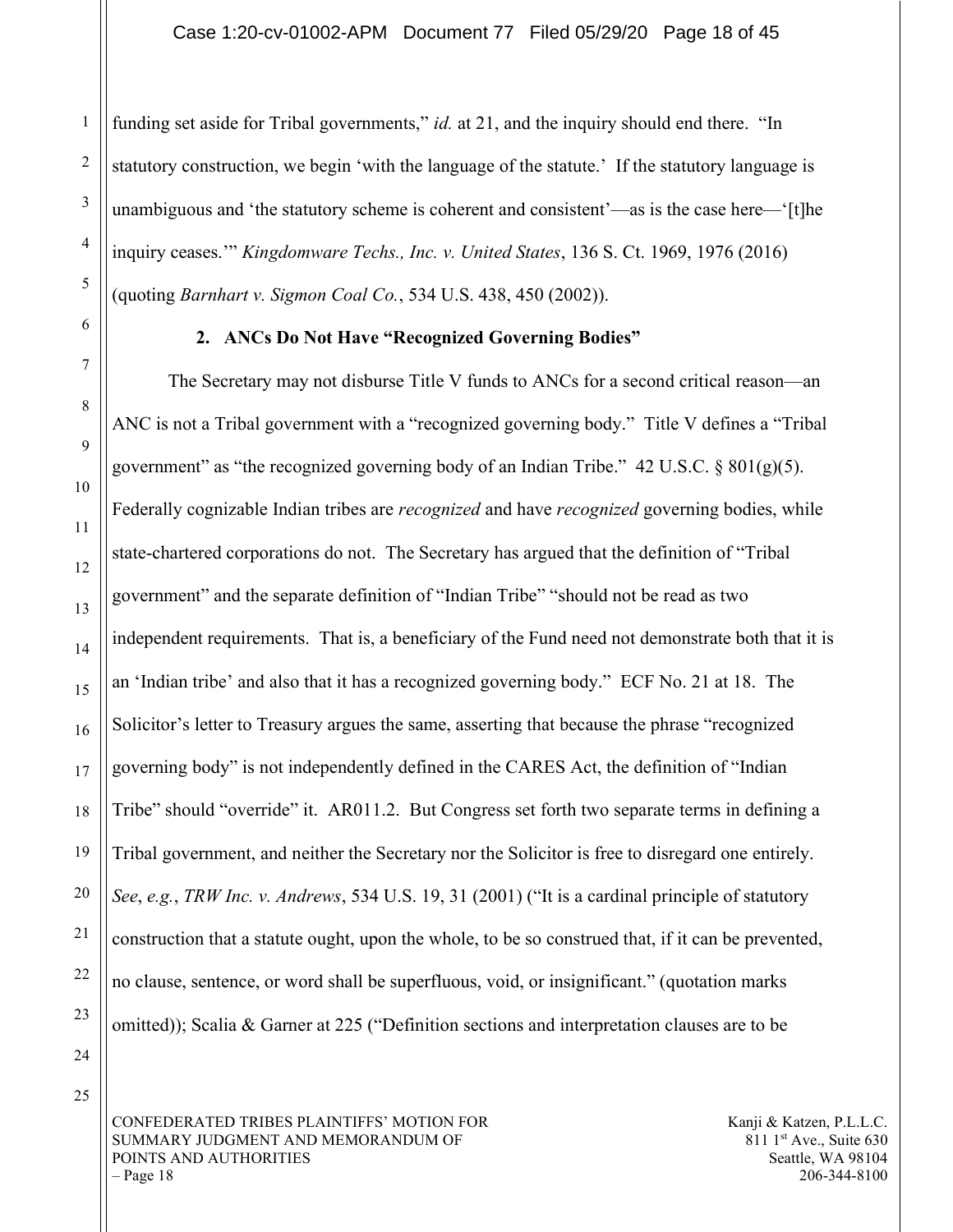$-$  Page 19

| 1                | carefully followed.").                                                                                                                                                                 |  |
|------------------|----------------------------------------------------------------------------------------------------------------------------------------------------------------------------------------|--|
| $\overline{c}$   | The phrase "recognized governing body" has a distinct meaning in federal Indian law.                                                                                                   |  |
| $\mathfrak{Z}$   | "Recognized" or "recognition" is a well-established term of art in the field. See, e.g., H.R. Rep.                                                                                     |  |
| 4                | No. 103-781, at 2 (1994) ("Recognized' is more than a simple adjective; it is a legal term of                                                                                          |  |
| 5                | art."); Mackinac Tribe v. Jewell, 87 F. Supp. 3d 127, 131 (D.D.C. 2015) ("Federal 'recognition'                                                                                        |  |
| 6                | of an Indian tribe is a term of art[.]"), aff'd, 829 F.3d 754 (D.C. Cir. 2016); Cohen's Handbook                                                                                       |  |
| $\boldsymbol{7}$ | of Federal Indian Law § 3.02[3], at 133-36 (Nell Jessup Newton ed., 2012) ("Cohen")                                                                                                    |  |
| $\,$ 8 $\,$      | (discussing same). With respect to tribal entities, the term "recognized" or "recognition" denotes                                                                                     |  |
| 9<br>10          | that the federal government has formally acknowledged a tribe as a political entity and maintains                                                                                      |  |
| 11               | a government-to-government relationship with it. This recognition "is no minor step":                                                                                                  |  |
| 12               | A formal political act, it permanently establishes a government-to-government<br>relationship between the United States and the recognized tribe as a "domestic dependent              |  |
| 13               | nation," and imposes on the government a fiduciary trust relationship to the tribe and its<br>members. Concomitantly, it institutionalizes the tribe's quasi-sovereign status, along   |  |
| 14               | with all the powers accompanying that status such as the power to tax, and to establish a<br>separate judiciary. Finally, it imposes upon the Secretary of the Interior specific       |  |
| 15               | obligations to provide a panoply of benefits and services to the tribe and its members.                                                                                                |  |
| 16               | H.R. Rep. No. 103-781, at 2-3 (footnotes omitted); see also Cal. Valley Miwok Tribe v. United                                                                                          |  |
| 17               | States, 515 F.3d 1262, 1263 (D.C. Cir. 2008) (Recognition is "a formal political act confirming                                                                                        |  |
| 18               | the tribe's existence as a distinct political society, and institutionalizing the government-to-                                                                                       |  |
| 19               | government relationship between the tribe and the federal government." (quotation marks                                                                                                |  |
| 20               | omitted)); Mackinac Tribe, 87 F. Supp. 3d at 131 (similar).                                                                                                                            |  |
| 21               | "Recognized" does not suddenly lose its term-of-art status when applied to tribal                                                                                                      |  |
| 22               | governing bodies. Indeed, recognition of a government-to-government relationship is premised                                                                                           |  |
| 23               | on the United States' recognition that a tribal governing body exists through which it can                                                                                             |  |
| 24               |                                                                                                                                                                                        |  |
| 25               | CONFEDERATED TRIBES PLAINTIFFS' MOTION FOR<br>Kanji & Katzen, P.L.L.C.<br>811 1st Ave., Suite 630<br>SUMMARY JUDGMENT AND MEMORANDUM OF<br>POINTS AND AUTHORITIES<br>Seattle, WA 98104 |  |

206-344-8100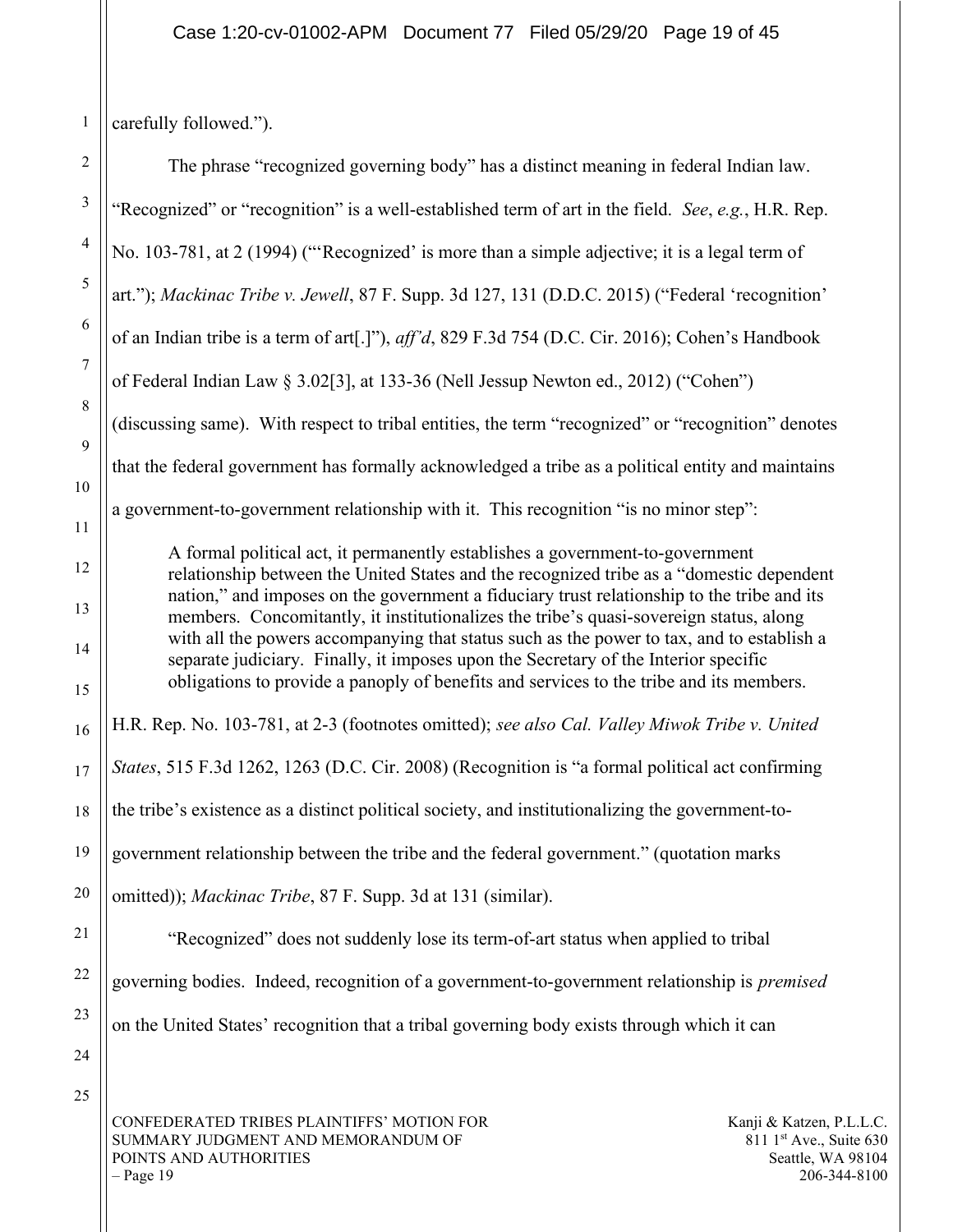#### Case 1:20-cv-01002-APM Document 77 Filed 05/29/20 Page 20 of 45

conduct such a relationship. See, e.g., Mackinac Tribe, 87 F. Supp. 3d at 130 ("[B]efore an Indian tribe can qualify for this special status, it must be 'recognized' by the United States and must organize a tribal government."). With respect to such governing bodies, the United States typically engages with, and hence recognizes, the body duly selected to exercise governmental authority for a tribe pursuant to the tribe's own laws. See, e.g., Cayuga Nation v. Bernhardt,  $374$ F. Supp. 3d 1, 12-13 (D.D.C. 2019). Situations do arise, however, where a dispute exists as to which tribal body properly enjoys governmental authority. In those situations, the United States chooses the body with which it will conduct government-to-government relations—that is, it determines the "recognized governing body" for purposes of the federal relationship. See, e.g., Seminole Nation of Okla. v. Norton, 223 F. Supp. 2d 122, 125 (D.D.C. 2002) (conflict over who the BIA should "recognize . . . for the purpose of conducting government-to-government relations"); Cayuga Nation, 374 F. Supp. 3d at 4 (same); Ransom v. Babbitt, 69 F. Supp. 2d 141, 150 (D.D.C. 1999) (same); Goodface v. Grassrope, 708 F.2d 335 (8th Cir. 1983) (same).

Various statutes confirm that "recognized" retains its term-of-art status when applied to governing bodies. For example, the statute conferring jurisdiction over federal claims brought by tribes reflects the understanding that the Secretary of the Interior recognizes Tribal governing bodies in providing that "[t]he district courts shall have original jurisdiction of all civil actions, brought by any Indian tribe or band with a governing body duly recognized by the Secretary of the Interior, wherein the matter in controversy arises under the Constitution, laws, or treaties of the United States." 28 U.S.C. § 1362 (emphasis added). Courts interpreting this statute have defined this phrase by giving "recognized" its usual term-of-art meaning. See, e.g., Pit River Home & Agric. Coop. Ass'n v. United States, 30 F.3d 1088, 1094-97, 1100 (9th Cir. 1994) (concluding for purposes of jurisdiction that the Pit River Home and Agricultural Cooperative

25

CONFEDERATED TRIBES PLAINTIFFS' MOTION FOR SUMMARY JUDGMENT AND MEMORANDUM OF POINTS AND AUTHORITIES  $-$  Page 20

Kanji & Katzen, P.L.L.C. 811 1<sup>st</sup> Ave., Suite 630 Seattle, WA 98104 206-344-8100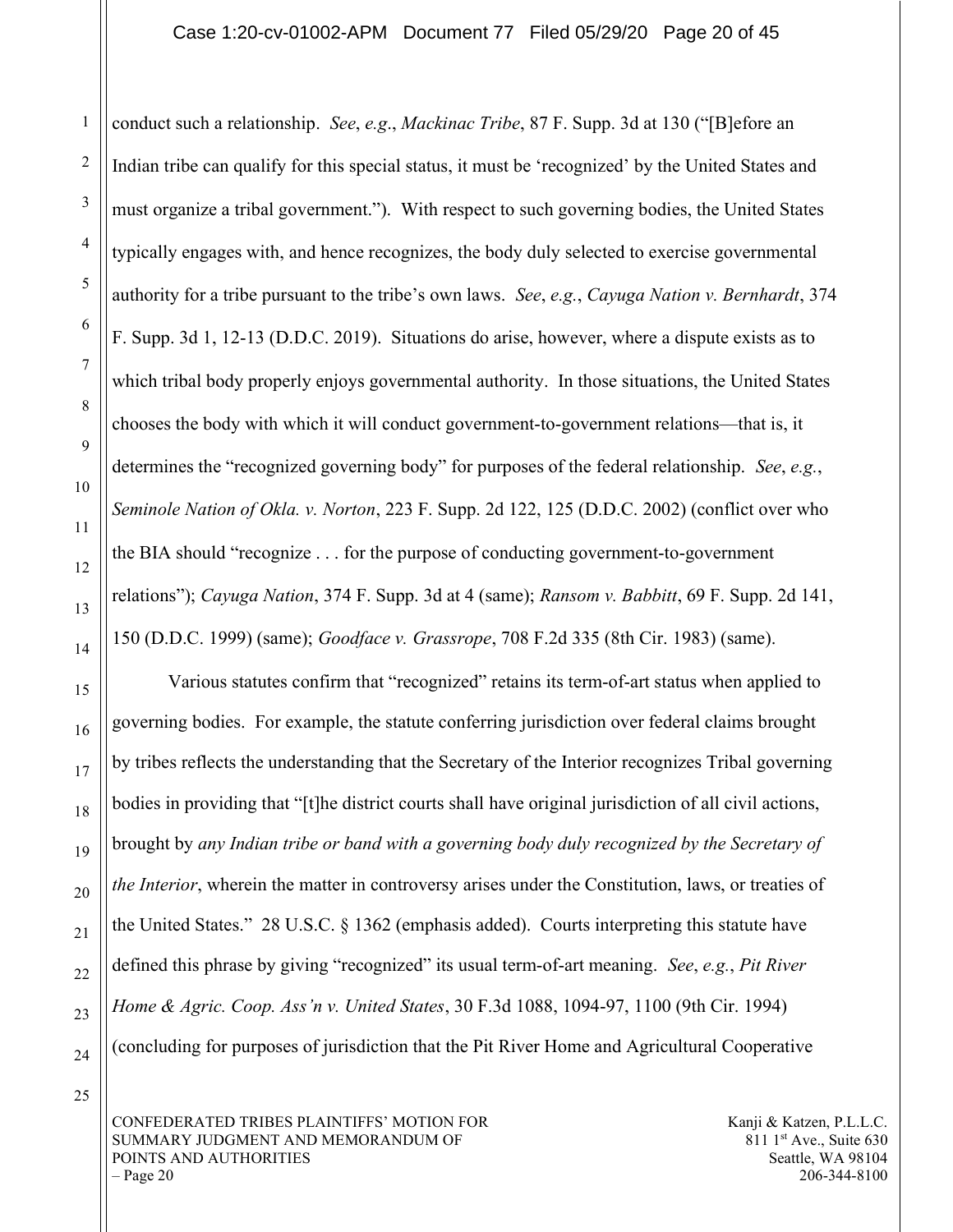3 4 6 Association was not federally recognized with a recognized governing body, and for purposes of sovereign immunity that the Pit River Tribal Council was the recognized governing body of the Pit River Indian Tribe); Big Sandy Rancheria Enters. v. Becerra, 395 F. Supp. 3d 1314, 1325-26 (E.D. Cal. 2019) (holding that tribal corporation lacked recognized governing body). See also infra at 35-36 (discussing the term "recognized governing body" as it appears in ISDEAA and the administrative construction of the same).

 Against this backdrop, where "recognized" has a well-established meaning reflected in both statute and case law, and applicable both to tribes and to their governing bodies, the Solicitor of the Interior's cursory suggestion to the Treasury Department that "recognized" has no settled meaning in the federal Indian law context is nothing short of astonishing. AR011.2. Indeed, the Department of the Interior has defined the term "recognized governing body" in duly adopted regulations that belie the Solicitor's suggestion and precisely match the accepted meaning of the phrase: "Recognized governing body means the tribe's governing body recognized by the Bureau [of Indian Affairs] for the purposes of government-to-government relations." 25 C.F.R. § 81.4. Nothing in Title V suggests that Congress used "recognized governing body" in any way other than with respect to this well-accepted meaning, one that comports fully with and reinforces Congress's definition of an Indian Tribe as encompassing the federally recognized tribes found on the Secretary's statutorily prescribed list.

20 21 22 23 24 As Defendant Intervenor ARA (the association of regional ANCs) itself admits, ANCs have no government-to-government relationship with the United States. See, e.g., ANCSA Regional Ass'n, Overview of Entities Operating in the Twelve Regions, https://ancsaregional.com/overview-of-entities (last visited May 28, 2020) ("[F]ederally

recognized tribes in Alaska possess a government-to-government relationship with the federal

25

1

2

5

7

8

9

10

11

12

13

14

15

16

17

18

19

CONFEDERATED TRIBES PLAINTIFFS' MOTION FOR SUMMARY JUDGMENT AND MEMORANDUM OF POINTS AND AUTHORITIES  $-$  Page 21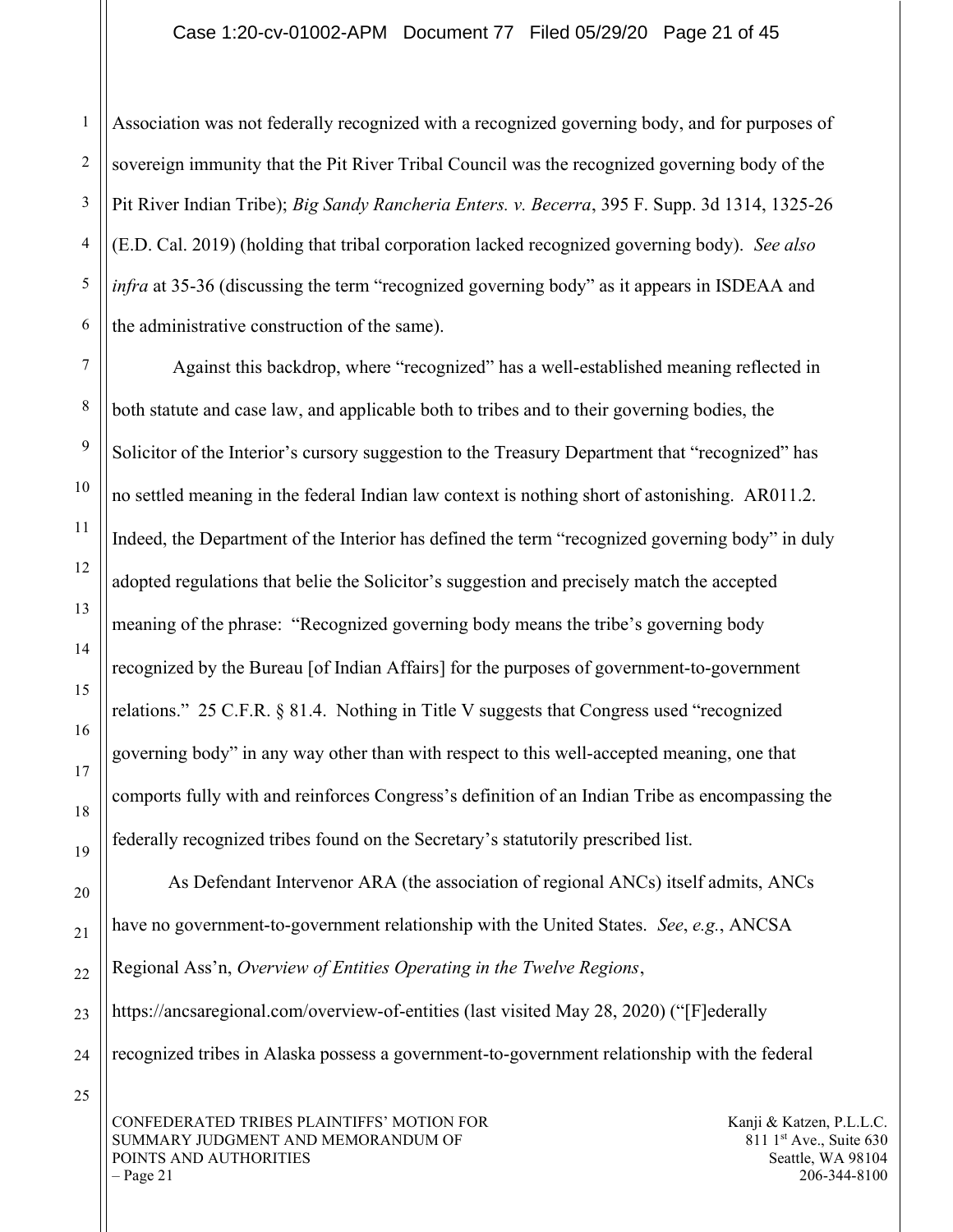government. . . . Alaska Native regional corporations do not possess a government-togovernment relationship with the federal government."). They accordingly do not possess recognized governing bodies. While the Solicitor suggested that the Secretary should simply wave off this statutory requirement and treat an ANC board of directors as the "equivalent of a federally recognized tribal government," AR011.2, the text does not allow for such a radical conclusion. "[I]t is a 'cardinal rule of statutory construction' that, when Congress employs a term of art, 'it presumably knows and adopts the cluster of ideas that were attached to each borrowed word in the body of learning from which it was taken.<sup>[1]</sup>" *F.A.A. v. Cooper*, 566 U.S. 284, 292 (2012) (quoting *Molzof v. United States, 502 U.S. 301, 307 (1992)); see also Neder v.* United States, 527 U.S. 1, 23 (1999) (absent some other indication, "Congress intends to incorporate the well-settled meaning of the common-law terms it uses").

The case law reinforces this conclusion. For example, when an ANC sought to pierce the sovereign immunity of the State of Alaska, the Ninth Circuit concluded that because the ANC was "*not a governing body*, it [did] not meet one of the basic criteria of an Indian tribe." Seldovia Native Ass'n v. Lujan, 904 F.2d 1335, 1350 (9th Cir. 1990) (emphasis added). The Circuit explained that the ANC, in contrast to recognized Alaska Native villages, was "not a governmental unit with a local governing board organized under the Indian Reorganization Act<sup>[1]</sup>" *Id.* Rather, it was a "Village Corporation organized under the laws of the State of Alaska[.]" *Id.* (quotation marks omitted). Similarly, in *Pearson v. Chugach Government* Services Inc., 669 F. Supp. 2d 467, 469 n.4 (D. Del. 2009), the district court rejected an ANC's claim that it was exempt from federal antidiscrimination statutes and possessed tribal sovereign immunity, explaining that "ANCs are not federally recognized as a 'tribe' when they play no role

24

25

1

2

3

4

5

6

7

8

9

10

11

12

13

14

15

16

17

18

19

20

21

22

23

CONFEDERATED TRIBES PLAINTIFFS' MOTION FOR SUMMARY JUDGMENT AND MEMORANDUM OF POINTS AND AUTHORITIES  $-$  Page 22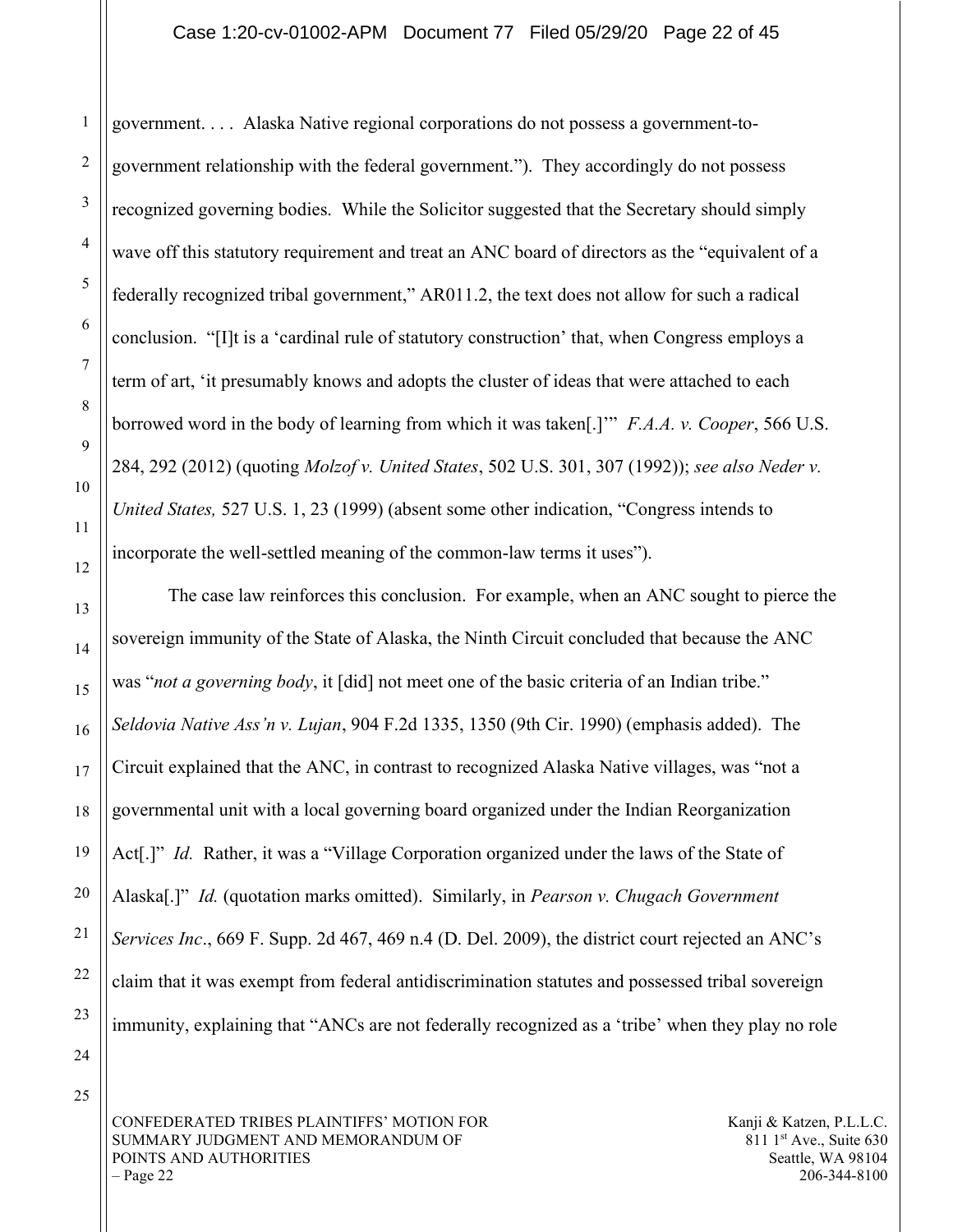#### Case 1:20-cv-01002-APM Document 77 Filed 05/29/20 Page 23 of 45

in tribal governance . . . . [T]he Court can find no evidence to suggest, that they are governing bodies." See also, e.g., Aleman v. Chugach Support Servs., Inc., 485 F.3d 206, 213 (4th Cir. 2007) (comparing ANCs to Indian tribes and concluding that "Alaska Native Corporations and their subsidiaries are not comparable sovereign entities"); Barron v. Alaska Native Tribal Health Consortium, 373 F. Supp. 3d 1232, 1240 (D. Alaska 2019) (concluding that "[u]nlike an Alaska Native Corporation," an entity created by and operating as an arm of Alaska Native villages "promotes tribal self-determination and fulfills governmental functions").

In sum, as this Court well recognized in its preliminary injunction opinion, because the term "recognized" is a "legal term of art . . . Congress's decision to qualify only 'recognized governing bod[ies]' of Indian Tribes for CARES Act funds must be viewed through this historical lens." Mem. Op. 22; see also id. at 31 ("[G]iven the history and significance of the term 'recognition' in Indian law, the court doubts that Congress would have used the term if it did not mean to equate it with federal recognition. The word 'recognize' as it appears in the CARES Act is thus best understood as a legal term of art[.]"). Congress's careful use of statutory language to connote that only the duly recognized governing bodies of those tribes with which the United States maintains a government-to-government relationship may receive Title V funding commands respect. The Administrative Record lays bare that the Interior and Treasury Departments—in a stark example of agency action contrary to law—sought instead simply to wish that language away.

#### C. The Statutory Context Confirms the Plain Language of Title V

Congress earmarked \$8 billion for Tribal governments as part of the \$150 billion coronavirus relief fund appropriated for "States, Tribal governments, and units of local

CONFEDERATED TRIBES PLAINTIFFS' MOTION FOR SUMMARY JUDGMENT AND MEMORANDUM OF POINTS AND AUTHORITIES  $-$  Page 23

Kanji & Katzen, P.L.L.C. 811 1<sup>st</sup> Ave., Suite 630 Seattle, WA 98104 206-344-8100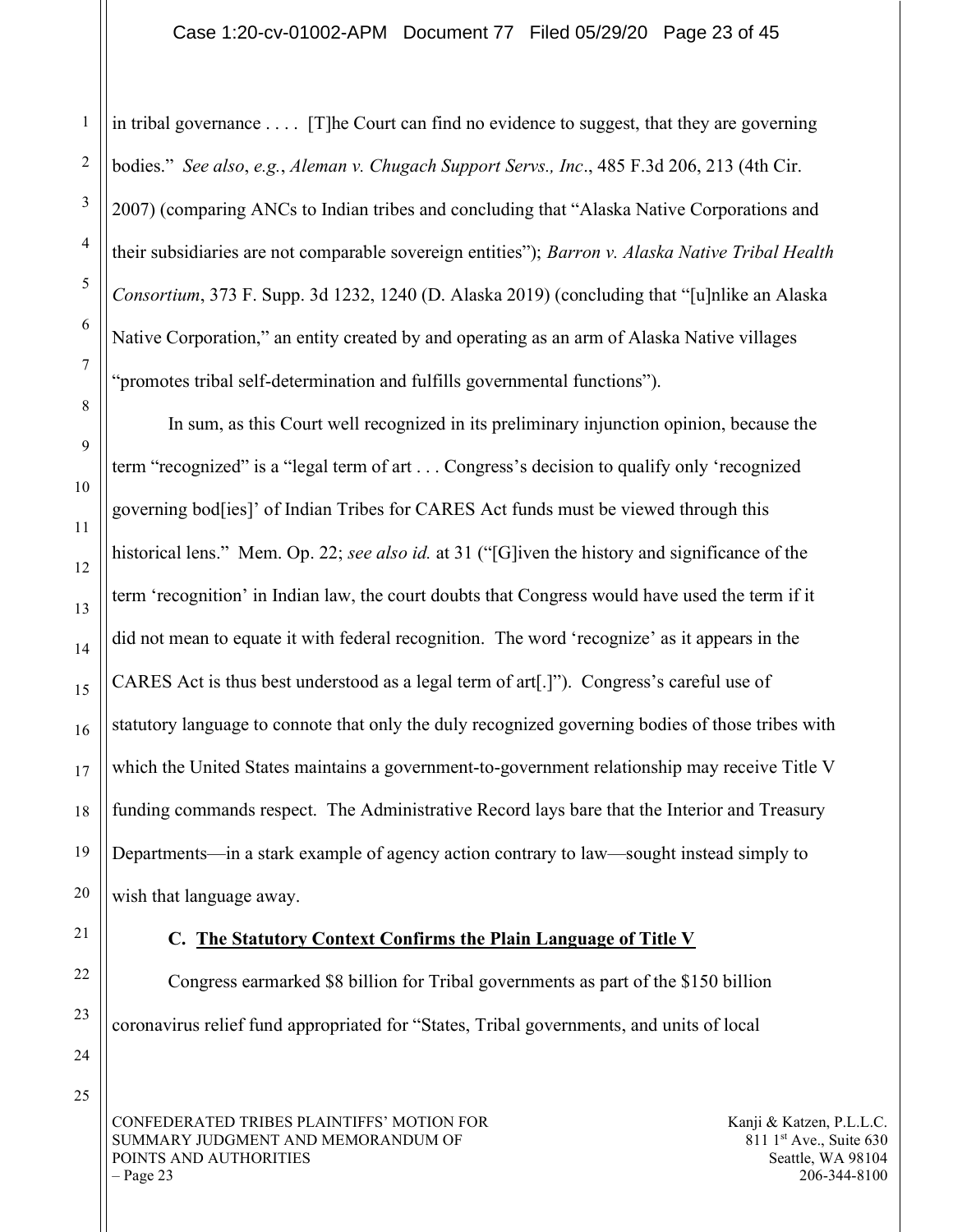government" in Title V of the CARES Act. 42 U.S.C.  $\S 801(a)(1)$ ,  $(a)(2)(B)$ . While Title I (including provisions for paycheck protection, small business development, and bankruptcy), Title II (including unemployment assistance, individual relief checks, employee retention credits, delayed payroll taxes, and increased business interest deduction), and Title IV (including loans to specific industries, credit protection, and a foreclosure moratorium) direct relief to private businesses and individuals, Title V is directed to sovereign governments and their political subdivisions. These governments must use Title V funds for "necessary expenditures" incurred due to the COVID-19 public health emergency that "were not accounted for in the budget most recently approved . . . for the State or government[.]"  $42 \text{ U.S.C.} \$   $801(d)(1)-(2)$ .

The definition of "Tribal government" must be read in this context. See, e.g., Robinson v. Shell Oil Co., 519 U.S. 337, 341 (1997) ("The plainness or ambiguity of statutory language is determined by reference to the language itself, the specific context in which that language is used, and the broader context of the statute as a whole."); Carlson v. Postal Regulatory Comm'n, 938 F.3d 337, 349 (D.C. Cir. 2019). In Title V, Congress placed Tribal governments alongside and on the same plane as states and units of local government. Under the long-accepted associated-words canon, *noscitur a sociis*, this statutory fact is not to be ignored. *Lagos v.* United States, 138 S. Ct. 1684, 1688-89 (2018) ("noscitur a sociis [is] the well-worn Latin phrase that tells us that statutory words are often known by the company they keep"); Scalia  $\&$ Garner at 195 ("When several nouns or verbs or adjectives or adverbs—any words—are associated in a context suggesting that the words have something in common, they should be assigned a permissible meaning that makes them similar.").

23 24

25

1

2

3

4

5

6

7

8

9

10

11

12

13

14

15

16

17

18

19

20

21

22

CONFEDERATED TRIBES PLAINTIFFS' MOTION FOR SUMMARY JUDGMENT AND MEMORANDUM OF POINTS AND AUTHORITIES  $-$  Page 24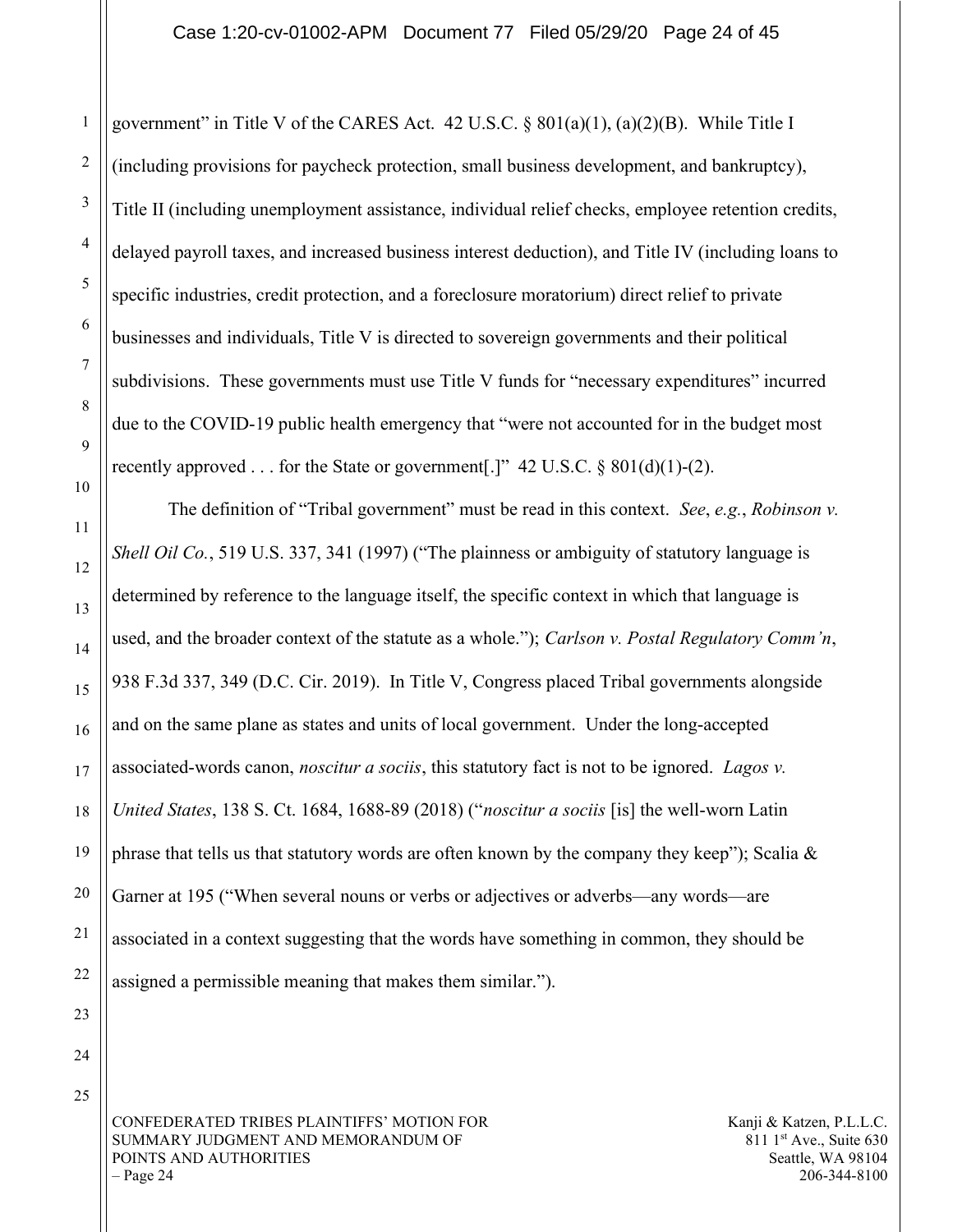| 1                            | Congress defined "State" in Title V as "the 50 States, the District of Columbia, the                                                                                                                                                                                                                                                                                                                                                                                                                                                                                                                                                                                        |
|------------------------------|-----------------------------------------------------------------------------------------------------------------------------------------------------------------------------------------------------------------------------------------------------------------------------------------------------------------------------------------------------------------------------------------------------------------------------------------------------------------------------------------------------------------------------------------------------------------------------------------------------------------------------------------------------------------------------|
| $\overline{c}$               | Commonwealth of Puerto Rico, the United States Virgin Islands, Guam, the Commonwealth of                                                                                                                                                                                                                                                                                                                                                                                                                                                                                                                                                                                    |
| 3                            | the Northern Mariana Islands, and American Samoa," and "unit of local government" as "a                                                                                                                                                                                                                                                                                                                                                                                                                                                                                                                                                                                     |
| 4                            | county, municipality, town, township, village, parish, borough, or other unit of general                                                                                                                                                                                                                                                                                                                                                                                                                                                                                                                                                                                    |
| 5                            | government below the State level with a population that exceeds 500,000." 42 U.S.C. §                                                                                                                                                                                                                                                                                                                                                                                                                                                                                                                                                                                       |
| 6                            | $801(g)(2)$ , (g)(4). As this Court observed:                                                                                                                                                                                                                                                                                                                                                                                                                                                                                                                                                                                                                               |
| $\tau$<br>8<br>9<br>10<br>11 | A "government" is commonly understood to refer to "[t]he sovereign power in a country<br>or state" or "organization through which a body of people exercises political authority;<br>the machinery by which sovereign power is expressed." Government, BLACK'S LAW<br>DICTIONARY (11th ed. 2019); see also Government, MERRIAM-WEBSTER<br>DICTIONARY ("The body of persons that constitutes the governing authority of a<br>political unit or organization," or "the organization, machinery, or agency through which<br>a political unit exercises authority and performs functions and which is usually classified<br>according to the distribution of power within it"). |
| 12                           | Mem. Op. 23 (footnote omitted).                                                                                                                                                                                                                                                                                                                                                                                                                                                                                                                                                                                                                                             |
| 13                           | Federally recognized Tribal governments share in these incidents of sovereign authority.                                                                                                                                                                                                                                                                                                                                                                                                                                                                                                                                                                                    |
| 14                           | As the Supreme Court explained in Plains Commerce Bank v. Long Family Land and Cattle                                                                                                                                                                                                                                                                                                                                                                                                                                                                                                                                                                                       |
| 15                           | Company, Inc., 554 U.S. 316 (2008):                                                                                                                                                                                                                                                                                                                                                                                                                                                                                                                                                                                                                                         |
| 16<br>17<br>18<br>19         | For nearly two centuries now, we have recognized Indian tribes as distinct, independent<br>political communities qualified to exercise many of the powers and prerogatives of self-<br>government<br>As part of their residual sovereignty, tribes retain power to legislate and to tax<br>activities on the reservation,  to determine tribal membership, and to regulate domestic<br>relations among members.                                                                                                                                                                                                                                                             |
| 20                           | Id. at 327 (citations and quotation marks omitted); see also, e.g., Cohen § 3.02[3], at 133-36.                                                                                                                                                                                                                                                                                                                                                                                                                                                                                                                                                                             |
| 21                           | The status of Alaska Native villages as governments is underscored by the Millennium                                                                                                                                                                                                                                                                                                                                                                                                                                                                                                                                                                                        |
| 22                           | Agreement "executed between each of the federally recognized sovereign Tribes of Alaska ,                                                                                                                                                                                                                                                                                                                                                                                                                                                                                                                                                                                   |
| 23                           | through their Tribal Governments, and the State of Alaska, through its Governor, in order to                                                                                                                                                                                                                                                                                                                                                                                                                                                                                                                                                                                |
| 24                           |                                                                                                                                                                                                                                                                                                                                                                                                                                                                                                                                                                                                                                                                             |
| 25                           | CONFEDERATED TRIBES PLAINTIFFS' MOTION FOR<br>Kanji & Katzen, P.L.L.C.<br>SUMMARY JUDGMENT AND MEMORANDUM OF<br>811 1 <sup>st</sup> Ave., Suite 630<br>POINTS AND AUTHORITIES<br>Seattle, WA 98104<br>$-$ Page 25<br>206-344-8100                                                                                                                                                                                                                                                                                                                                                                                                                                           |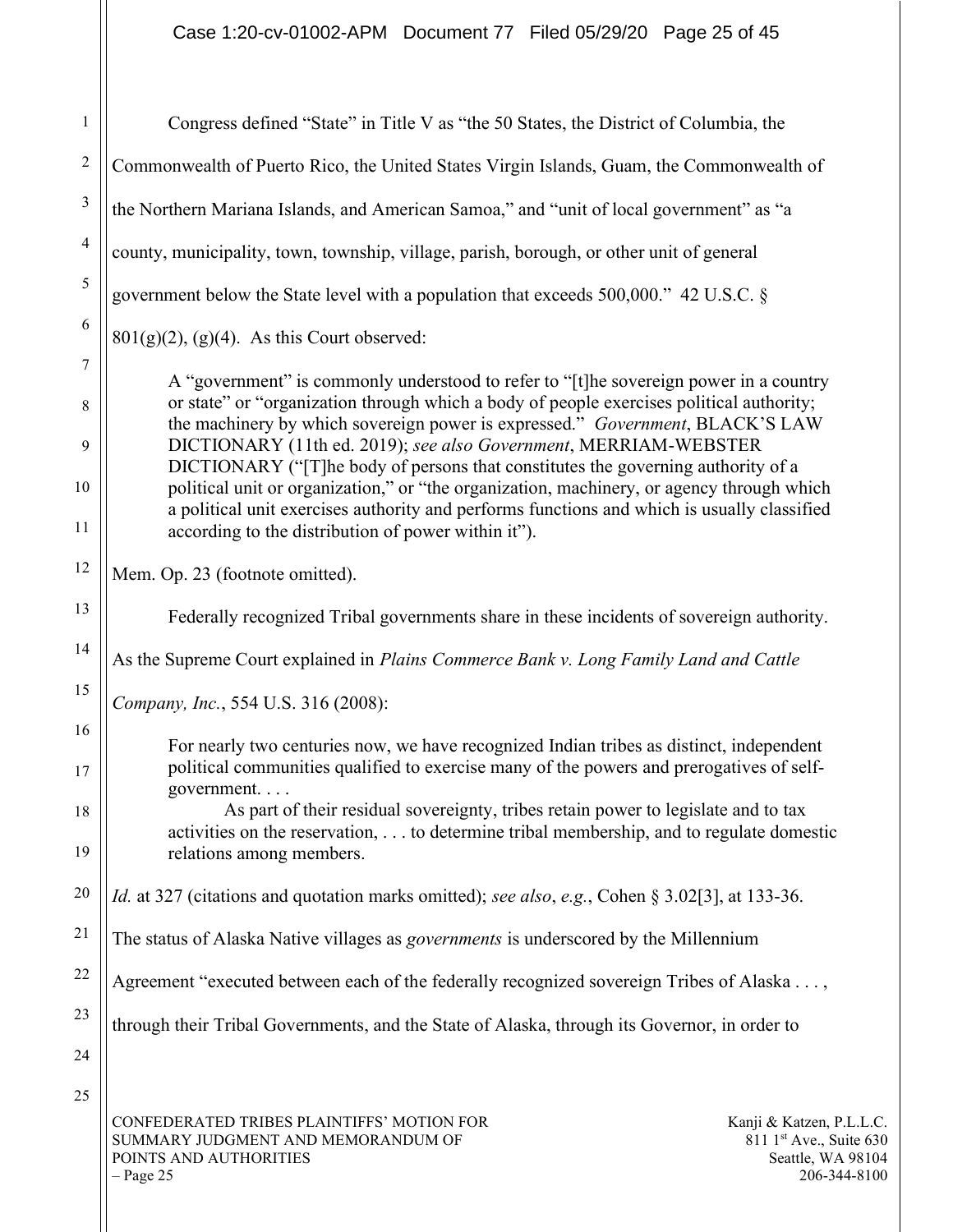#### Case 1:20-cv-01002-APM Document 77 Filed 05/29/20 Page 26 of 45

better achieve mutual goals through an improved relationship between their governments." Millennium Agreement Between the Federally Recognized Sovereign Tribes of Alaska and the State of Alaska ¶ 2 (Apr. 11, 2001), https://dec.alaska.gov/media/10978/millenniumagreement.pdf (last visited May 28, 2020). The agreement creates a permanent State-Tribal forum to maintain ongoing dialogue that "shall include Tribal government political leaders or their designees and the Governor or his designee and appropriate cabinet officials," id.  $\llbracket 21$ , and confirms that "[t]he government-to-government relationships between the Tribes and the State of Alaska shall in no way alter or diminish the unique relationship that Tribal governments have with the federal government or any other government," *id.*  $\llbracket 32$ .

ANCs, however, are of an entirely different ilk. As the Supreme Court explained in Alaska v. Native Village of Venetie Tribal Government, 522 U.S. 520, 534 (1998), they are "state-chartered and state-regulated private business corporations[.]" By statute, all regional ANCs are for-profit corporations incorporated under the laws of Alaska. 43 U.S.C. § 1606(d). All village ANCs have also chosen to organize as for-profit entities. "ANCSA itself as eventually passed, wound up allowing incorporation of a village as either 'a business for profit or nonprofit corporation,' 43 U.S.C.  $\S$  1607(a). None of the villages went the non-profit route because they were advised that such an organizational form would present corporate law obstacles to the distribution of dividends to their members." U.S. Dep't of the Interior, Sol. Op. M-36975, 86 n.225 (Jan. 11, 1993), https://www.doi.gov/sites/doi.gov/files/uploads/m-36975.pdf (last visited May 28, 2020) (citation omitted). Like other corporations, ANCs have corporate boards of directors and are owned by private shareholders, including non-Indians. See 43 U.S.C.

CONFEDERATED TRIBES PLAINTIFFS' MOTION FOR SUMMARY JUDGMENT AND MEMORANDUM OF POINTS AND AUTHORITIES – Page 26

Kanji & Katzen, P.L.L.C. 811 1<sup>st</sup> Ave., Suite 630 Seattle, WA 98104 206-344-8100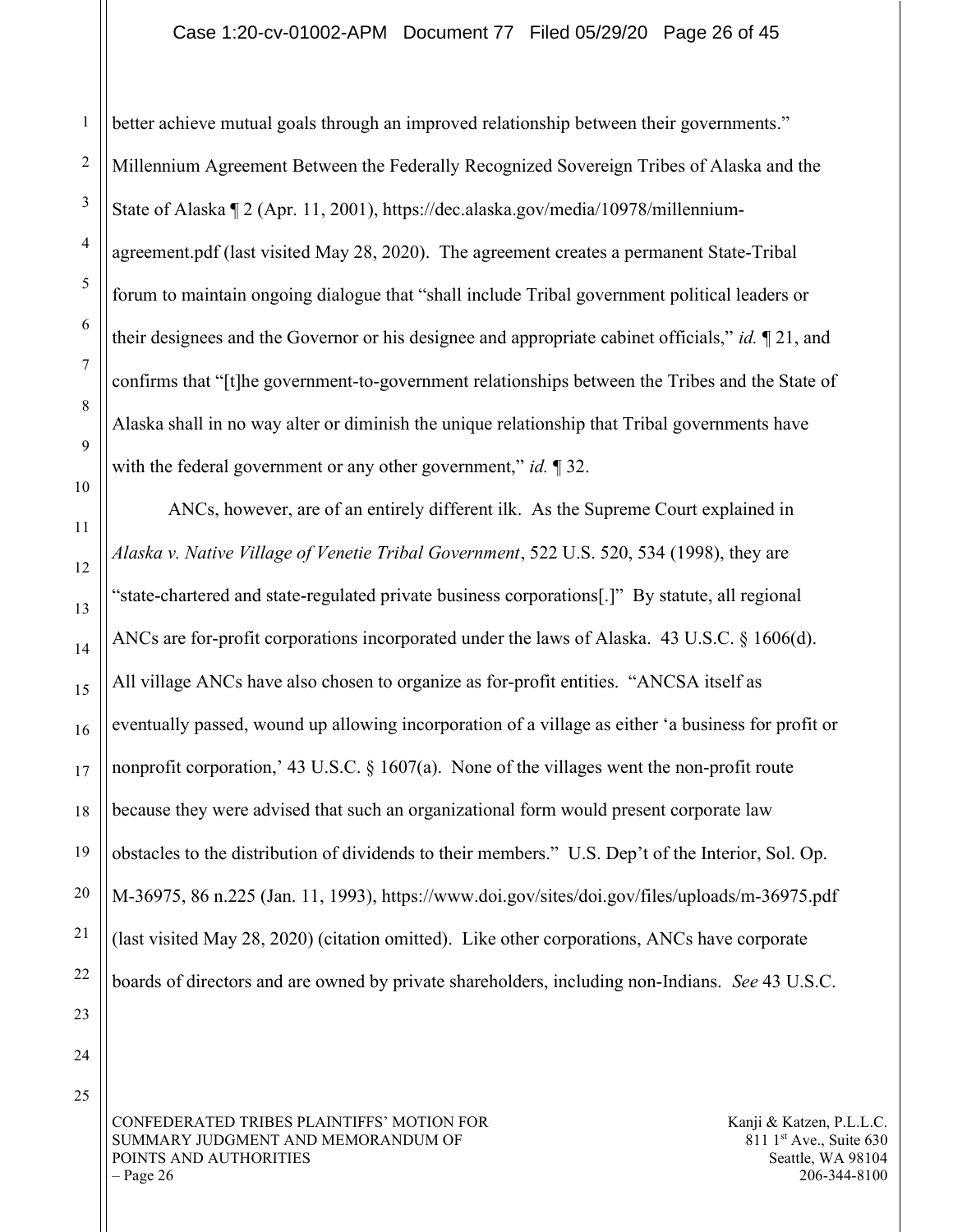§§ 1606(f), (h)(2), (h)(3)(d), 1607(c). In 2017, ANCs had combined revenues of \$9.1 billion and employed tens of thousands of people worldwide. Mem. Op. 5.

As for-profit business corporations—whose operations include oil and gas drilling, refining, and marketing; mining and other resource development; government and military contracting; real estate; and construction—ANCs are self-evidently not governments, and they have never been understood as such. In 1977, the American Indian Policy Review Commission ("AIPRC") found that "[t]he Alaska Native tribes (referring, of course, to the historic and traditional tribal entities, not to the Native corporations organized under the Settlement Act), just as the tribes of the lower 48, are domestic sovereigns." Sol. Op. M-36975 at 6 (quoting AIPRC, Final Report 95th Cong., 1st Sess. 490-91 (Comm. Print 1977)). Similarly, the Solicitor of the Interior explained in 1993:

[The 1991 Amendments to ANCSA] do not disturb the original 1971 scheme under which benefits of the land claims settlement devolved upon corporations organized under state law, rather than Native governmental entities. The 1991 Amendments, for all the specialized rules and corporate reorganization options they may prescribe or authorize, do not alter the character of Native Corporations as non-governmental business organizations.

Id. at 97.

Indeed, ANCs openly represent that they are not Tribal governments. The twelve regional ANCs comprising Defendant Intervenor ARA, including Defendant Intervenors Calista Corporation and Ahtna Inc., avow that they "do not possess a government-to-government relationship with the federal government" and—in language echoing the eligibility clause—that they are not federally recognized tribes "eligible to receive certain federal benefits, services, and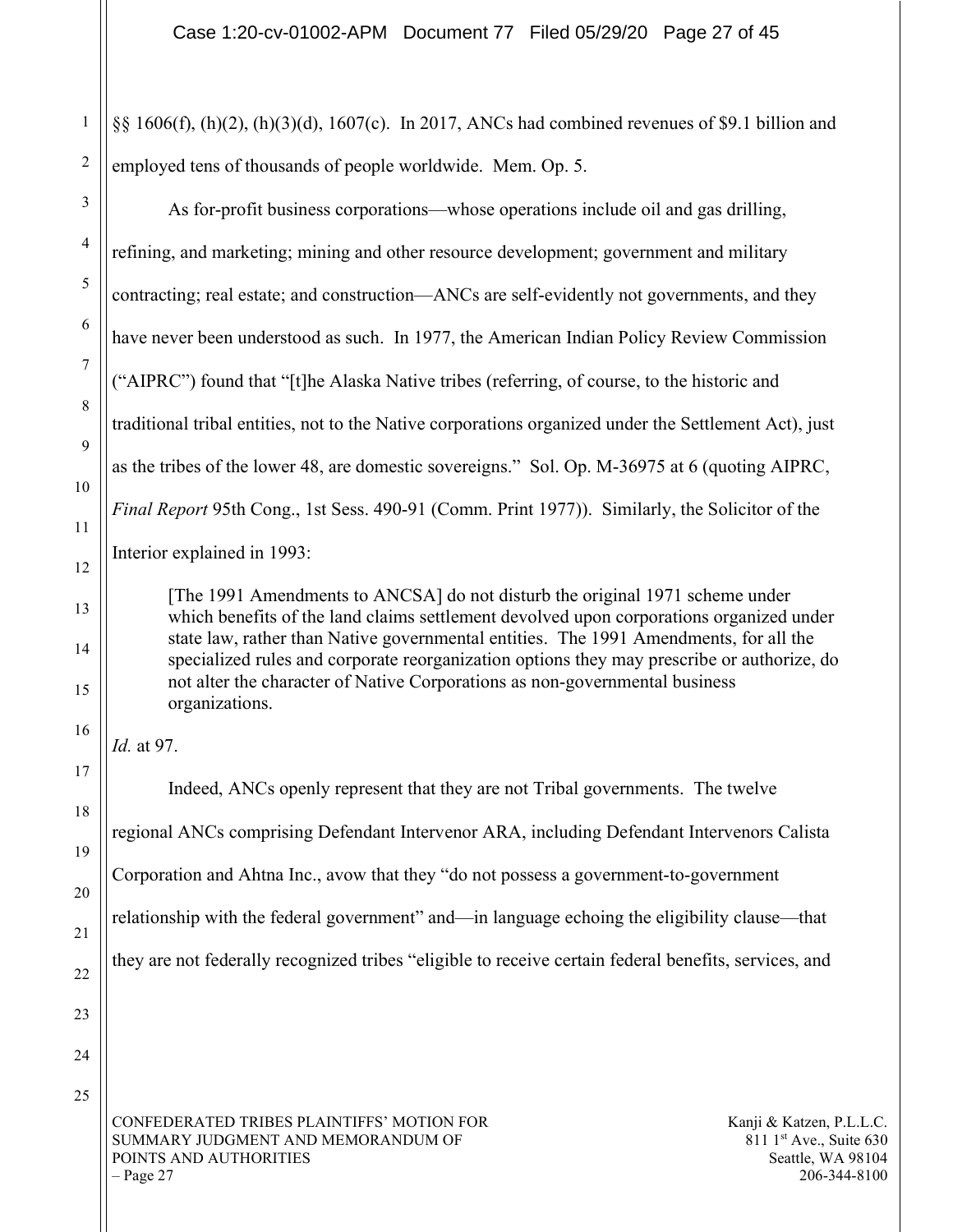Case 1:20-cv-01002-APM Document 77 Filed 05/29/20 Page 28 of 45

1 2 3 4 5 6 7 8 9 10 11 12 13 14 15 16 17 18 19 20 21 22 23 protections, such as funding and services from the Bureau of Indian Affairs."<sup>10</sup> The Arctic Slope Regional Corporation ("ASRC"), another regional ANC, has likewise represented to Treasury: The tribal entities on the North Slope, not ASRC, are the entities recognized by the Department of Interior as having government functions. See 78 Fed. Reg. 26384-89 (May 6, 2013). In other words, a governing body of Alaska Natives would constitute an Indian tribal government, but an Alaska Native Corporation would not because it does not exercise governmental functions. Comments to Notice 2012-75: Proposed Revenue Procedure to Address the Application of the General Welfare Exclusion to Indian Tribal Government Programs Providing Benefits to Tribal Members, Notice 2012-75 DYSON, 2013 WL 3096205, at \*2 (May 31, 2013).<sup>11</sup> Arguing, as the Secretary now does, that these private, business corporations should be treated as governmental entities in the same manner as States, units of local government, and Tribal governments accordingly defies the "commonsense canon of *noscitur a sociis.*" United States v. Williams, 553 U.S. 285, 294 (2008); see also Beecham v. United States, 511 U.S. 368, 371 (1994) ("That several items in a list share an attribute counsels in favor of interpreting the other items as possessing that attribute as well."). "Reading the CARES Act to allow the Secretary to disburse Title V dollars to for-profit corporations does not jibe with the Title's general purpose of funding the emergency needs of 'governments.'" Mem. Op. 23 (citation omitted). The inclusion of ANCs would increase the number of eligible entities for this limited pool of funds by approximately 210—and of all eligible entities, more than 25% would not be <sup>10</sup> ANCSA Reg'l Ass'n, Overview of Entities Operating in the Twelve Regions, https://ancsaregional.com/overview-of-entities (last visited May 28, 2020).  $11$  The Solicitor's characterization of ANCs is likewise clear that Interior does not understand

<sup>24</sup> ANCs to be governmental entities in any sense: "ANCs act as economic vehicles in Alaska on behalf of their shareholders, the vast majority of which are members of federally-recognized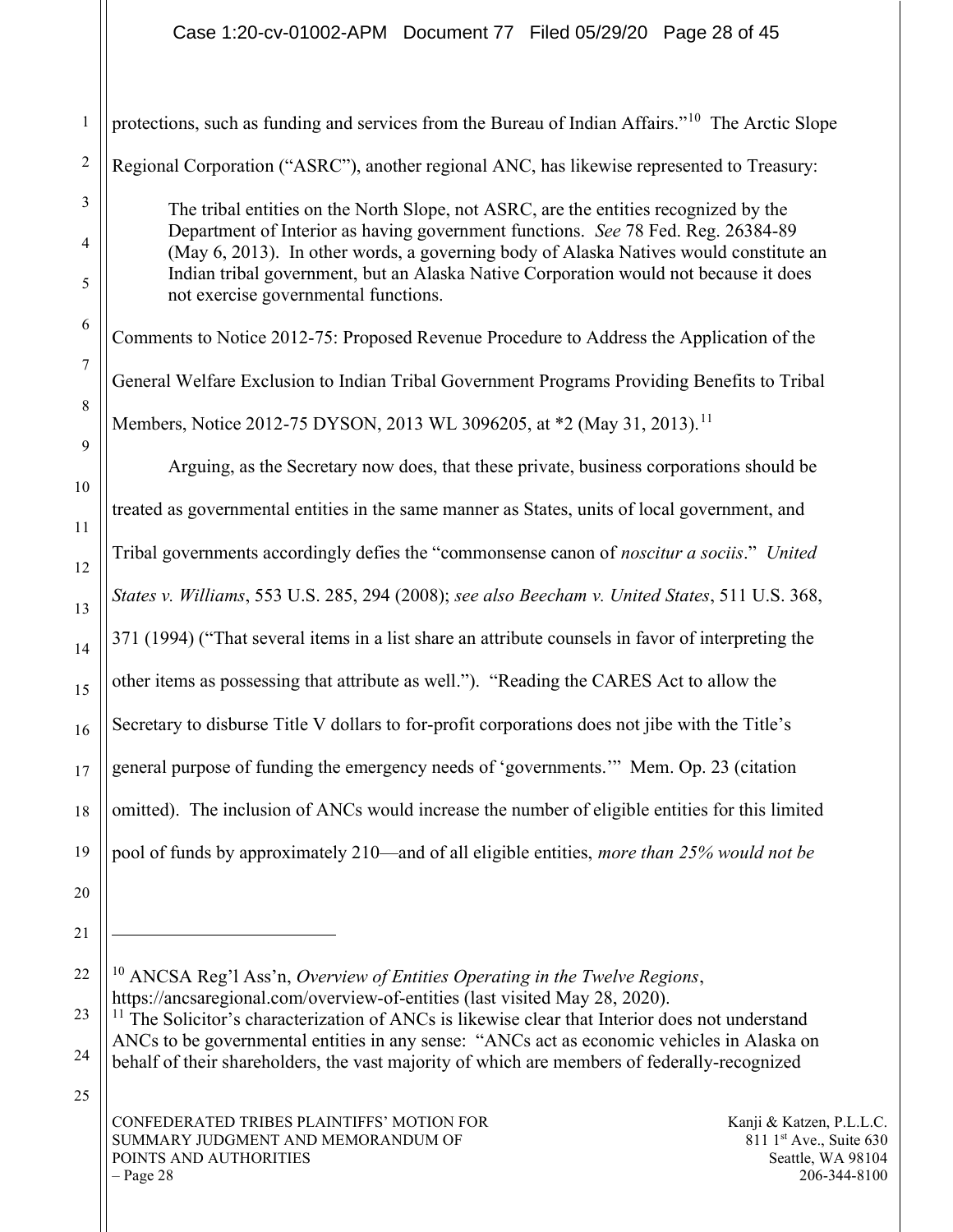governments at all, but for-profit corporations. As this Court has well summarized: "[T]he question is whether treating an ANC's board of directors as a 'Tribal government' makes sense when the other identified recipients of Title V funds include 'States' and 'units of local government.'. . . It does not." Id. at 31.

#### D. Other Canons of Statutory Construction Do Not Support the Secretary's Counter-Textual Reading of Title V

## 1. A Plain-Text Reading Does Not Render Superfluous Any Statutory Language

Courts must "interpret a statute to give meaning to every clause and word[.]" Donnelly v. F.A.A., 411 F.3d 267, 271 (D.C. Cir. 2005); see also Scalia & Garner at 174-79. The Secretary and the ANCs have argued "that to apply the eligibility clause to ANCs would read the words 'regional or village corporation' out of the statute because ANCs cannot satisfy the eligibility clause." Mem. Op. 24. This argument is wrong as a matter of both statutory construction and history.

In ISDEAA's definition of an "Indian tribe," the eligibility clause is preceded by one that reads: "including any Alaska Native village or regional or village corporation as defined in or established pursuant to the Alaska Native Claims Settlement Act (85 Stat. 688)[.]" 25 U.S.C. § 5304(e). This "Alaska clause" ensures that the definition cannot be read as exclusive of all Alaska Native entities. But that clause—like the clause "tribe, band, nation, or other organized group or community" that precedes it—is phrased in the disjunctive. "Under the conjunctive/disjunctive canon, and combines items while or creates alternatives." Scalia &

Indian tribes. To the extent that Section 601 funding helped ensure ANC viability during the pandemic, the ultimate beneficiaries (at least in part) would be tribal members." AR011.2.

CONFEDERATED TRIBES PLAINTIFFS' MOTION FOR SUMMARY JUDGMENT AND MEMORANDUM OF POINTS AND AUTHORITIES  $-$  Page 29

Kanji & Katzen, P.L.L.C.  $811 \text{ 1}$ st Ave., Suite 630 Seattle, WA 98104 206-344-8100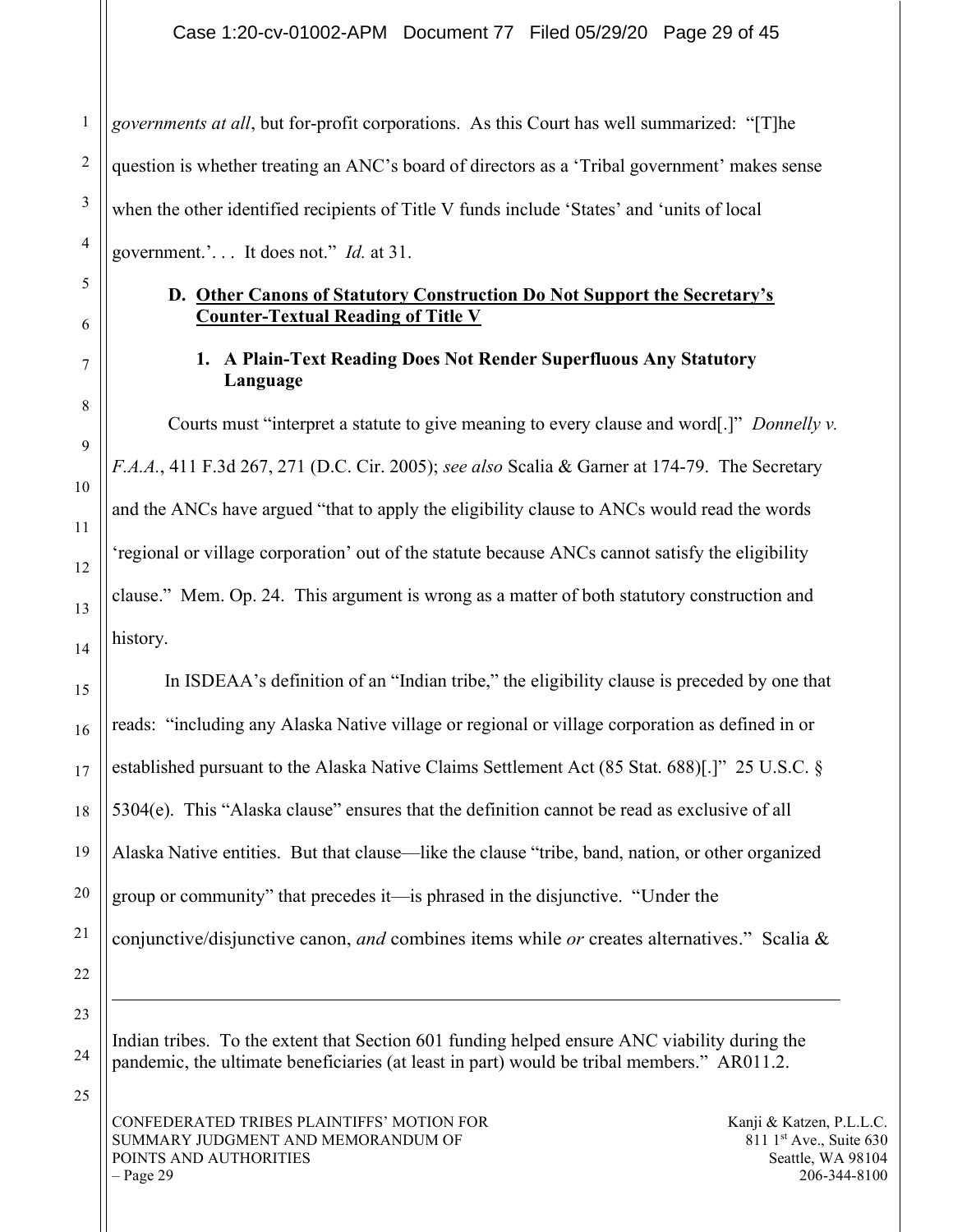Garner at 116; see also In re Espy, 80 F.3d 501, 505 (D.C. Cir. 1996) (per curiam) ("[A] statute written in the disjunctive is generally construed as setting out separate and distinct alternatives." (quotation marks omitted)). Thus, when considering three items, "[w]ith the conjunctive list [joined by 'and'], all three things are required—while with the disjunctive list [joined by 'or'], at least one of the three is required, but any one (or more) of the three satisfies the requirement." Scalia & Garner at 116. Accordingly, nothing in the plain language of the ISDEAA definition as incorporated into the CARES Act compels—or even suggests—the conclusion that Alaska Native villages *and* regional corporations *and* village corporations *must* be deemed Indian tribes.

If application of the eligibility clause to the Alaska clause denied *all* Alaska entities Indian tribe status, one might argue that such application would render text superfluous. But that is not the case. There are 229 Alaska Native villages that presently satisfy its terms. Mem. Op. 24. As this Court explained: "The possibility that ANCs might not qualify under the eligibility clause is hardly fatal to carrying out Congress's purpose under ISDEAA. . . . Alaska Native villages are . . . able to fulfill ISDEAA's purpose of allowing Indian tribes to assume responsibility for federal aid programs that benefit its members; Congress expressed no preference for ANCs to fulfill the statute's objectives." Id. Under this Court's interpretation of the ISDEAA definition in its preliminary injunction opinion, the words of the Alaska clause have properly been given effect.

The history of ISDEAA offers important context. ANCSA was signed into law in December 1971. Just one year later, in February 1973, Congress took up the bill that would become ISDEAA. The original bill defined "Indian tribe" as "any Indian tribe, band, nation, or

CONFEDERATED TRIBES PLAINTIFFS' MOTION FOR SUMMARY JUDGMENT AND MEMORANDUM OF POINTS AND AUTHORITIES  $-$  Page 30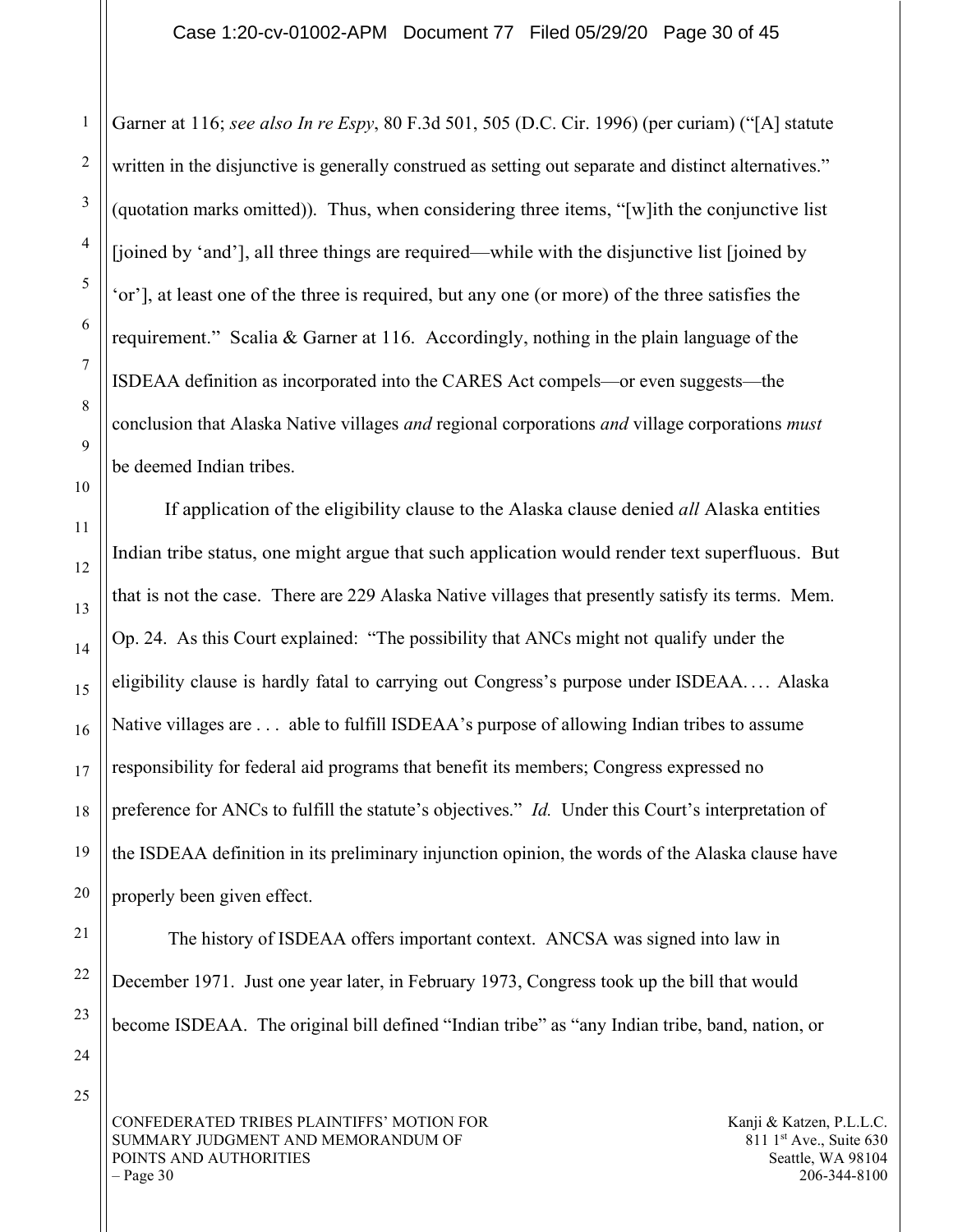#### Case 1:20-cv-01002-APM Document 77 Filed 05/29/20 Page 31 of 45

other organized group or community, including any Alaska Native community as defined in the Alaska Native Claims Settlement Act, for which the Federal Government provides special programs and services because of its Indian identity." S. 1017, 93d Cong., 1st Sess. (Feb. 26, 1973) (emphasis added). The second iteration incorporated the eligibility clause. S. Rep. No. 93-682, at 285 (Feb. 7, 1974) (defining "Indian tribe" as "any Indian tribe, band, nation, or other organized group or community, including any Alaska Native community as defined in the Alaska Native Claims Settlement Act, which is *recognized as eligible for the special programs and* services provided by the United States to Indians because of their status as Indians" (emphasis added)). The problem with both iterations was that the phrase "Alaska Native community" appears nowhere in ANCSA. Pub. L. No. 92-203, § 3, 85 Stat. 688, 689 (Dec. 18, 1971). Congress accordingly revised the definition, substituting "any Alaska Native village or regional or village corporation" for the phrase "any Alaska Native community." But the eligibility clause remained and continued to apply to all Alaska entities.

Through its definition, Congress left the door open for ANCs to qualify as Indian tribes under ISDEAA. As discussed below, the Secretary of the Interior has determined over time not to include these state-chartered corporations on the list of entities recognized as eligible for the special programs and services provided by the United States to Indians because of their status as Indians. While that has consequences, it does not render any statutory language superfluous. Certain Alaska entities have been included on the List of Recognized Tribes and others have not, and that fits comfortably with the disjunctive structure of the Alaska clause.

> 2. Congress Has Not Ratified Any Authoritative, Well-Settled Judicial or Agency Interpretation of the ISDEAA Definition of "Indian Tribe" Running Contrary to Its Plain Meaning

CONFEDERATED TRIBES PLAINTIFFS' MOTION FOR SUMMARY JUDGMENT AND MEMORANDUM OF POINTS AND AUTHORITIES  $-$  Page 31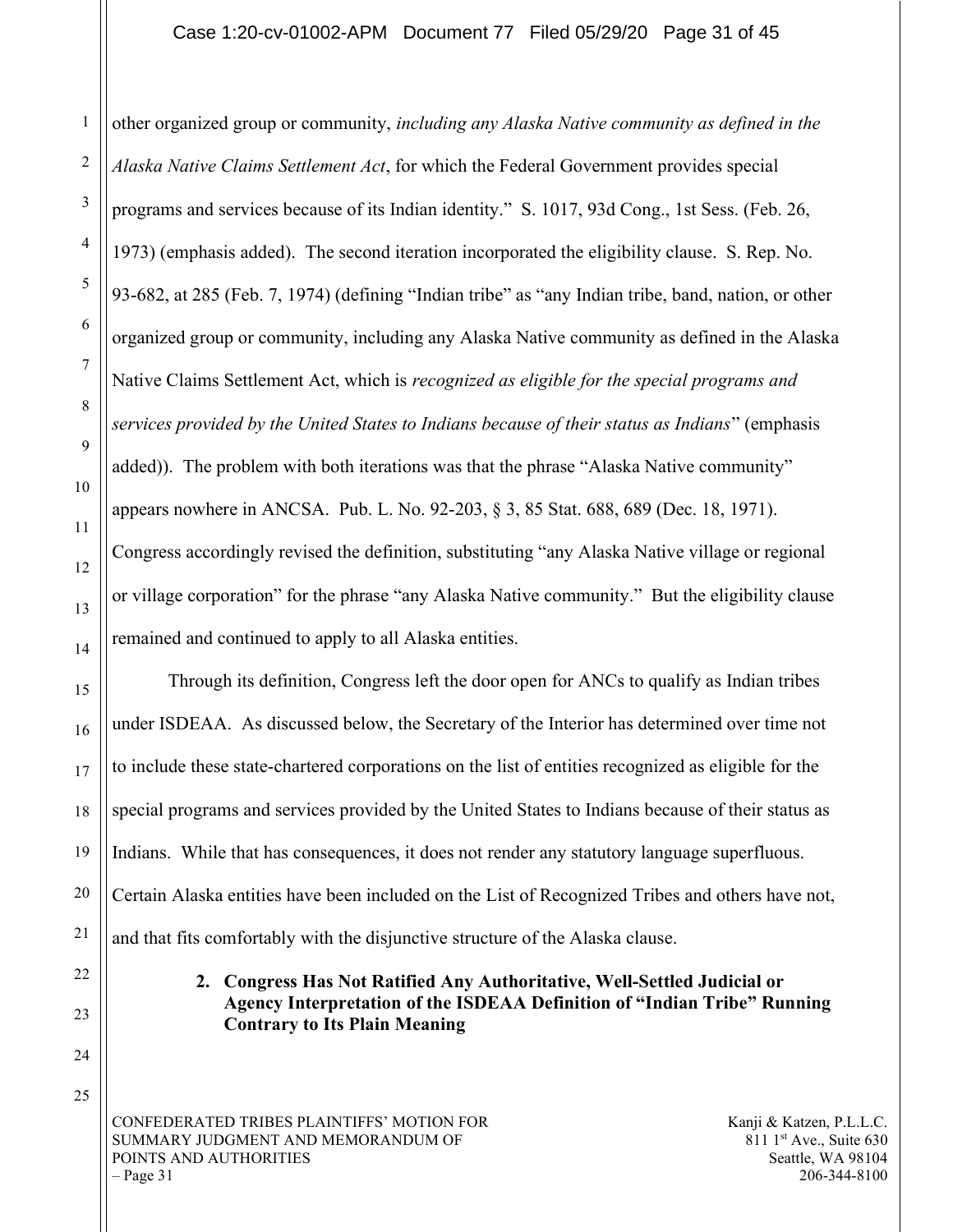Lacking support in the text, the Secretary and ANCs have pointed to case law and agency practice to advance their position. They claim that federal agencies have treated ANCs as "Indian tribes" for purposes of ISDEAA, that the Ninth Circuit sanctioned such treatment in 1987, and that ANCs should accordingly receive coronavirus relief funds under the CARES Act as enacted in 2020. As this Court noted, "[t]he unstated assumption of this argument is that Congress is presumed to have known about these interpretations of ISDEAA and, by incorporating its definition of 'Indian tribe' into the CARES Act, Congress meant to make ANCs eligible for Title V funding." Mem. Op. 25. The argument fails for three reasons.

*First*, the contention "is counter-textual," *id.*, and neither judicial decision nor agency practice can supplant the plain meaning of a statute. The Court's role is to enforce the statutes as written, regardless of any contrary interpretation. Thus, a judicial decision, even if longstanding, cannot override the plain meaning of statutory text. See, e.g., Milner v. Dep't of Navy, 562 U.S. 562, 575-76 (2011) (rejecting argument that construction of FOIA exemption by the D.C. Circuit should continue because it "ha[d] been consistently relied upon and followed for 30 years by other lower courts" and stating that "[i]t would be immaterial even if true, because we have no warrant to ignore clear statutory language on the ground that other courts have done so" (quotation marks omitted)). Likewise, "[e]ven an agency's consistent and longstanding interpretation, if contrary to statute, can be overruled." Carlson, 938 F.3d at 349; see also, e.g., S.E.C. v. Sloan, 436 U.S. 103, 118 (1978) ("The courts are the final authorities on issues of statutory construction, and are not obliged to stand aside and rubber-stamp their affirmance of administrative decisions that they deem inconsistent with a statutory mandate or that frustrate the congressional policy underlying a statute." (citations and quotation marks omitted)). The plain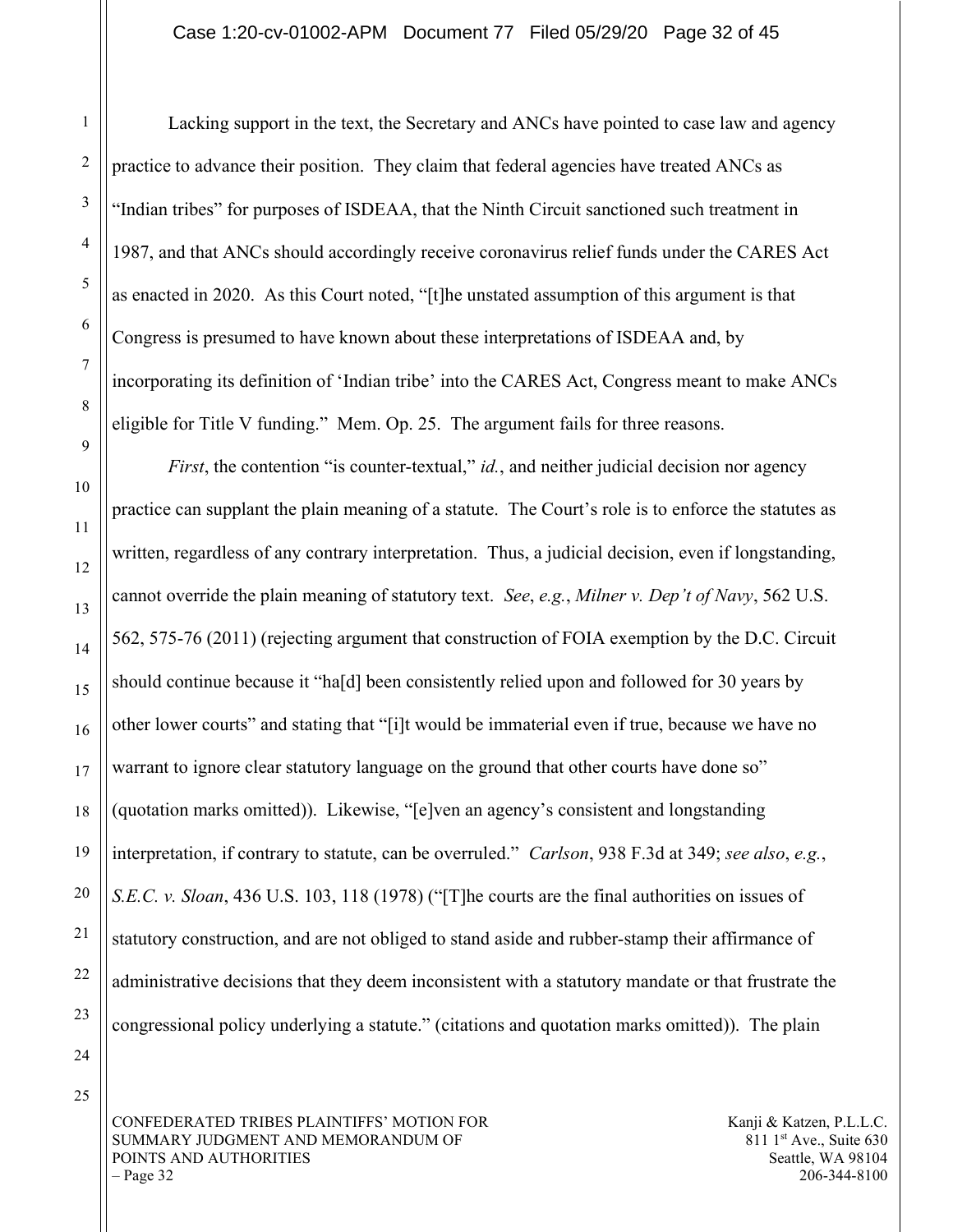meaning of the ISDEAA definition thus "surmounts any contrary agency or judicial interpretation." Mem. Op. 26.

Second, no judicial interpretation of the ISDEAA definition of "Indian tribe" exists that can plausibly be claimed to have "settled the meaning" of that provision such that one could presume that Congress endorsed that interpretation in its definition of "Tribal government" in the CARES Act. See Mem. Op. 26; Merrill Lynch, Pierce, Fenner & Smith Inc. v. Dabit, 547 U.S. 71, 85 (2006) ("[W]hen judicial interpretations have settled the meaning of an existing statutory provision, repetition of the same language in a new statute indicates, as a general matter, the intent to incorporate its . . . judicial interpretations as well." (quotation marks omitted) (ellipses in original)). The Secretary and ANCs have pointed the Court to just one judicial decision: Cook Inlet Native Association v. Bowen, 810 F.2d 1471 (9th Cir. 1987). But "a lone appellate case hardly counts" as establishing a "'judicial consensus so broad and unquestioned that [a court] must presume Congress knew of and endorsed it."" United States v. Garcia Sota, 948 F.3d 356, 360 (D.C. Cir. 2020) (quoting *Jama v. ICE*, 543 U.S. 335, 349 (2005)); see also Perry Capital LLC v. Mnuchin, 864 F.3d 591, 625 (D.C. Cir. 2017) (holding that two circuit court decisions do not "clearly settle[ ] the meaning of [the] existing statutory provision" (quotation marks omitted) (brackets in original)). *Compare Merrill Lynch*, 547 U.S. at 85 (citing multiple Supreme Court cases interpreting the statutory phrase at issue to hold that meaning was settled). Moreover, that lone, decades-old, out-of-circuit decision, which arose in a very narrow factual context, see infra at 37, is poorly reasoned. See Garcia-Sota, 948 F.3d at 360 (highlighting flaws in sister Circuit opinion on which ratification argument was based). In upholding the agency's reading that the eligibility clause did not apply to Alaska entities, the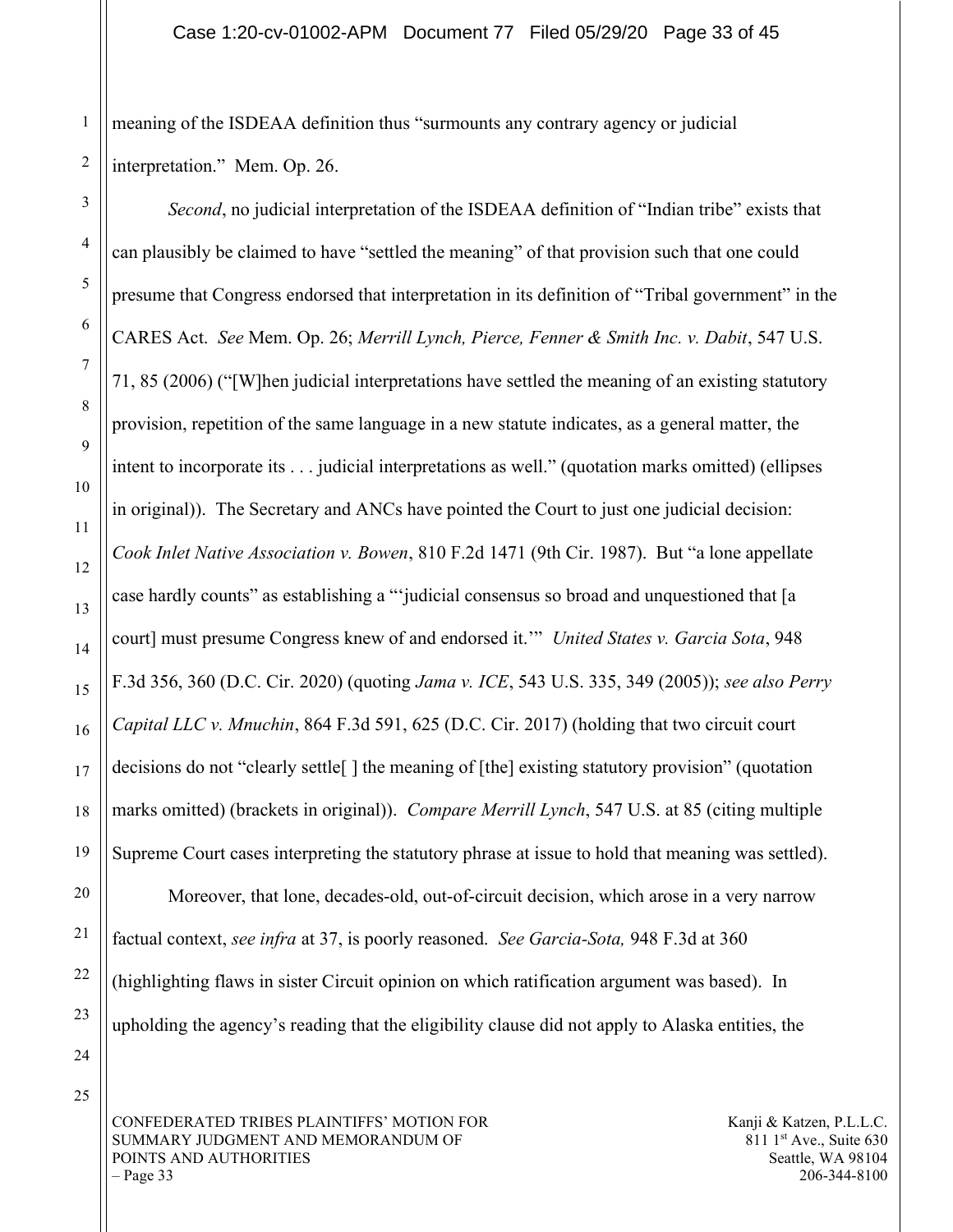Ninth Circuit in *Cook Inlet* reasoned that it must "*defer*" to the agency interpretation because "the plain language of the [ISDEAA definition] allows business corporations created under the [ANCSA] to be recognized as tribes" and because "the legislative history does not indicate that Congress intended to preclude the agency interpretation." Cook Inlet, 810 F.2d at 1476 (emphasis added). Such reasoning, as detailed above, contorts the unambiguous text of the statute. See supra at 13-17.

The decision in *Cook Inlet*, moreover, predates the 1994 List Act in which, as discussed above, Congress directed the Secretary of Interior to publish a list of all entities meeting the eligibility clause. 25 U.S.C. § 5131(a). Post-List Act cases throw the validity of Cook Inlet into further doubt. In the decades since, the federal government has taken the position, and courts have agreed, that the same definition of "Indian tribe" as the one Congress incorporated by reference in the CARES Act "must be read in conjunction with the List Act." Mem. Op. 27; see supra at 15-16. "In other words, unless the entity or group appears on the Secretary's List, it does not qualify as an 'Indian tribe.'" Mem. Op. 27. In sum, Cook Inlet is a single, outdated judicial decision suffering from multiple infirmities—it cannot be said to have "settled the meaning" of "Indian tribe" for purposes of ISDEAA, let alone the CARES Act.

Third, agency practice decidedly does not support the Secretary's action. In fact, that practice makes clear that federal agencies do not treat ANCs like federally recognized Indian tribes for purposes of ISDEAA. Some background is informative. ISDEAA authorizes a "tribal organization" to enter into self-determination or "638" contracts with the Bureau of Indian Affairs ("BIA") and the Indian Health Service ("IHS") and thereby receive funding that allows the tribal organization to run programs and services for Indians that would otherwise be run

CONFEDERATED TRIBES PLAINTIFFS' MOTION FOR SUMMARY JUDGMENT AND MEMORANDUM OF POINTS AND AUTHORITIES  $-$  Page 34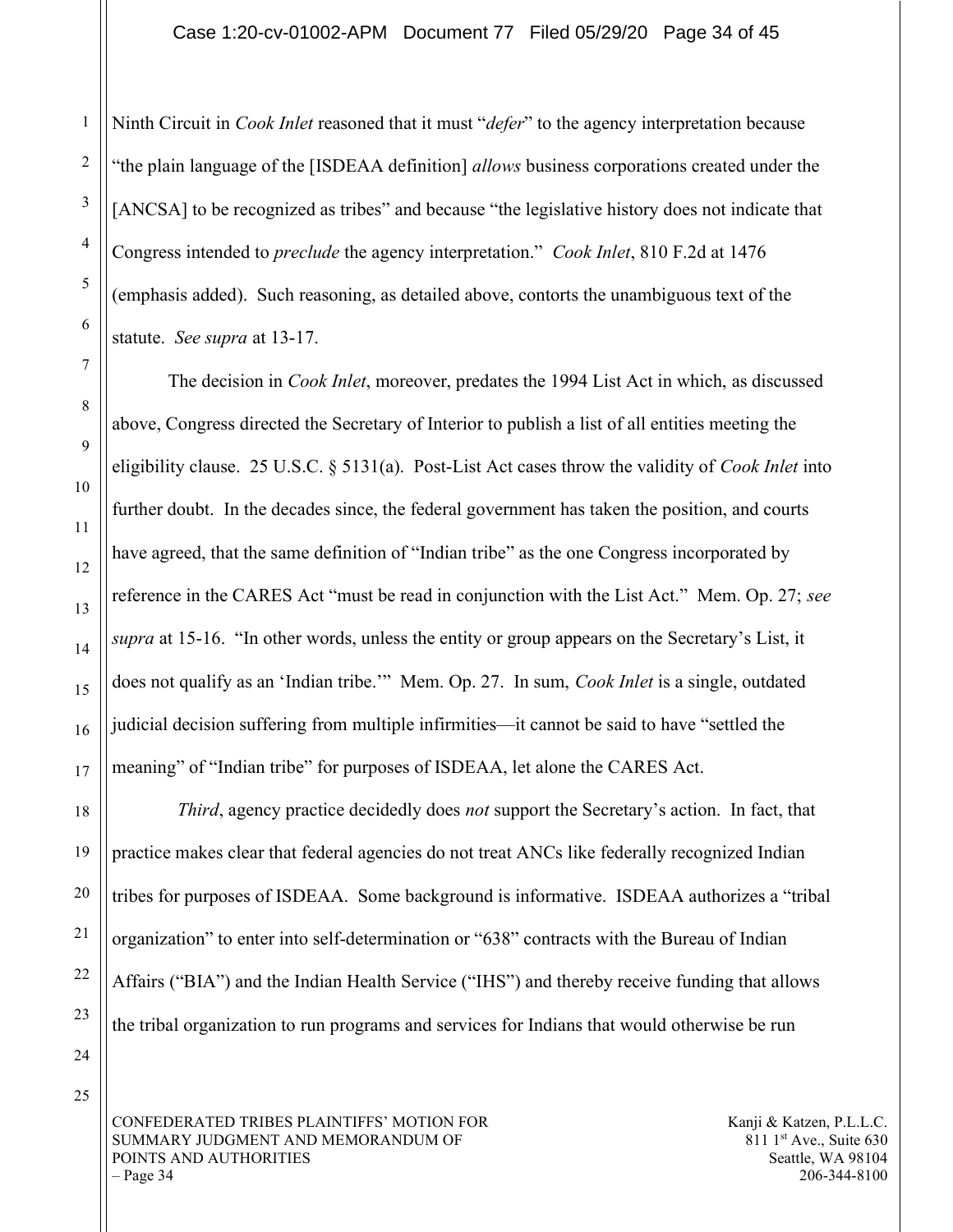directly by the federal government. 25 U.S.C. § 5304(j). ISDEAA defines two types of "tribal organizations." The first is "the recognized governing body of any Indian tribe," and the second is "any legally established organization of Indians which is controlled, sanctioned, or chartered by such governing body[.]" 25 U.S.C. § 5304(l). A tribal organization that is not itself the recognized governing body of an Indian tribe may only enter into a 638 contract when authorized to do so by such a governing body. See 25 U.S.C.  $\S$ § 5321(a)(1), 5304(l) (proviso requiring approval by all benefiting tribes).

Hence ANCs, just like tribal organizations in the lower forty-eight states, e.g., Gilbert v. Weahkee, CIV. 19-5045-JLV, 2020 WL 779460, at \*3-4, \*8 (D.S.D. Feb. 18, 2020), fall into the latter category and may enter 638 contracts when authorized to do so by an Indian tribe's recognized governing body. The decision in Ukpeagvik Inupiat Corporation makes this clear. In Ukpeagvik, the plaintiff ANC (UIC) moved for a preliminary injunction following resolutions by six federally recognized Alaska Native villages transferring 638-contract funding to a different entity. 2013 WL 12119576, at \*1-2. The United States explained that "because UIC wants to provide services to the members of other Alaska Native tribal villages, UIC must have authorizing resolutions from all these tribal villages that are within the geographic area that the [hospital] serves," and that "a resolution of support from its own corporate governing body" was insufficient. U.S. Resp. at 18, Ukpeagvik, 2013 WL 12119576 (Dkt. 22) (emphasis added). The United States disputed UIC's claim that it was a "tribe," arguing by reference to the List of Recognized Tribes that UIC "is not, nor ever has been, a federally recognized tribe such as the Native Village of Barrow Inupiat Traditional Government." *Id.* The court agreed with the United States and denied plaintiff's motion. Ukpeagvik, 2013 WL 12119576, at \*2.

CONFEDERATED TRIBES PLAINTIFFS' MOTION FOR SUMMARY JUDGMENT AND MEMORANDUM OF POINTS AND AUTHORITIES  $-$  Page 35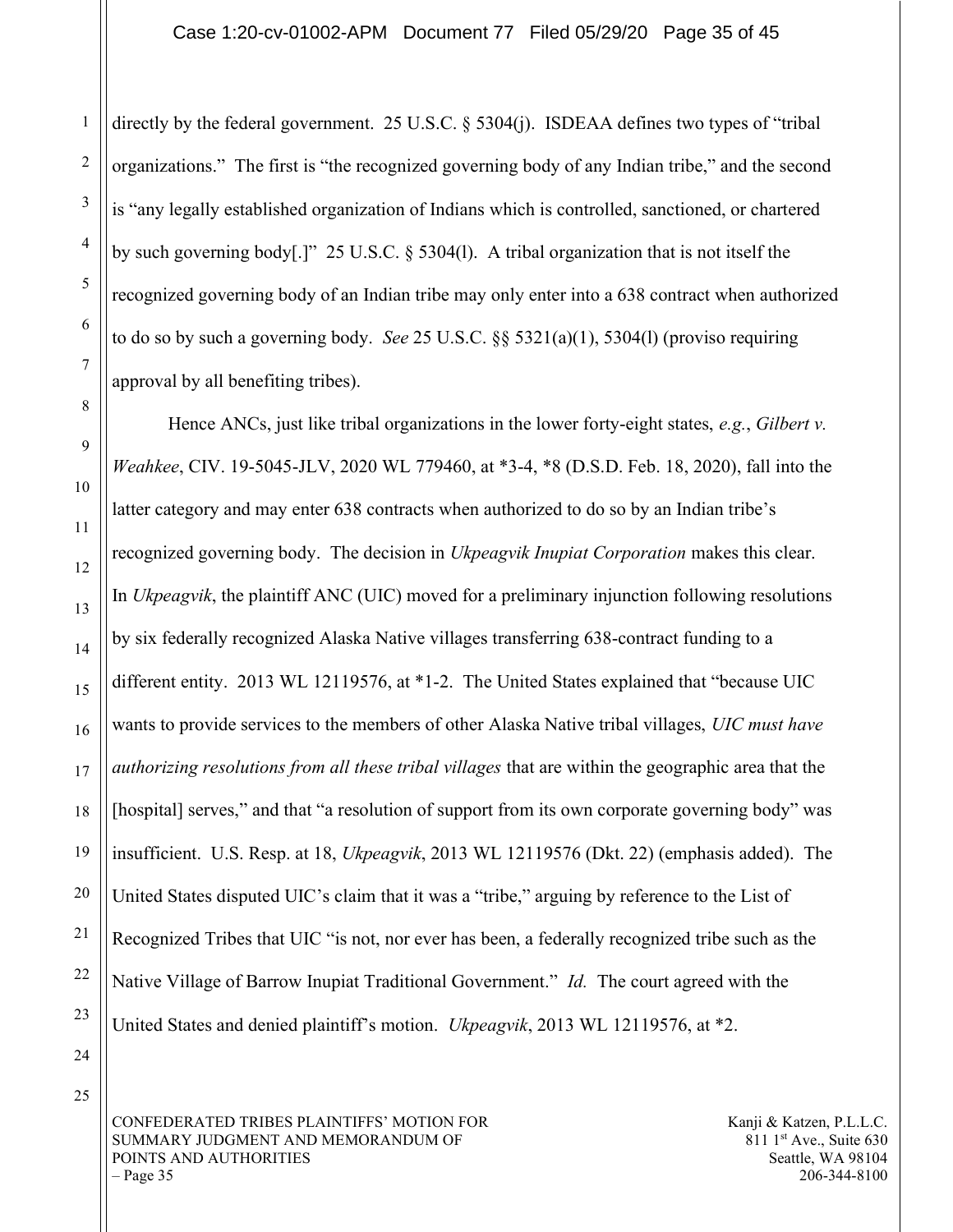ISDEAA contracting guidelines adopted by IHS in 1981 further confirm that the agency does not treat ANCs like federally recognized Indian Tribes. See Alaska Area Guidelines for Tribal Clearances for Indian Self-Determination Contracts, 46 Fed. Reg. 27,178–02 (May 18, 1981) ("Alaska Guidelines"). The Alaska Guidelines explain that "[v]illages, as the smallest tribal units under the ANCSA must approve [ISDEAA] contracts which will benefit their members." *Id.* at 27,178. IHS thus recognizes Alaska Native village councils as the "governing" body" for purposes of 638 contracting, and provides that this governing body must issue the authorizing resolution to a tribal organization. *Id.* at 27,178-80. Only if there existed no village council at all did IHS indicate that it would allow an ANC to act as a stand-in for the recognized governing body of the particular Alaska Native village for 638-contracting purposes (with a village ANC enjoying priority over a regional ANC). *Id.* at  $27,178-79$ . BIA follows the same order of precedence as IHS, indicating that it would turn to an ANC as a stand-in for a recognized governing body only as a last resort where no Alaska Native village council exists. See Douglas Indian Ass'n v. Juneau Area Dir., Bureau of Indian Affairs, 27 IBIA 292, 293 (Apr. 18, 1995). But because all 229 recognized Alaska Native villages have governing councils, the hypothesized situation does not arise in practice.

As for deeming an ANC capable of entering into a 638 contract of its own accord, the agencies have permitted that to happen only in exceptional circumstances—specifically, when Indians are entitled to federally funded services in a geographic area (namely an urban area such as Anchorage) where there exists no federally recognized Alaska Native village to provide the requisite statutory authorization. In these narrow circumstances, the agency may allow the regional ANC to act akin to an Indian tribe for purposes of ISDEAA to ensure there is no gap in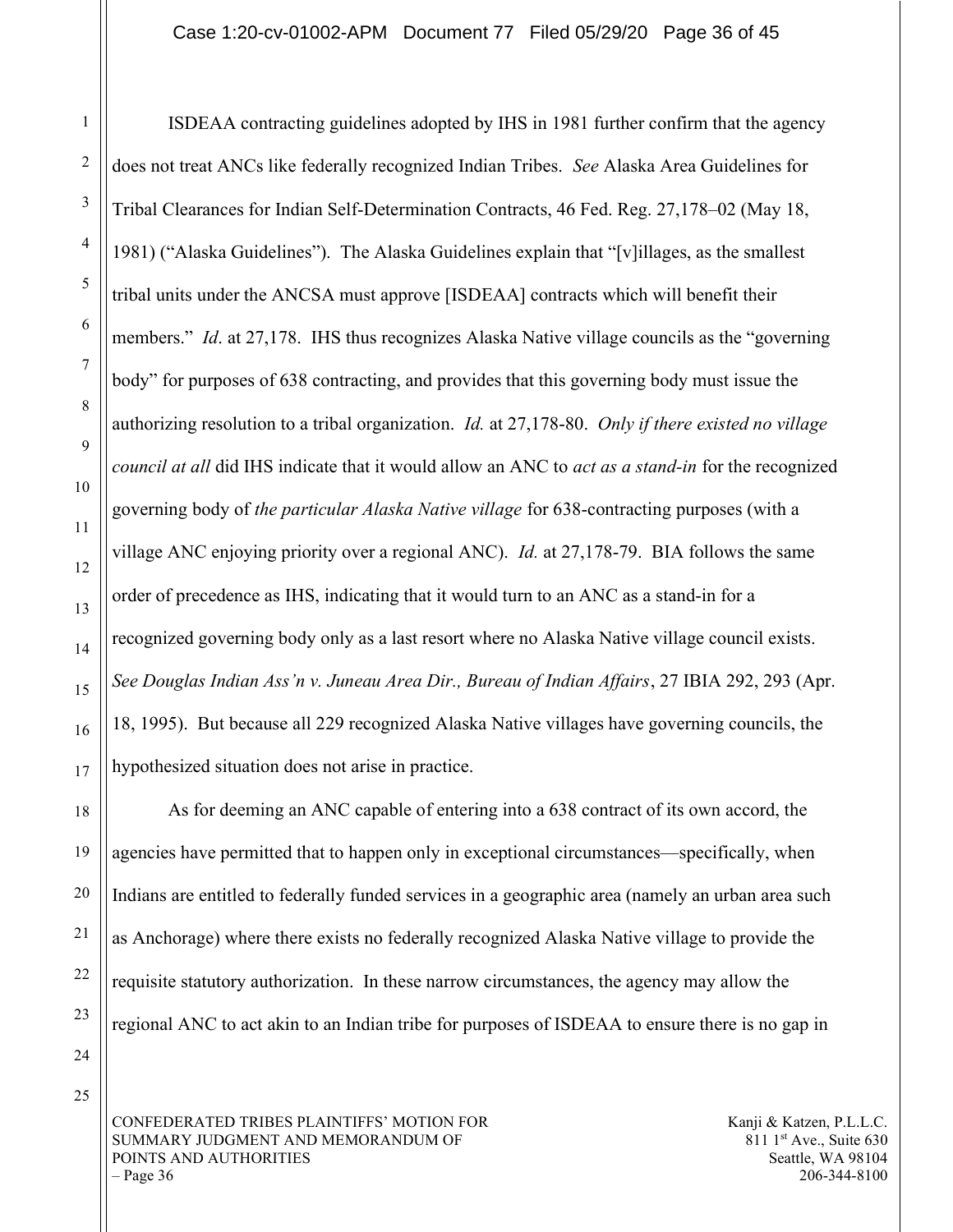#### Case 1:20-cv-01002-APM Document 77 Filed 05/29/20 Page 37 of 45

services. These were precisely the circumstances at issue in *Cook Inlet*, a dispute over whether Cook Inlet Region, Inc. ("CIRI"), the regional ANC, required authorization by villages in the region to provide services in the Anchorage area. See Cook Inlet Native Ass'n v. Heckler, No. A84-571 Civil, Mem. of Decision at 5 (D. Alaska Jan. 7, 1986) (attached as Exhibit 1). The district court outlined the facts underlying the agencies' decision to treat CIRI as an "Indian tribe" in this narrow case:

The contracts which are in dispute are for services to be provided in the Municipality of Anchorage, excluding Eklutna. The contracts in question are not for services to be provided at the village level (outside the Municipality of Anchorage) or for the direct benefit of particular villages, nor are they for services on a regional basis. None of the plaintiff villages is an Indian Reorganization Act council for Anchorage. None of the plaintiff villages provide governmental functions within the Municipality of Anchorage, excluding Eklutna. No plaintiff is the traditional village council or village profit corporation for Anchorage. . . . [T]he federal defendants considered the location of the seven villages, including the plaintiff villages, within the Cook Inlet Region in relation to Anchorage. The federal defendants also considered the composition of the native population in Anchorage. The native villages within the Cook Inlet Region which are recognized as tribes are geographically remote from metropolitan Anchorage with the exception of Eklutna.

Id. at 13-14 (footnotes omitted). The court upheld the agencies' decision, id. at 16, and the Ninth

Circuit affirmed, Cook Inlet, 810 F.2d 1471.

What is even more critical for present purposes is that when Congress considered these same exceptional circumstances in 1997, it enacted a statute that expressly authorized CIRI to enter 638 contracts in Anchorage without village authorization. Pub. L. No. 105-83, § 325(d), 111 Stat. 1543, 1598 (Nov. 14, 1997) ("[Regional ANC] Cook Inlet Region, Inc. . . . pursuant to [ISDEAA] . . . is hereby authorized to enter into contracts or funding agreements . . . for all services provided at or through the Alaska Native Primary Care Center or other satellite clinics in Anchorage or the Matanuska-Susitna Valley without submission of any further authorizing

25

24

1

2

3

4

5

6

7

8

9

10

11

12

13

14

15

16

17

18

19

20

21

22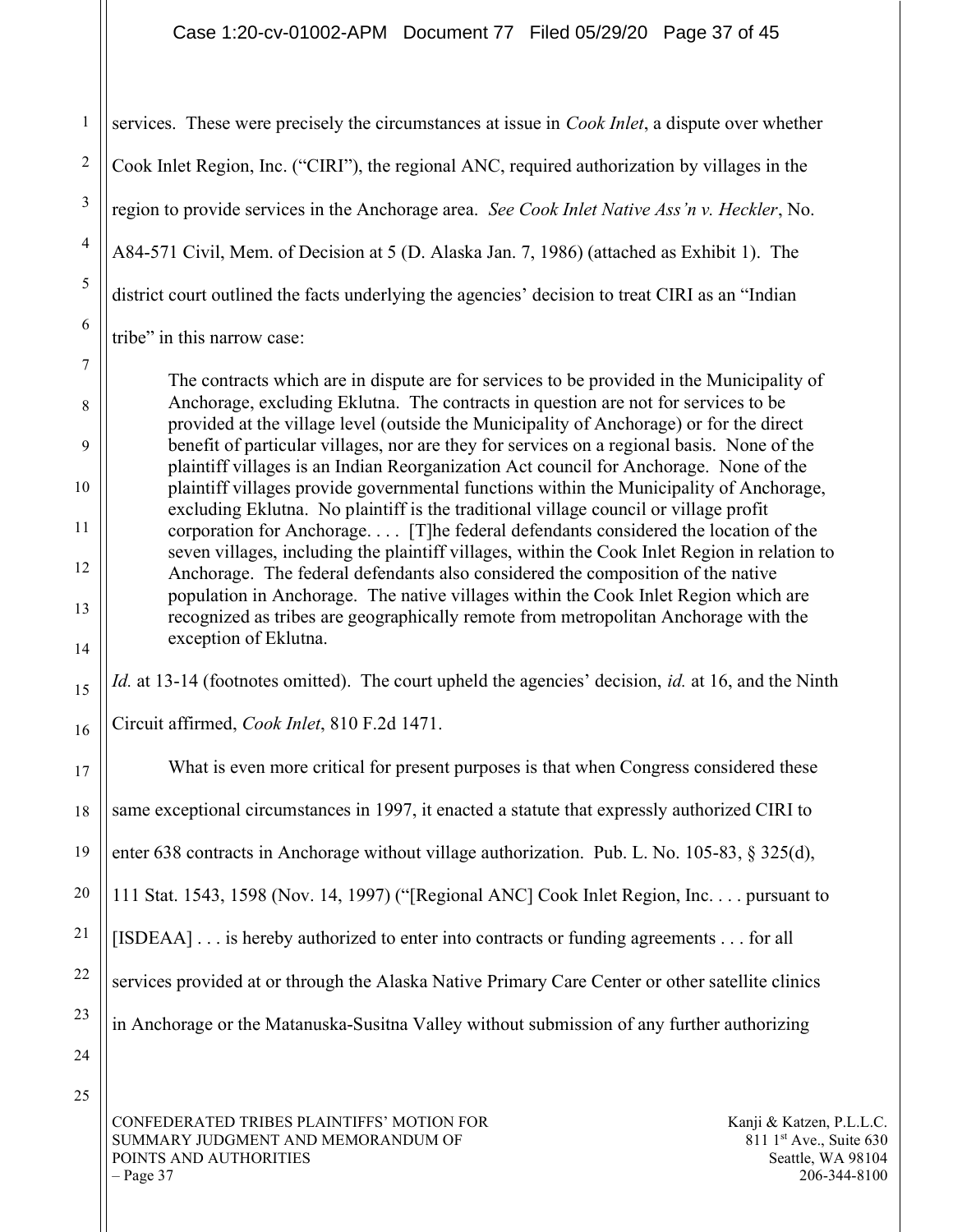#### Case 1:20-cv-01002-APM Document 77 Filed 05/29/20 Page 38 of 45

resolutions from any other Alaska Native Region, village corporation, Indian Reorganization Act council, or tribe, no matter where located."). In doing so, it mooted the dispute in Cook Inlet Treaty Tribes v. Shalala ("Shalala"), 166 F.3d 986, 987-89 (9th Cir. 1999).<sup>12</sup>

That Congress acted to grant specific statutory authority to CIRI while the *Shalala* case was pending confirms that Congress did not understand ANCs to already enjoy the same status as Indian Tribes based on *Cook Inlet* or agency practice. See id. at 991 ("Section 325(d) substantively changes the approval process by removing the requirement of obtaining authorizing resolutions from any village[.]" (emphasis added)). Simply put, Congress would not have passed the statute if it had not needed to. "[W]e are always reluctant to assume a statute is so worthless that Congress was up to—literally—nothing when it bothered to labor through the grueling process of bicameralism and presentment." Fletcher v. United States, 730 F.3d 1206, 1210 (10th Cir. 2013) (Gorsuch, J.). The law granting contracting authority to CIRI, moreover, contains several other provisions that make clear Congress's ability—and readiness—to expand the authority of ANCs and other tribal organizations under ISDEAA when it deems such a course appropriate. See Pub. L. No. 105-83,  $\S$  $\S$  325-326, 111 Stat. at 1598.<sup>13</sup> Title V of the CARES Act is devoid of such language.

The agency practice of *not* treating ANCs in the same manner as those Indian entities that

 $12$  In *Shalala*, five Alaska Native villages, including three expressly excluded from the area subject to the compact, "claim[ed] that the IHS was required to seek the Villages' approval before awarding the compact to CIRI." 166 F.3d at 988.

<sup>&</sup>lt;sup>13</sup> Thus, in Section 209 of the Alaska Land Transfer Acceleration Act, Pub. L. No. 108-452, 118 Stat. 3575, 3586-87 (Dec. 10, 2004), Congress expressly authorized the Secretary of the Interior to enter into contracts with ANCs relating to the selection and surveying of lands conveyed to ANCs under ANCSA. Contracts entered pursuant to specific statutory authorization cannot of course support the Secretary's disregard of the plain language of ISDEAA and the CARES Act.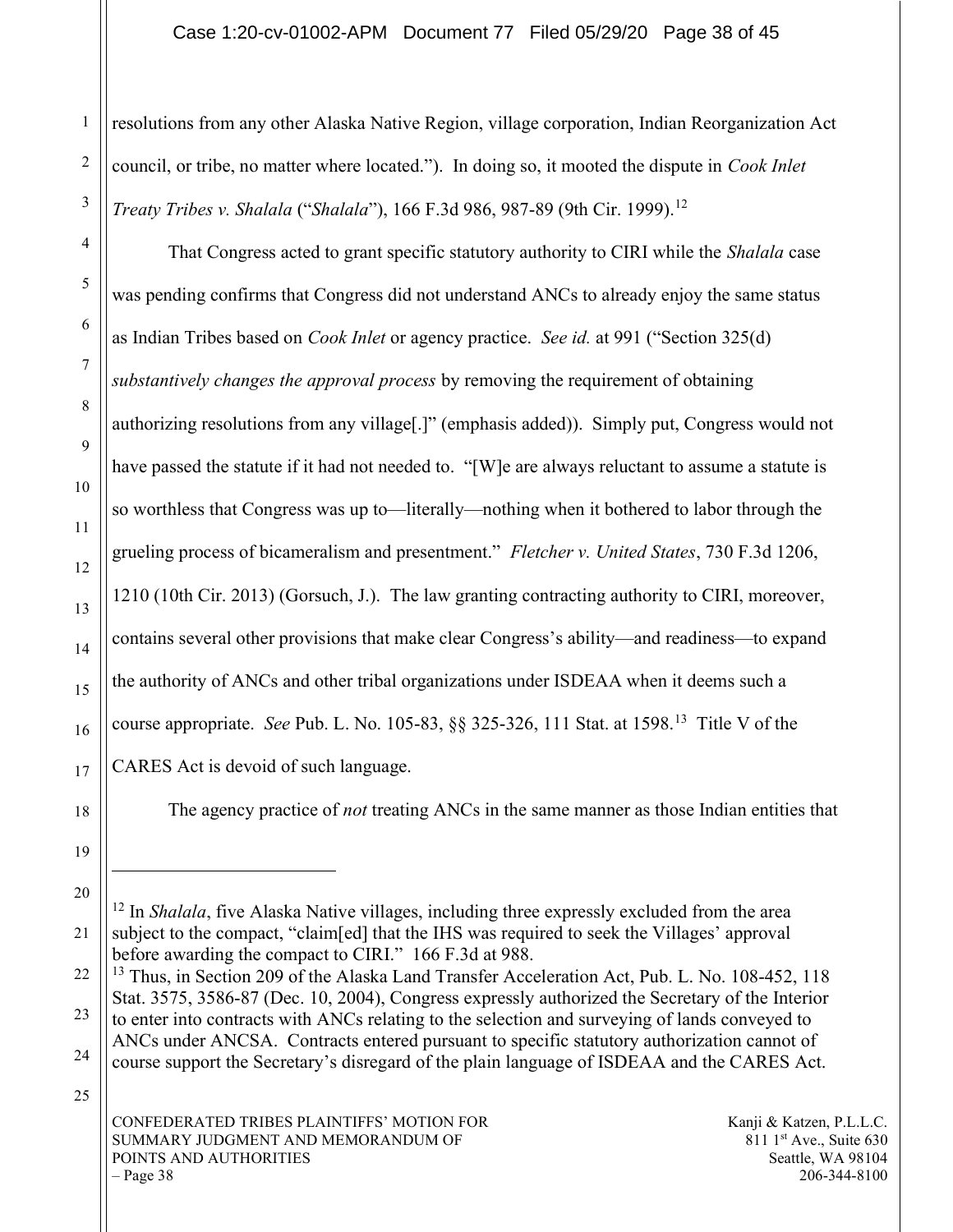do satisfy the eligibility clause is also clear in BIA's actions over the course of four decades. In 1979, BIA first began publishing a list of Indian Entities Recognized and Eligible To Receive Services From the United States Bureau of Indian Affairs. See 53 Fed. Reg. 52,829–02, 52,832 (Dec. 29, 1988). The initial list did not extend to any Alaska entities at all. Id. BIA first included Alaska Native entities on the list in 1982. 47 Fed. Reg. 53,130–03, 53,133-35 (Nov. 24, 1982). That list specified Alaska Native villages with traditional village councils and Indian Reorganization Act or "IRA" village councils, both of which the BIA had dealt with on a government-to-government basis. See 58 Fed. Reg. 54,364–01 (Oct. 21, 1993). It did not include ANCs or other types of Alaska entities. The 1983, 1985, and 1986 lists were the same. See 48 Fed. Reg. 56,862–02 (Dec. 23, 1983); 50 Fed. Reg. 6055–02 (Feb. 13, 1985); 51 Fed. Reg. 25,115–01 (July 10, 1986). But in 1988, the number of Alaska Native Entities on the list "approximately doubled" when BIA expanded the list to include nine categories of entities, including ANCs and other entities, such as urban corporations, established pursuant to ANCSA. 53 Fed. Reg. 52,829–02, 52,832-33 (Dec. 29, 1988).

 This change was short-lived. In 1993, BIA returned to its prior practice and removed all ANCs from the list, leaving only Alaska Native villages. 58 Fed. Reg. 54,364–01. The agency explained why:

The inclusion of non-tribal entities on the 1988 Alaska entities list departed from the intent of 25 CFR 83.6(b) and created a discontinuity from the list of tribal entities in the contiguous 48 states, which was republished as part of the same Federal Register notice. As in Alaska, Indian entities in the contiguous 48 states other than recognized tribes are frequently eligible to participate in Federal programs under specific statutes. For example, "tribal organizations" associated with recognized tribes, but not themselves tribes, are eligible for contracts and grants under the [ISDEAA]. Unlike the Alaska entities list, the 1988 entities list for the contiguous 48 states was not expanded to include such entities.

CONFEDERATED TRIBES PLAINTIFFS' MOTION FOR SUMMARY JUDGMENT AND MEMORANDUM OF POINTS AND AUTHORITIES  $-$  Page 39

1

2

3

4

5

6

7

8

9

10

11

12

13

14

15

16

17

18

19

20

21

22

23

24

25

Kanji & Katzen, P.L.L.C.  $811 \text{ 1}$ st Ave., Suite 630 Seattle, WA 98104 206-344-8100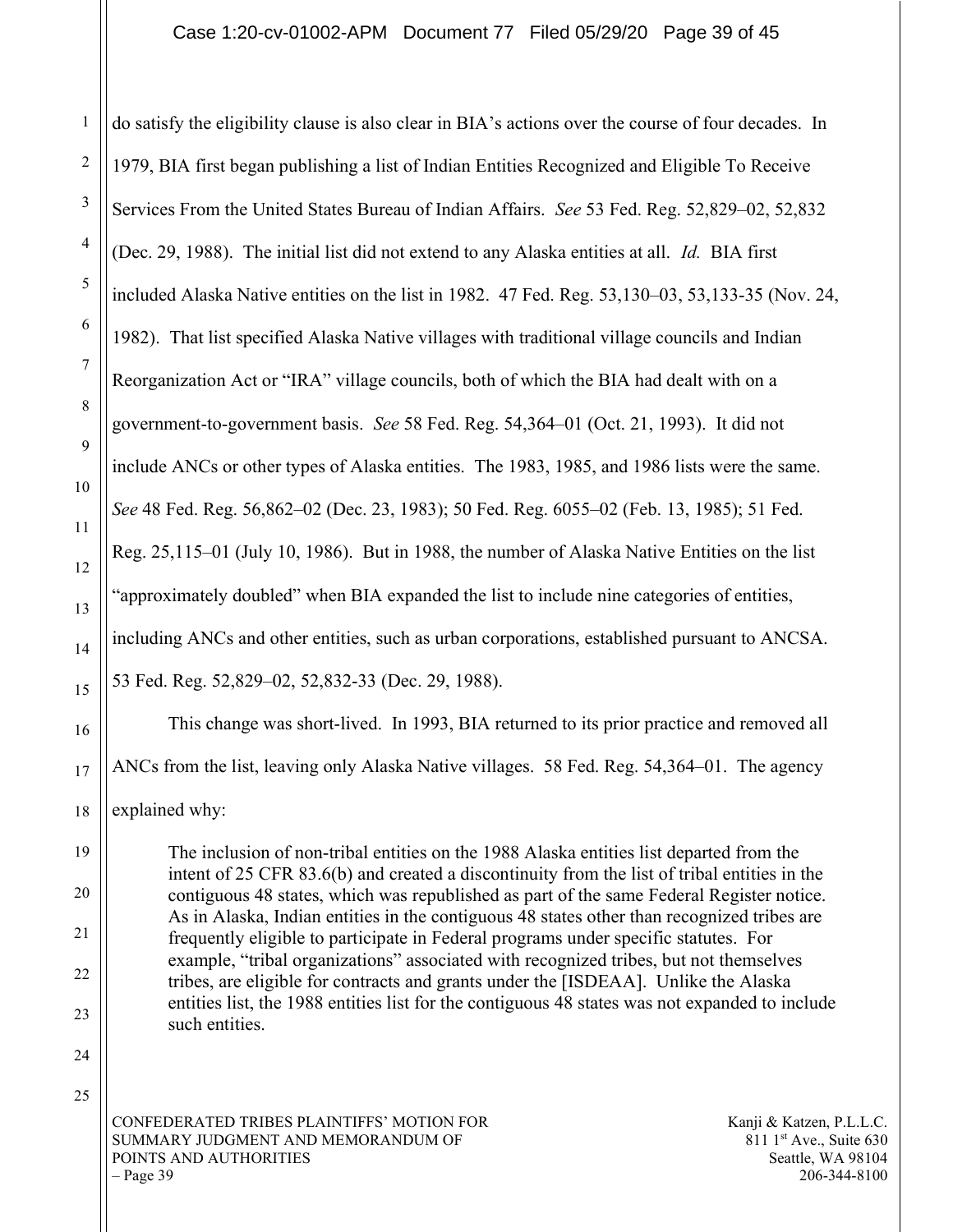58 Fed. Reg. at 54,365 (citation omitted).<sup>14</sup>

1

| $\overline{2}$ | In 1994, only one year after BIA had concluded that ANCs should not be included on the                                                                                                              |
|----------------|-----------------------------------------------------------------------------------------------------------------------------------------------------------------------------------------------------|
| $\mathfrak{Z}$ | list of eligible entities, Congress enacted the List Act and <i>required</i> Interior to publish a list of                                                                                          |
| $\overline{4}$ | Indian tribes it "recognizes to be eligible for the special programs and services provided by the                                                                                                   |
| 5              | United States to Indians because of their status as Indians." 25 U.S.C. § 5131(a). In doing so,                                                                                                     |
| 6              | Congress did not express any doubt or concern about BIA's decision not to characterize ANCs as                                                                                                      |
| $\tau$         | eligible entities, and ANCs have <i>never</i> since appeared on the congressionally prescribed list. <sup>15</sup> If                                                                               |
| 8              | any course of practice is relevant to Congress's understanding when it enacted the CARES Act,                                                                                                       |
| 9<br>10        | surely it is this one—Congress used the eligibility clause to define the proper Tribal recipients of                                                                                                |
| 11             |                                                                                                                                                                                                     |
| 12             | <sup>14</sup> Throughout this period, BIA recognized that Alaska Native villages enjoy precedence over any                                                                                          |
| 13             | other types of entities for purposes of ISDEAA. See 58 Fed. Reg. at 54,366 n.2 (1993) ("Under<br>longstanding BIA policy, priority for contracts and services in Alaska is given to reorganized and |
| 14             | traditional governments over non-tribal corporations."); 47 Fed. Reg. at 53,133-53,134 (1982)<br>("While eligibility for services administered by the Bureau of Indian Affairs is generally limited |
| 15             | to historical tribes and communities of Indians residing on reservations, and their members,<br>unique circumstances have made eligible additional entities in Alaska which are not historical      |

16 17 tribes. Such circumstances have resulted in multiple, overlapping eligibility of native entities in Alaska. To alleviate any confusion which might arise from publication of a multiple eligibility listing, the following preliminary list shows those entities to which the Bureau of Indian Affairs gives priority for purposes of funding and services.").

25

CONFEDERATED TRIBES PLAINTIFFS' MOTION FOR SUMMARY JUDGMENT AND MEMORANDUM OF POINTS AND AUTHORITIES  $-$  Page 40

Kanji & Katzen, P.L.L.C.  $811 \text{ 1}$ st Ave., Suite 630 Seattle, WA 98104 206-344-8100

<sup>18</sup> <sup>15</sup> As recently as January 2020, the Department of the Interior proposed a rule, "Procedures for Federal Acknowledgment of Alaska Native Entities." 85 Fed. Reg. 37–01 (Jan. 2. 2020).

<sup>19</sup> Proposed 25 C.F.R. § 82.2 explains: "The regulations in this part implement Federal statutes for the benefit of Indian Tribes by establishing procedures and criteria for the Department to use to

<sup>20</sup> determine whether an Alaska Native entity may be considered an Indian Tribe *eligible for the* special programs and services provided by the United States to Indians because of their status

<sup>21</sup> 22 as Indians." Id. at 47 (emphasis added). Proposed 25 C.F.R. § 82.4(a) provides that Interior "will not acknowledge . . . [a]n association, organization, or entity of any character formed in recent times unless the entity has only changed form by recently incorporating or otherwise

formalizing its existing politically autonomous community[.]" *Id.* This proposed rule makes

<sup>23</sup> 24 clear that Interior's decisions as to which Alaska entities satisfy the eligibility clause are not set in stone, but that ANCs differ categorically from the tribal governmental entities to which the eligibility clause applies.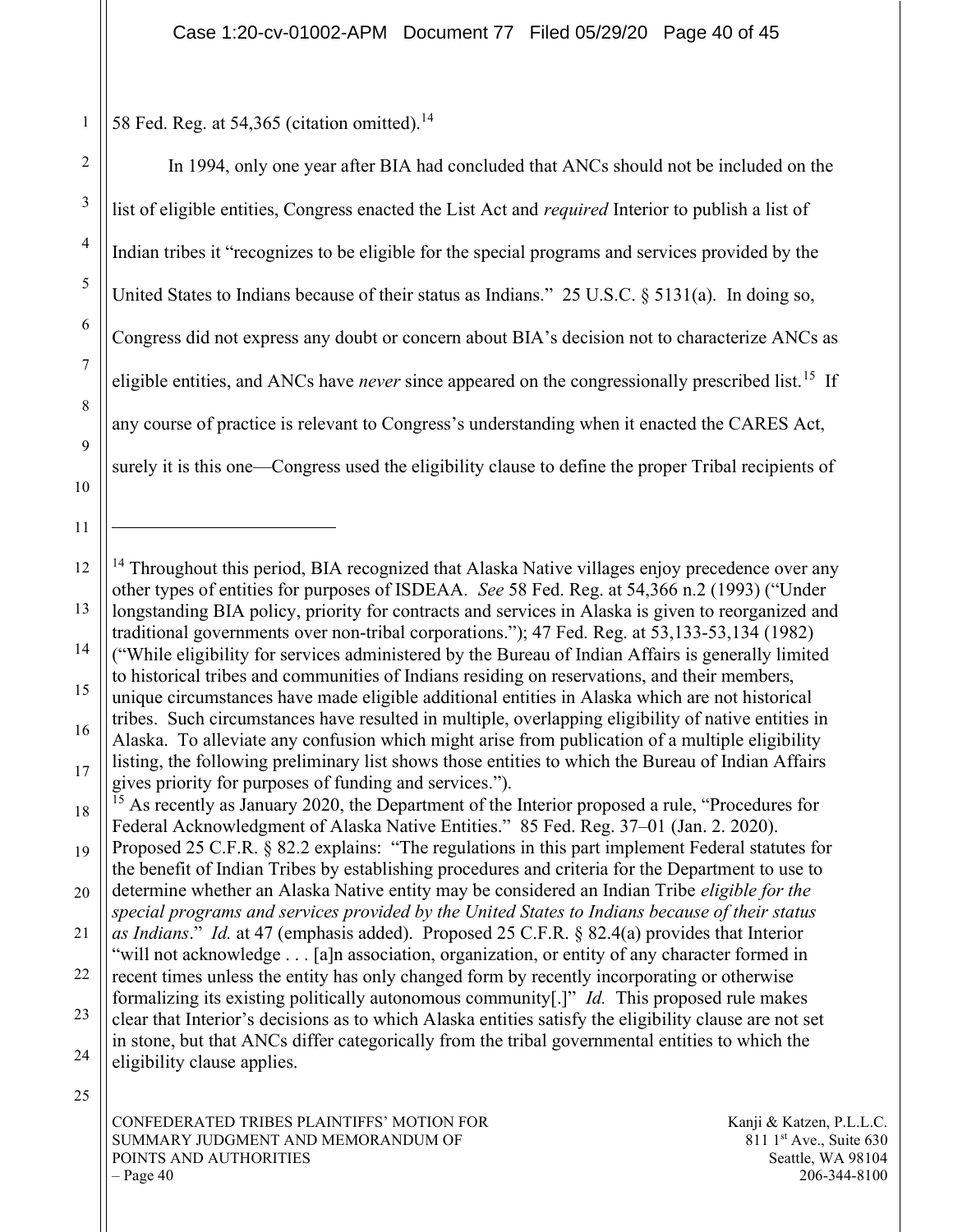Title V funding in the face of a quarter-century of consistent agency determinations that ANCs do not satisfy the terms of that clause.

In sum, judicial and administrative interpretations of the ISDEAA definition of "Indian tribe" provide no settled construction that would support a finding that Congress intended the Secretary to disburse Title V funds to ANCs notwithstanding their inability to satisfy the eligibility clause and their lack of recognized governing bodies. To the contrary, agencies have allowed ANCs to step into the shoes of federally recognized Indian tribes only in rare circumstances. The Secretary's attempt to categorically divert Title V funds to all ANCs bears no resemblance to this limited agency practice.

\* \* \*

One final point bears emphasis. Under no circumstances have IHS and BIA previously done what Treasury seeks to do here: to treat ANCs as equals to federally recognized Indian tribes and hence to allow them to compete with tribes for limited funding opportunities. Every dollar of Title V relief funds allocated by the Secretary to an ANC is a dollar that would otherwise be paid to Alaska Native villages and other recognized Tribal governments. As the Court recognized, this simply does not happen under ISDEAA. Mem. Op. 29-30. And here is why—through ISDEAA, "the United States is committed to supporting and assisting Indian tribes in the development of strong and stable tribal governments, capable of administering quality programs and developing the economies of their respective communities." 25 U.S.C. §  $5302(b)$ .<sup>16</sup> The Secretary's enabling of private, state-chartered corporations, which generate

<sup>&</sup>lt;sup>16</sup> Congress added this language to ISDEAA in 1988 as part of amendments that, per the Senate Select Committee on Indian Affairs, sought to "clarify that the authority for a tribal organization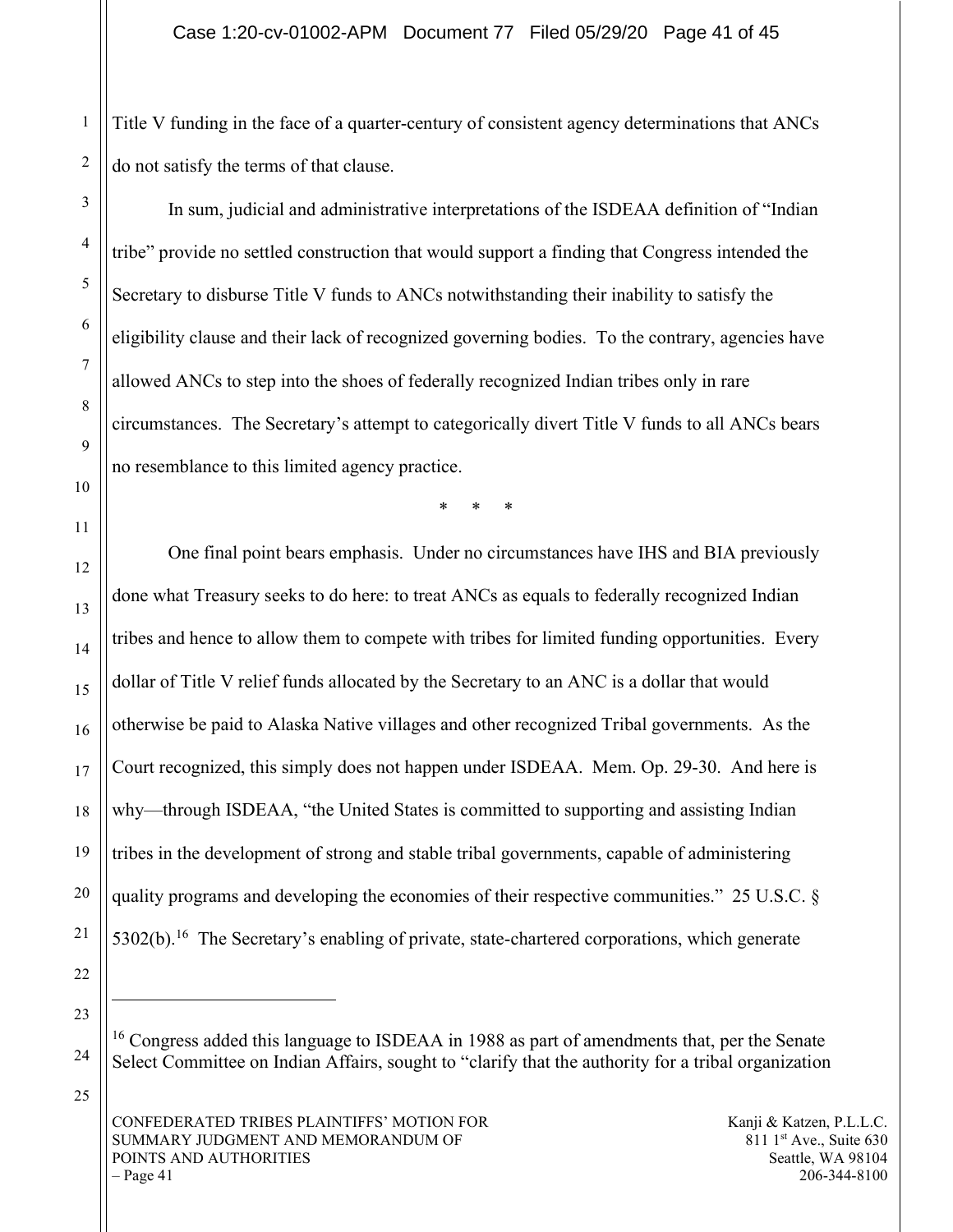billions of dollars in business revenue each year through scores of subsidiaries operating worldwide, to take emergency funds away from recognized Tribal governments in the midst of a crisis requiring the strongest governance possible turns the very goal of ISDEAA, and the government-to-government relationship that undergirds it, on its head. Nothing in the plain language of the CARES Act remotely suggests that Congress sanctioned such a result.

## IV. REQUEST FOR RELIEF

1

2

3

4

5

6

7

8

9

10

11

12

13

14

15

16

17

18

19

20

21

22

For the foregoing reasons, the Secretary's action is arbitrary, capricious, an abuse of discretion, and otherwise not in accordance with law. See 5 U.S.C. § 706(2)(A). The Confederated Tribes Plaintiffs respectfully request that the Court grant their motion for summary judgment, vacate the Secretary's decision, and remand to Treasury to determine in an expedited manner an appropriate allocation to federally recognized Indian Tribes of all remaining Title V funds (i.e., those funds previously allocated to ANCs), consistent with the Court's ruling. See generally Cigar Ass'n, 2020 WL 532392, at \*13. The Confederated Tribes Plaintiffs also request that the Court enter a declaratory judgment pursuant to 28 U.S.C. § 2201(a) that ANCs are not "Tribal governments" for purposes of Title V of the CARES Act, 42 U.S.C. § 801, and that the Secretary's decision to the contrary is arbitrary and capricious, an abuse of discretion, and otherwise not in accordance with law. Finally, the Confederated Tribes Plaintiffs request that the Court retain jurisdiction over this matter and require the Secretary to file a status report with the Court when Treasury has determined a new allocation of funds previously allocated to ANCs, and before it has distributed those funds, in order to ensure Treasury's full compliance with this Court's directives.

23

24

25

to enter into a self-determination contract with the Secretary is a resolution of the governing body of an Indian tribe or Alaska Native village." S. Rep. No. 100-274, at 22 (1987).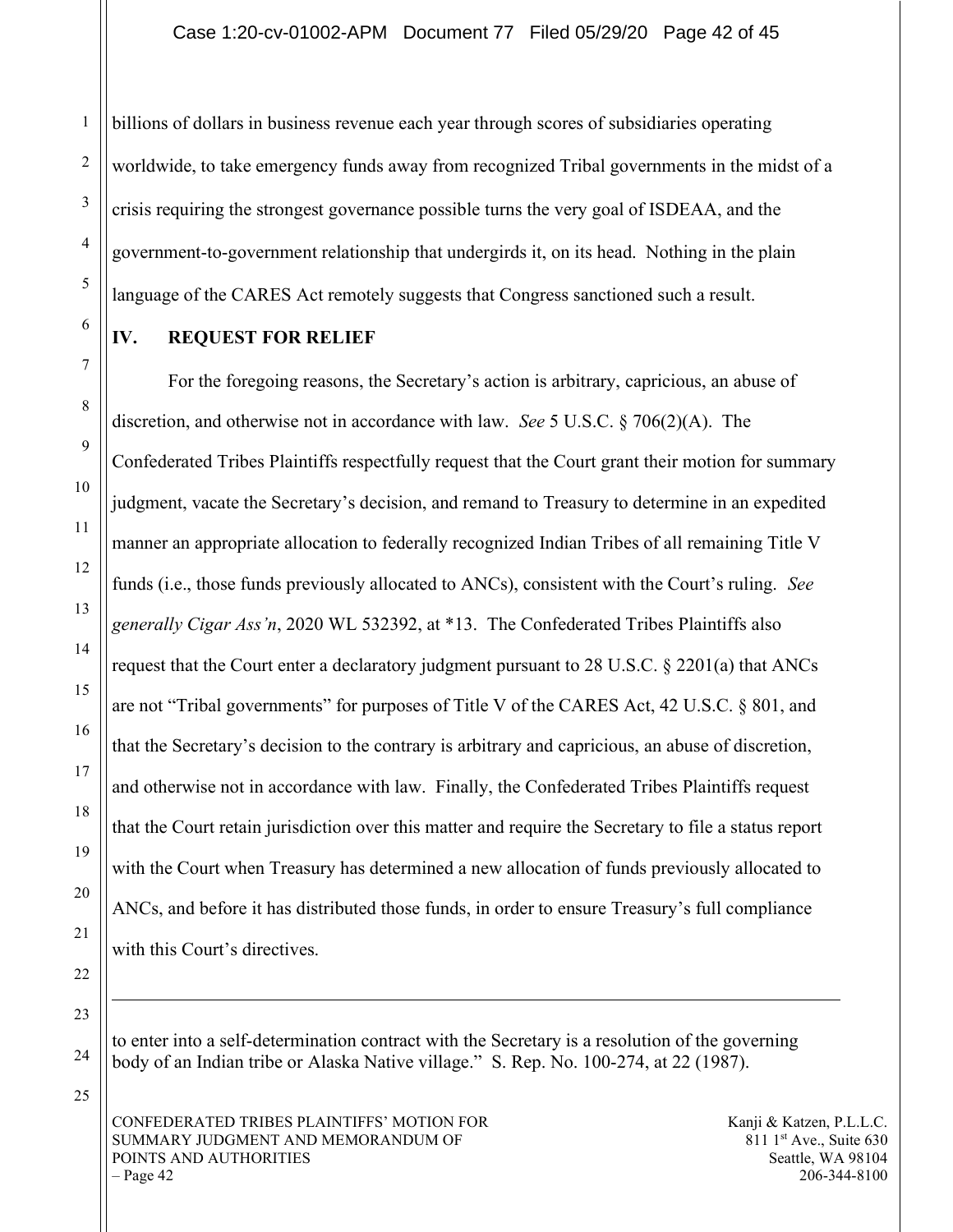Dated this 29th day of May, 2020.

1

2

## KANJI & KATZEN, P.L.L.C.

| 3  |                                            | $\Omega$ and $\alpha$ is a letter, i.e. $\alpha$ .        |  |
|----|--------------------------------------------|-----------------------------------------------------------|--|
| 4  |                                            | /s/ Riyaz A. Kanji<br>Riyaz A. Kanji, D.C. Bar # 455165   |  |
|    |                                            | 303 Detroit Street, Suite 400                             |  |
| 5  |                                            | Ann Arbor, MI 48104                                       |  |
|    |                                            | Telephone: 734-769-5400                                   |  |
| 6  |                                            | Email: rkanji@kanjikatzen.com                             |  |
| 7  |                                            | /s/ Cory J. Albright                                      |  |
| 8  |                                            | Cory J. Albright, D.C. Bar # WA0013                       |  |
|    |                                            | 811 1 <sup>st</sup> Avenue, Suite 630                     |  |
| 9  |                                            | Seattle, WA 98104                                         |  |
|    |                                            | Telephone: 206-344-8100                                   |  |
| 10 |                                            | Email: calbright@kanjikatzen.com                          |  |
| 11 |                                            | Co-Counsel for the Confederated Tribes of the             |  |
|    |                                            | Chehalis Reservation and the Tulalip Tribes               |  |
| 12 |                                            |                                                           |  |
|    |                                            | Counsel for the Houlton Band of Maliseet Indians,         |  |
| 13 |                                            | Akiak Native Community, Asa'carsarmiut Tribe              |  |
| 14 |                                            | and Aleut Community of St. Paul Island                    |  |
|    |                                            |                                                           |  |
| 15 |                                            |                                                           |  |
|    |                                            | CONFEDERATED TRIBES OF THE CHEHALIS<br><b>RESERVATION</b> |  |
| 16 |                                            |                                                           |  |
|    |                                            | /s/ Harold Chesnin                                        |  |
| 17 |                                            | Harold Chesnin, WSBA #398                                 |  |
| 18 |                                            | Lead Counsel for the Tribe                                |  |
|    |                                            | 420 Howanut Road                                          |  |
| 19 |                                            | Oakville, WA 98568                                        |  |
|    |                                            | Telephone: 360-529-7465                                   |  |
| 20 |                                            | Email: hchesnin@chehalistribe.org                         |  |
|    |                                            |                                                           |  |
| 21 |                                            |                                                           |  |
| 22 |                                            | <b>TULALIP TRIBES</b>                                     |  |
|    |                                            | /s/ Lisa Koop Gunn                                        |  |
| 23 |                                            | Lisa Koop Gunn, WSBA #37115                               |  |
|    |                                            | Tulalip Tribes, Office of the Reservation Attorney        |  |
| 24 |                                            |                                                           |  |
| 25 |                                            |                                                           |  |
|    | CONFEDERATED TRIBES PLAINTIFFS' MOTION FOR | Kanji & Katzen, P.L.L.C.                                  |  |
|    | SUMMARY JUDGMENT AND MEMORANDUM OF         | 811 1st Ave., Suite 630                                   |  |
|    | POINTS AND AUTHORITIES                     | Seattle, WA 98104                                         |  |
|    | $-$ Page 43                                | 206-344-8100                                              |  |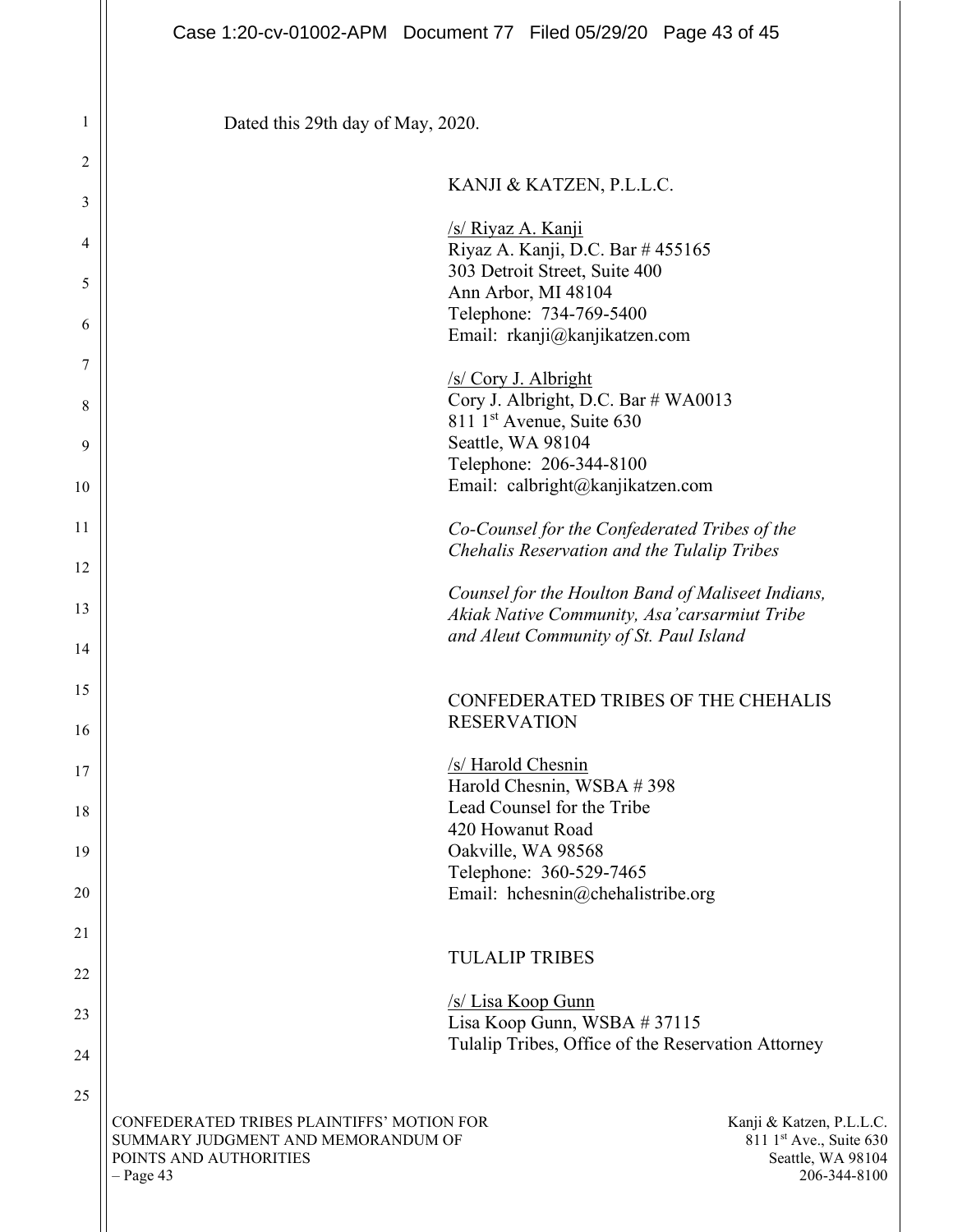1

2

3

4

5

6

7

8

9

10

11

12

13

14

15

16

17

18

19

20

21

22

23

24

25

CONFEDERATED TRIBES PLAINTIFFS' MOTION FOR SUMMARY JUDGMENT AND MEMORANDUM OF POINTS AND AUTHORITIES – Page 44 6406 Marine Drive Tulalip, WA 98271 Telephone: 360-716-4550 Email: lkoop@tulaliptribes-nsn.gov THE NAVAJO NATION /s/ Paul Spruhan Doreen McPaul, AZ Bar # 021136 Attorney General Paul Spruhan, D.C. Bar # AZ0017 Assistant Attorney General P.O. Box 2010 Window Rock, AZ 86515 Telephone: 928-871-6345 Email: dmcpaul@nndoj.org Email: pspruhan@nndoj.org ROTHSTEIN DONATELLI LLP /s/ Eric Dahlstrom Eric Dahlstrom, AZ Bar # 004680 April E. Olson, AZ Bar # 025281 1501 West Fountainhead, Suite 360 Tempe, AZ 85282 Telephone: 480-921-9296 Email: edahlstrom@rothsteinlaw.com Email: aeolson@rothsteinlaw.com Richard W. Hughes, NM Bar # 1230 Donna M. Connolly, NM Bar # 9202 Reed C. Bienvenu, NM Bar # 147363 1215 Paseo de Peralta Santa Fe, NM 87505 Telephone: 505-988-8004 Email: rwhughes@rothsteinlaw.com Email: dconnolly@rothsteinlaw.com Email: rbienvenu@rothsteinlaw.com Counsel for Pueblo of Picuris Co-Counsel for the Navajo Nation